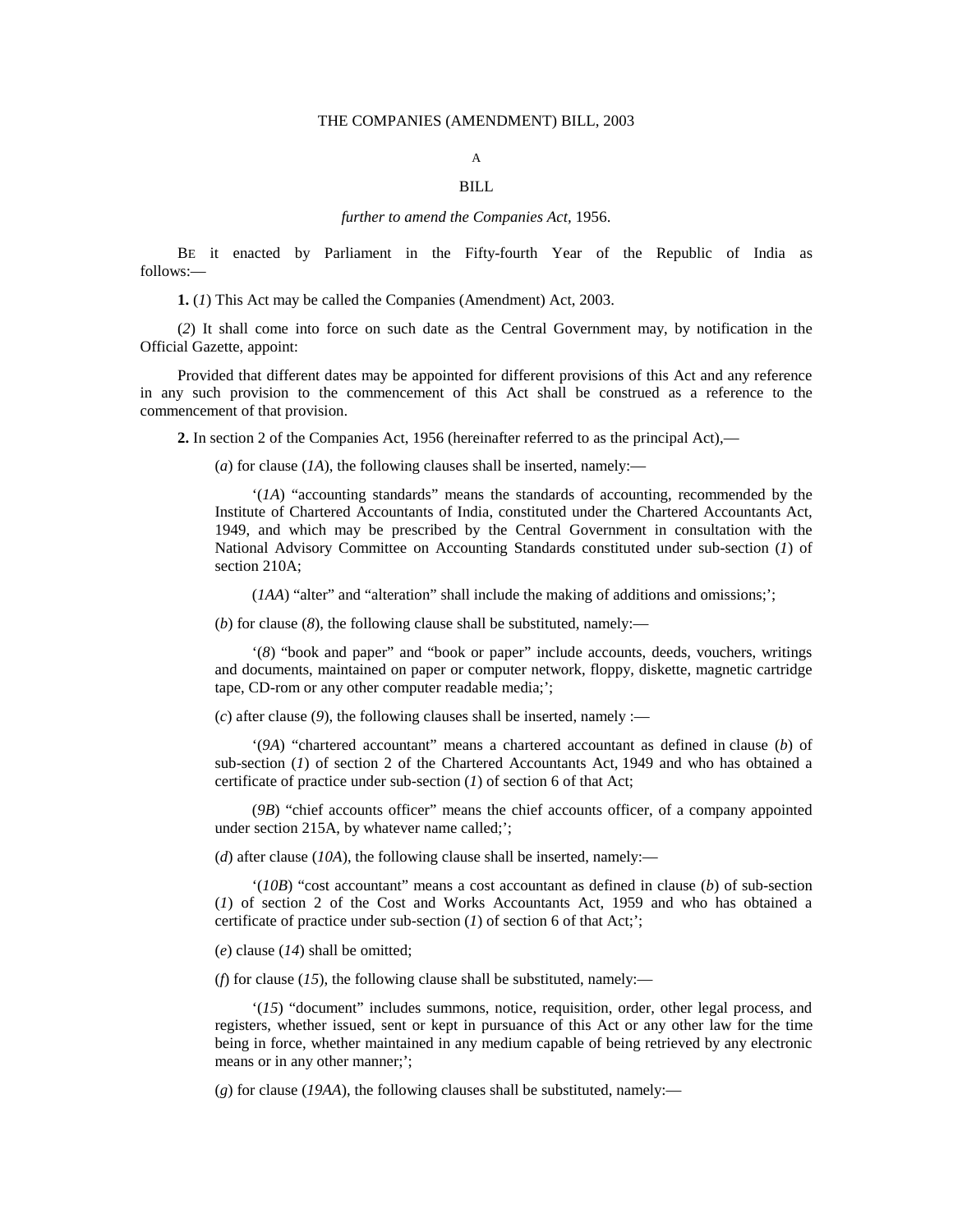'(*19AA*) "independent director" means a director referred to in section 252A;'

(*19AAA*) "industrial company" means a company which owns one or more industrial undertakings;

(*h*) for clause (*19AB*), the following clause shall be substituted, namely:—

'(*19AB*) "industrial undertaking" means any undertaking, pertaining to any of the industries specified for the time being in the First Schedule to the Industries (Development and Regulation) Act, 1951, carried on in one or more factories by any company; and includes ancillary industrial undertaking as defined in clause (*aa*) of section 3 of that Act but does not include a small-scale industrial undertaking as defined in clause (*j*) of that section;'.

(*i*) for clause (*22*), the following clause shall be substituted, namely:—

'(*22*) "issued generally", in relation to a prospectus or an abridged prospectus, or any other like document, means issued to persons irrespective of their being existing members or debenture-holders of the body corporate to which the prospectus or abridged prospectus or such other like document relates;';

(*j*) clause (*27*) shall be omitted;

(*k*) in clause (*30*), for the words "or secretary", the words "secretary or chief accounts officer" shall be substituted;

(*l*) for clause (*33*), the following clause shall be substituted, namely:—

'(*33*) "prescribed" means prescribed by rules made under this Act;';

 $(m)$  for clause (36), the following clause shall be substituted, namely:—

'(*36*) "prospectus" means any document described or issued as a prospectus and includes any notice, circular, advertisement or other document inviting offers from the public for the subscription or purchase of any securities of a body corporate, but does not include an information memorandum or like document issued prior to the issue of a prospectus;';

(*n*) after clause (*39*), the following clause shall be inserted, namely:—

'(*39A*) "register" means the register of members of a company and includes the register of debenture-holders or holders of other securities maintained on paper or computer network, floppy, diskette, magnetic cartridge tape, CD-rom or any other computer readable media;'.

**3.** In section 3 of the principal Act, after sub-section (*5*), the following proviso shall be inserted, namely:—

Provided that in case the private company or a public company,—

(*i*) fails to enhance its paid up capital in accordance with the provisions of this section; or

(*ii*) is not carrying on business or in operation referred to in section 560, the liability of every director or manager or shareholder of such company shall beocme unlimited.

**4.** In section 4 of the principal Act,—

 $(a)$  in sub-section  $(I)$ ,—

 $(i)$  for clause  $(b)$ , the following clause shall be substituted, namely:—

"(*b*) that the other exercises or controls more than one-half of its total voting power in a case where it has issued securities and such securities have the same voting rights as equity shares;or";

(*ii*) for clause (*c*) and *Illustration*, the following clause shall be substituted, namely:—

 $\mathcal{C}(c)$  that the other holds more than one-half in value of its paid-up capital, in any other case.";

(*b*) after sub-section (*1*), the following sub-section shall be inserted, namely:—

"(*1A*) No company which is a subsidiary of another company shall, after the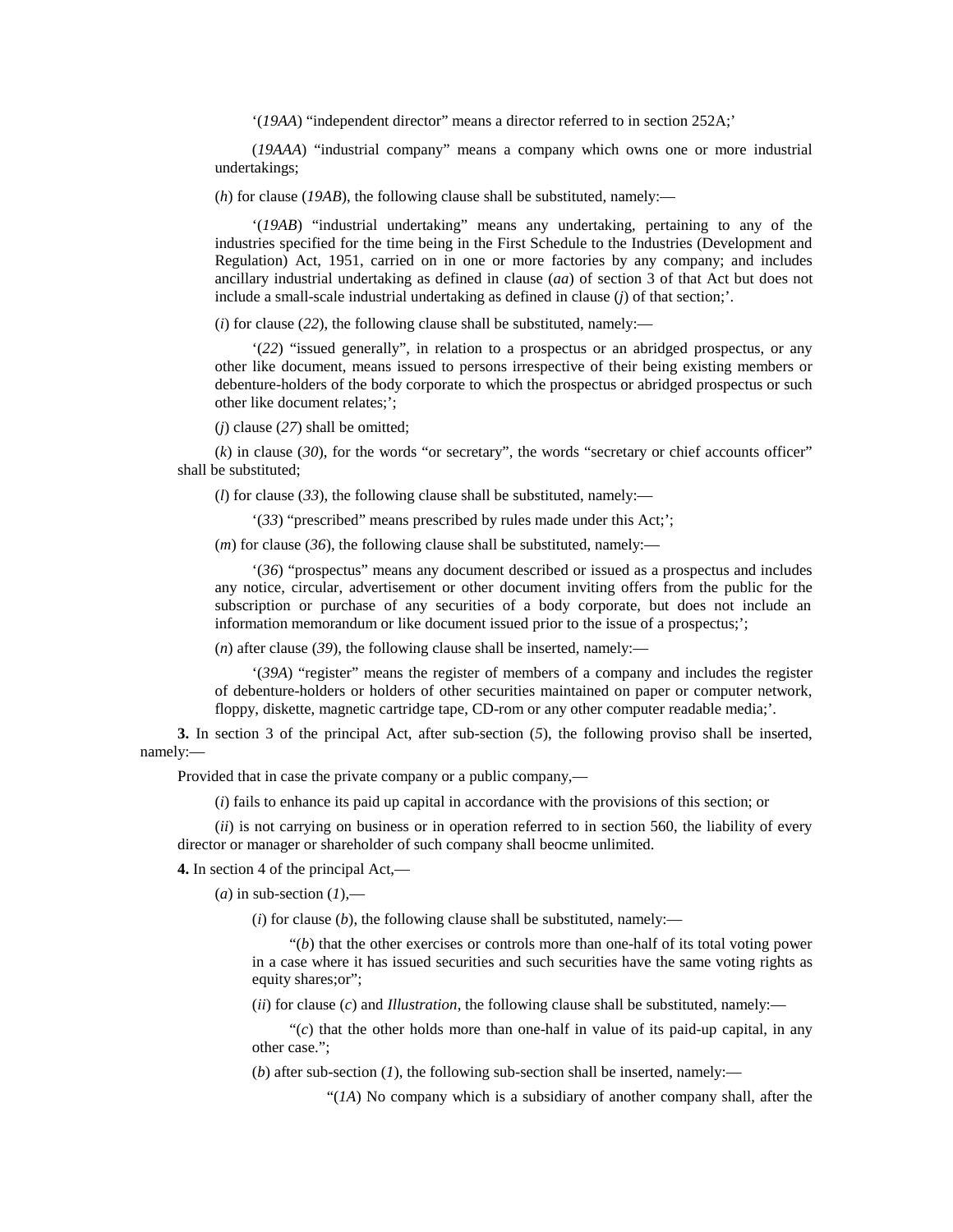commencement of the Companies (Amendment)Act, 2003, become a holding company.";

 $(c)$  in sub-section  $(7)$ , for the words "the entire share capital", the words "not less than ninety-nine per cent. of the share capital" shall be substituted.

**5.** In section 5 of the principal Act, after clause (*b*), the following clauses shall be inserted, namely:—

"(*ba*) any other director in respect of contravention of any of the provisions of this Act which had been committed with his consent or connivance or is attributable to any neglect on his part;

(*bb*) the chief accounts officer;

(*bc*) every employee, who is in receipt of remuneration more than the remuneration drawn by the managing director or any whole-time director in the company in which such an employee is employed and who himself or along with his spouse and dependent children holds not less than two per cent. of the equity share capital of the company;

(*bd*) the share transfer agents, bankers, registrars to the issue, merchant bankers, in respect of the issue or transfer of any securities of the company;

(*be*) debenture trustee;".

**6.** In section 10 of the principal Act, in sub-section (*2*), clause (*b*) shall be omitted.

**7.** In section 11 of the principal Act,—

(*a*) in sub-section (*1*), for the words "some other Indian law", the words "any other law for the time being in force" shall be substituted;

 $(b)$  in sub-section  $2$ ,—

(*i*) for the words "some other Indian Law", the words "any other law for the time being in force" shall be substituted;

(*ii*) the following proviso shall be inserted, namely:—

"Provided that in the case of an association of persons or partnership formed for the purpose of carrying on the profession of advocates, chartered accountants, cost accountants, company secretaries, doctors, architects or such other profession, as may be specified, by notification in the Official Gazette in this behalf by the Central Government, this sub-section shall have effect as if for the words "twenty persons", the words "fifty persons" had been substituted.";

 $(c)$  in sub-section  $(5)$ , for the words "ten thousand rupees", the words "fifty thousand rupees" shall be substituted.

**8.** For section 13 of the principal Act, the following section shall be substituted, namely:—

"13. (*1*) The memorandum of every company formed after the companies (Amendment) Act, 2003 shall state—

(*a*) the name of the company with "Limited" as the last word of the name in the case of a public limited company, and with "Private Limited" as the last words of the name in the case of a private limited company;

(*b*) the State in which the registered office of the company is to be situate;

(*c*) (*i*) the main objects of the company to be pursued by the company; and

(*ii*) other objects of the company not included in sub-clause (*i*);

(*d*) that the liability of the members is limited by shares or by guarantee and, if so, it shall state that the liability of its members is limited;

(*e*) the share capital of the company;

(*f*) the name of each subscriber, his address, description and occupation, if any, who shall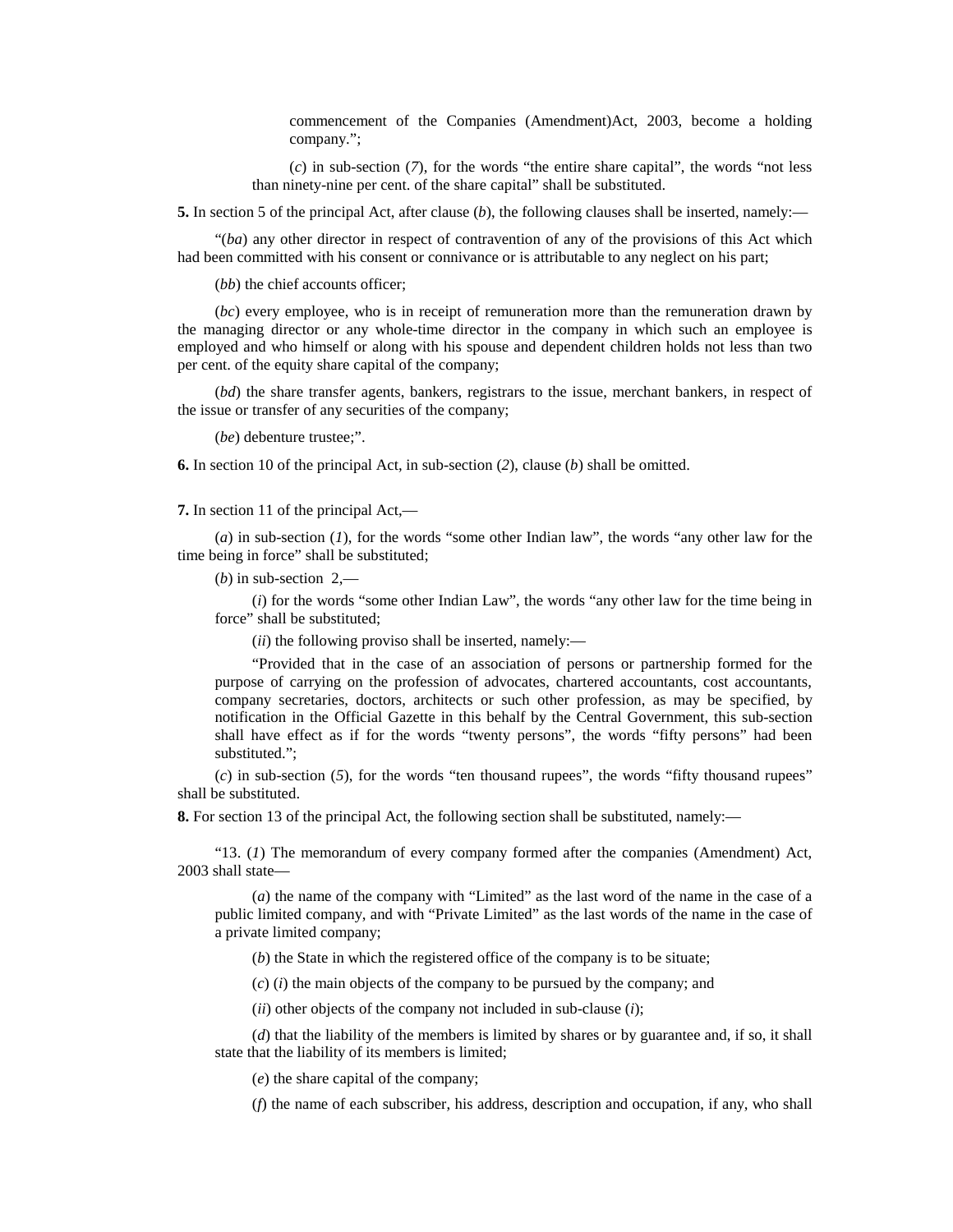sign in the presence of at least one witness who shall attest the signature and likewise add his address, description and occupation, if any.

(*2*) The memorandum of a company limited by guarantee shall also state that each member undertakes to contribute to the assets of the company in the event of its being wound up while he is a member or within one year after he ceases to be a member, for payment of the debts and liabilities of the company, or of such debts and liabilities of the company as may have been contracted before he ceases to be a member, as the case may be, and of the costs, charges and expenses of winding up, and for adjustment of the rights of the contributories among themselves, such amount as may be required, not exceeding a specified amount.

(*3*) In the case of a company having a share capital—

(*a*) unless the company is an unlimited company, the memorandum shall state the amount of share capital with which the company is to be registered and the division thereof into shares of a fixed amount;

(*b*) no subscriber of the memorandum shall take less than one share; and

(*c*) each subscriber of the memorandum shall write opposite his name the number of shares he takes.

(*4*) There shall be affixed two clear copies of recent photographs of all subscribers to the memorandum and the witness and each such photograph shall be signed by the subscriber and the witnesses alongwith proof of the identity of the subscribers".

(*5*) The memorandum shall—

(*a*) be printed electronically or otherwise as may be prescribed;

(*b*) be divided into paragraphs numbered consecutively.

**9.** Sections 15, 15A and 15B of the principal Act shall be omitted.

**10.** In section 22 of the principal Act, in sub-section (*1*), for the proviso, the following provisos shall be substituted, namely:—

"Provided that the Central Government may, on the ground of the security of the State or public interest, direct any company, within twelve months of its first registration or at any time thereafter, to change its name and such company shall forthwith change its name:

Provided further that no application under clause (*ii*) made by a registered proprietor of a trademark after five years of coming to notice of registration of the company shall be considered by the Central Government.".

**11.** In section 25 of the principal Act,—

(*a*) in sub-section (*1*), in clause (*a*), for the words "useful object, and", the words "useful object, not confined to one state, and" shall be substituted;

(*b*) for sub-section (*6*), the following sub-section shall be substituted, namely:—

"(*6*) The Central Government may, by general or special order and to the extent specified in such order, exempt a body to which a licence is granted under this section, from such of the provisions of this Act as may be specified therein.".

**12.** For section 30 of the principal Act, the following section shall be substituted, namely:—

"30. (*1*) Articles shall—

(*a*) be printed, either electronically or in such manner, as may be prescribed;

(*b*) be divided into paragraphs numbered consecutively;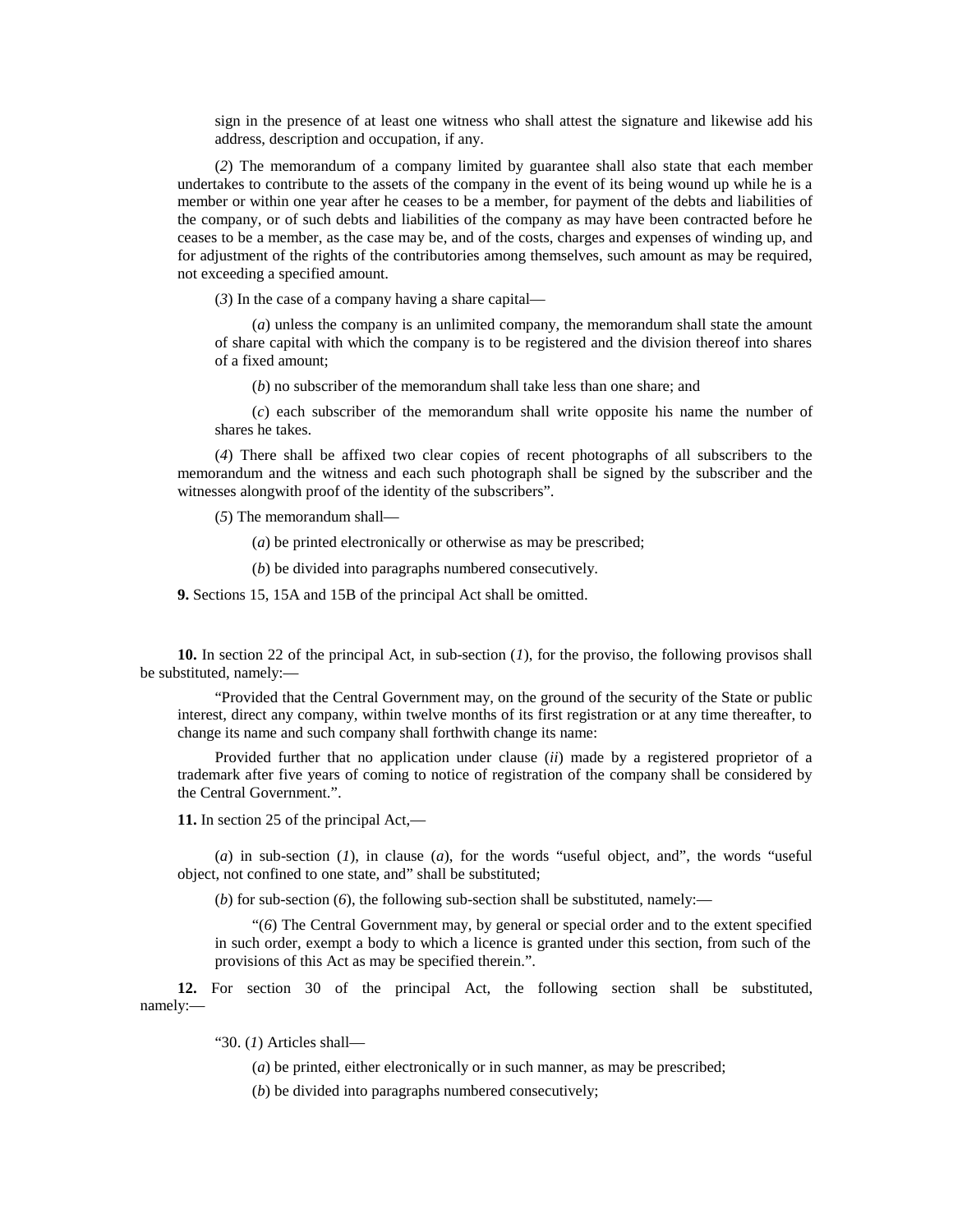(*c*) state the name of each subscriber, his address, description and occupation, if any, who shall sign in the presence of at least one witness who shall attest the signature and shall likewise add his address, description and occupation, if any.

(*2*) There shall be affixed two clear copies of recent photographs of all the subscribers of the memorandum and the witness and each such photograph shall be signed by the subscriber and the witnesses alongwith proof of the identity of the subscribers.".

**13.** In section 32 of the principal Act,—

(*a*) in sub-section (*1*), in clause (*b*), after the words "under this Act", the words "as an unlimited company" shall be inserted;

(*b*) in sub-section (*3*), for the words "limited company", the words "limited company or registration of a limited company as an unlimited company" shall be substituted.

**14.** In section 39 of the principal Act,—

(*a*) in sub-section (*1*), for the words "a fee of one rupee", the words "such fee as may be prescribed" shall be substituted;

(*b*) in sub-section (*2*), for the words "five hundred rupees", the words "one thousand rupees" shall be substituted.

**15.** In section 40 of the principal Act, in sub-section (*2*), for the words "one hundred rupees", the words "one thousand rupees" shall be substituted.

**16.** In section 42 of the principal Act,—

(*a*) in sub-section (*3*), the words "either at the commencement of this Act or" shall be omitted;

(*b*) after sub-section (*3*), the following sub-section shall be inserted, namely:—

"(*3A*) Where a subsidiary company continues to be a member of a holding company under sub-section  $(3)$ , nothing in this section shall prejudice its rights to be allotted bonus shares of such holding company.".

**17.** In section 51 of the principal Act,—

(*a*) for the words "leaving it at its registered office", the words "leaving it at its registered office or by means of electronic mode or by such other means as may be prescribed" shall be substituted;

(*b*) in the proviso, for the words "floppies or discs", the words "floppies or discs or by such other means as may be prescribed" shall be substituted.

**18.** In section 52 of the principal Act, for the words " for, him at his office", the words "for, him at his office or by such other means as may be prescribed" shall be substituted.

**19.** For section 53 of the principal Act, the following section shall be substituted, namely:—

"53. (*1*) A document may be served by a company on any member or a holder of any other security thereof either personally, or by sending it in the manner provided in section 51 to his registered address, or if he has no registered address in India, to the address, if any, within India supplied by him to the company for the giving of notices to him or by advertising it in a newspaper circulating in the neighbourhood of the registered office of the company.

(*2*) Where a document is sent by post,—

(*a*) service thereof shall be deemed to be effected by properly addressing, prepaying and posting a letter containing the document:

Provided that where a member or a holder of any other security has intimated to the company in advance that documents should be sent to him under a certificate of posting or by registered post with or without acknowledgment due and has deposited with the company a sum sufficient to defray the expenses of doing so, service of the documents shall not be deemed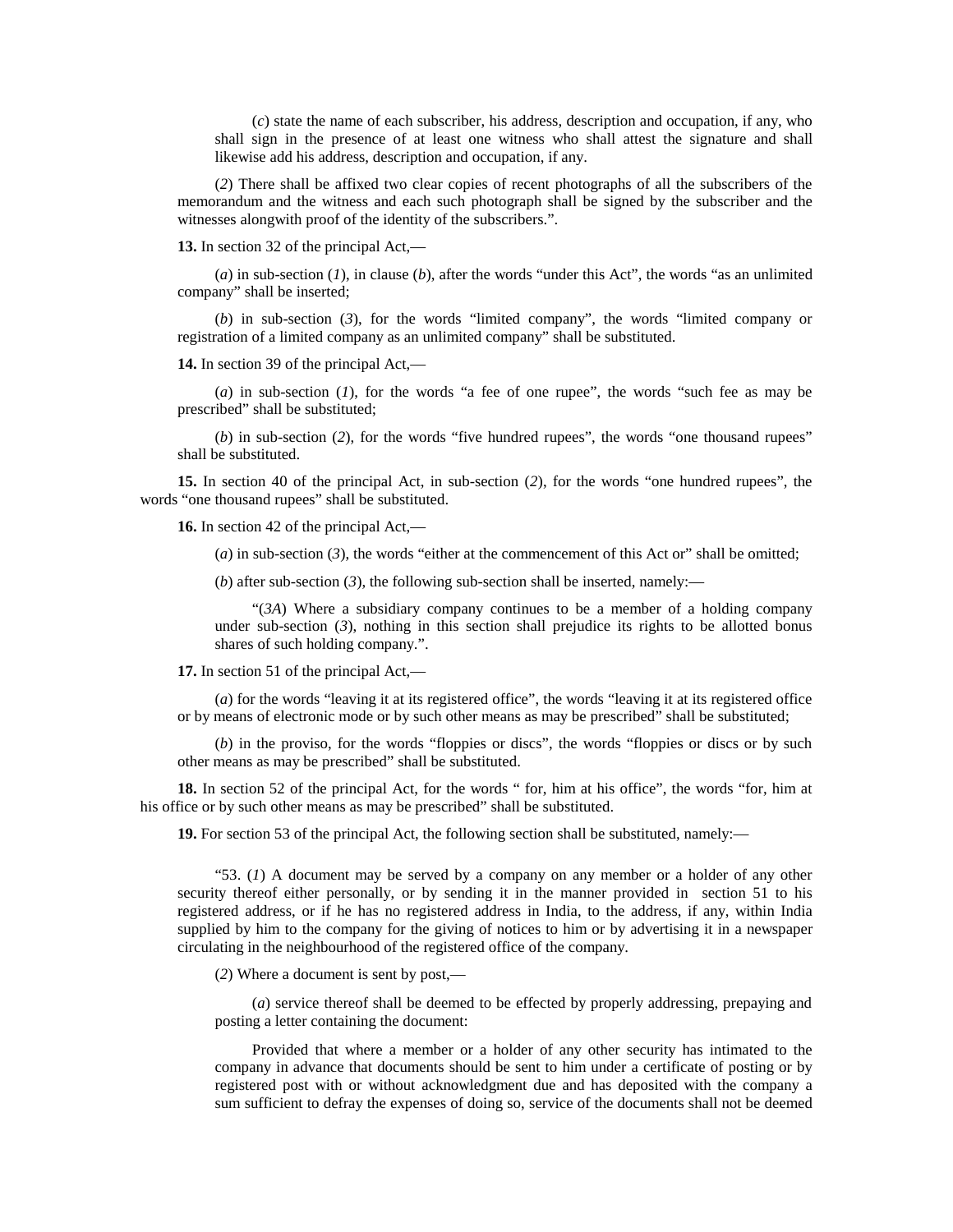to be effected unless it is sent in the manner intimated by the member; and

(*b*) such service shall be deemed to have been effected—

(*i*) in the case of a notice of a meeting, at the expiration of forty-eight hours after the letter containing the same is posted; and

(*ii*) in any other case, at the time at which the letter would be delivered in the ordinary course of post.

(*3*) A document advertised under sub-section (*1*) shall be deemed to be duly served on the day, on which the advertisement appears, on every member or a holder of any security of the company who has no registered address in India and has not supplied to the company an address within India for giving of notices to him.

(*4*) A document may be served by the company on the joint-holders of a security by serving it on the joint-holder named first in the register in respect of the security.

(*5*) A document may be served by the company on the person or persons entitled to a security in consequence of the death or insolvency of a member by sending it through the post in a pre-paid letter addressed to him or them by name, or by the title of representatives of the deceased, or assignees of the insolvent, or by any like description, at the address, if any, in India supplied for the purpose by the persons claiming to be so entitled, or until such an address has been so supplied, by serving the document in any manner in which it might have been served if the death or insolvency had not occurred.".

**20**. In section 56 of the principal Act,—

(*a*) in sub-section (*2*), for the words "shares in or debentures of", the words "securities of" shall be substituted;

(*b*) after sub-section (*2*), the following sub-section shall be inserted, namely:—

"(*2A*) Where any prospectus is published as a newspaper advertisement, or in any other manner, it shall be in the form of an abridged prospectus.";

 $(c)$  in sub-section  $(3)$ ,—

(*i*) for the words "for shares in or debentures of", the words "for securities of" shall be substituted;

(*ii*) for the words "shares or debentures", the word "securities" shall be substituted;

(*d*) for sub-section (*5*), the following shall be substituted, namely:—

"(*5*) This section shall not apply—

(*a*) to the issue to the existing members or the holders of securities of a company of a prospectus, letter of offer or form of application relating to securities of the company, whether an applicant for securities will or will not have the right to renounce the securities in favour of other persons; or

(*b*) to the issue of a prospectus or form of application relating to securities which are, or are to be, in all respects uniform with securities previously issued and for the time being dealt in or quoted on a recognised stock exchange,

but, subject as aforesaid, this section shall apply to a prospectus or a form of application, whether issued on or with reference to the formation of a company or subsequently.".

**21.** In sections 57 and 58 of the principal Act, for the words "shares in or debentures of", the words "securities of" shall respectively be substituted.

**22.** For section 60 of the principal Act, the following section shall be substituted, namely:—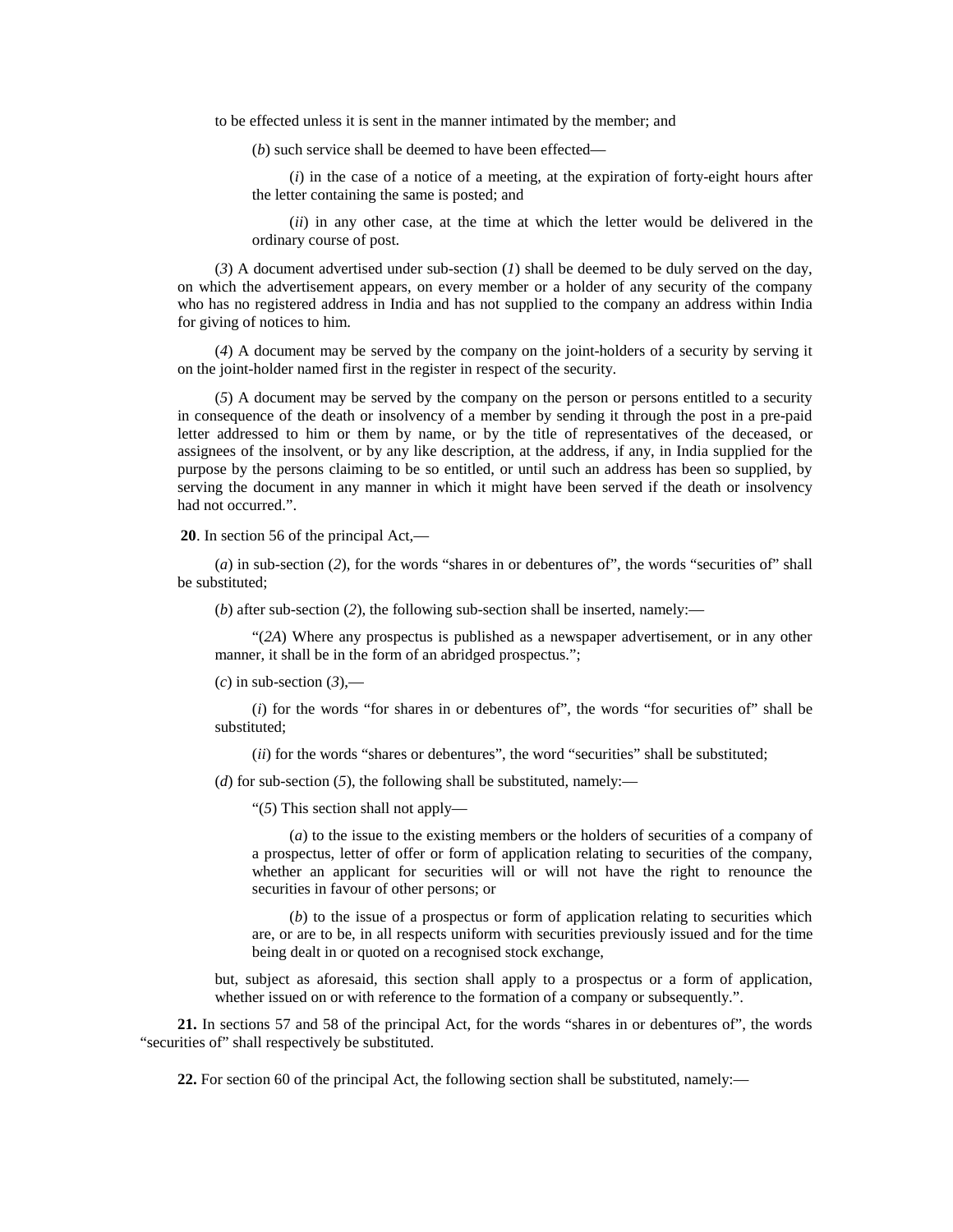"60. (*1*) No prospectus shall be issued by or on behalf of a company or in relation to an intended company unless, on or before the date of its publication, there has been delivered to the Registrar for registration, a copy thereof signed by every person who is named therein as a director or proposed director of the company or by his agent authorised in writing, and having endorsed thereon or attached thereto—

(*a*) any consent to the issue of prospectus and statement of an expert required under section 58; and

(*b*) in the case of a prospectus issued generally, also—

(*i*) a copy of every contract required by Schedule II to be specified in the prospectus, or, in the case of a contract not reduced into writing, a memorandum giving full particulars thereof; and

(*ii*) where the persons making any report required by Part II of that Schedule have made therein, or have, without giving the reasons indicated therein, any such adjustments as are mentioned in that Schedule, a written statement signed by those persons setting out the adjustments and giving the reasons therefor;

(*iii*) and such other documents as may be prescribed:

Provided that where a company issues any foreign or Indian Depository Receipt, circular, information memorandum or prospectus containing—

(*A*) price of the depository receipt issued or proposed to be issued;

(*B*) amount subscribed or expected to be subscribed;

(*C*) terms and conditions of conversion of deposit receipt into shares;

(*D*) other information and particulars of such Indian Depository Receipt, circular, information memorandum or prospectus,

such circular, information memorandum or prospectus shall also be filed along with the prospectus by the company or foreign company proposing to issue the Indian Depository Receipt:

Provided further that the information memorandum or the prospectus issued for subscription by Indian Depository Receipt, shall be governed by the law of the country in which the registered office of the company is situated.

(*2*) Every prospectus to which sub-section (*1*) applies shall, on the face of it,—

(*a*) state that a copy has been delivered for registration as required by this section; and

(*b*) specify any documents required by this section to be endorsed on or attached to the copy so delivered, or refer to statements included in the prospectus which specify those documents.

(*3*) The Registrar shall not register a prospectus unless the requirements of sections 55, 56, 57 and 58 and sub-sections (*1*) and (*2*) of this section have been complied with and the prospectus is accompanied by the consent in writing of the person, if any, named therein as the auditor, legal adviser, attorney, solicitor, banker or broker of the company or intended company, to act in that capacity.

(*4*) A copy of every prospectus which has been filed for registration with the Registrar shall simultaneously be filed with the Securities and Exchange Board of India.

(*5*) No prospectus shall be issued more than ninety days after the date on which a copy thereof is delivered for registration; and if a prospectus is so issued, it shall be deemed to be a prospectus, a copy of which has not been delivered under this section to the Securities and Exchange Board of India or the Registrar.

(*6*) If a prospectus is issued without a copy thereof being delivered under this section to the Securities and Exchange Board of India or the Registrar or without the copy so delivered having endorsed thereon or attached thereto the required consent or documents, the company, and every person who is knowingly a party to the issue of the prospectus, shall be punishable with fine which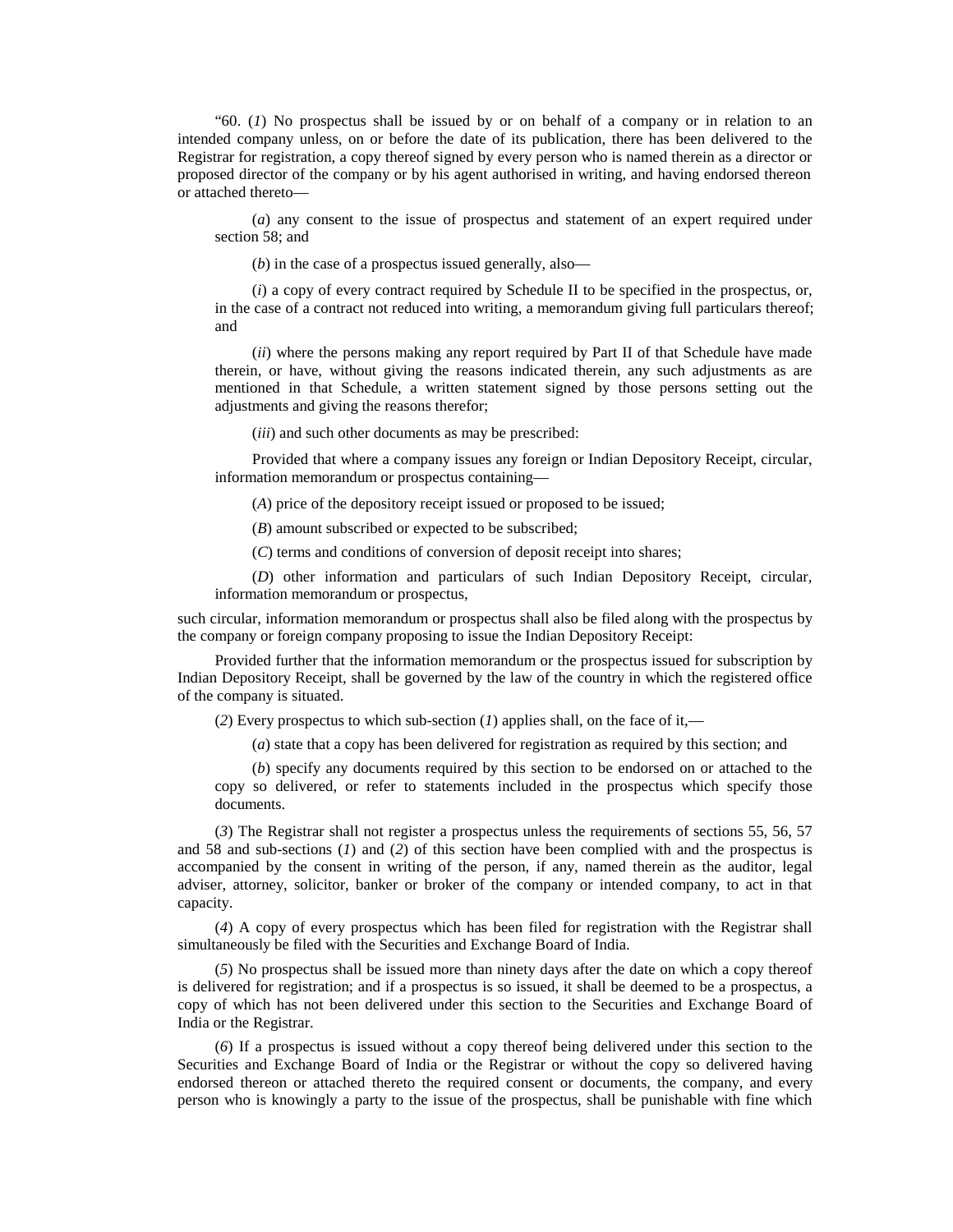shall not be less than fifty thousand rupees but which may extend to one lakh rupees.".

**23.** For section 61 of the principal Act, the following section shall be substituted, namely:—

"61. A company shall not, at any time, vary the terms of a contract referred to in the prospectus except subject to the approval of, or except on authority given by the company in general meeting.".

**24.** In section 62 of the principal Act,—

(*a*) in sub-section (*1)*, for the words "shares in or debentures of", the words "securities of" shall be substituted;

(*b*) for the words "shares or debentures", wherever they occur, the word "securities" shall be substituted.

**25.** In section 63 of the principal Act, in sub-section (*1*), for the words "two years, or with fine which may extend to fifty thousand rupees or with both", the words "two years, and with fine which may extend to one lakh rupees" shall be substituted.

**26.** In section 64 of the principal Act,—

 $(a)$  in sub-section  $(1)$ ,—

(*i*) for the words "any shares in or debentures of", the words "any securities of" shall be substituted;

(*ii*) for the words "shares or debentures", wherever they occur, the word "securities" shall be substituted;

(*b*) in sub-sections (*2*) and (*3*), for the words "shares or debentures" wherever they occur, the word "securities" shall be substituted.

**27.** For section 67 of the principal Act, the following section shall be substituted, namely:—

"67. (*1*) Any reference in this Act or in the articles of a company to offering securities to the public or to invitations to the public to subscribe for securities shall, subject to any provision to the contrary contained in this Act and subject also to the provisions of sub-sections (*3*) and (*5*), be construed as including a reference to offering them or to invitations to subscribe for them to any section of the public, whether selected as members or holders of the securities of the company concerned or as clients of the person issuing the prospectus or in any other manner.

(*2*) Any reference in this Act or in the articles of a company to invitations to the public to subscribe for securities shall, subject as aforesaid, be construed as including a reference to invitations to subscribe for them extended to any section of the public, whether selected as members or holders of the securities of the company concerned or as clients of the person issuing the prospectus or in any other manner.

(*3*) No offer or invitation shall be treated as made to the public by virtue of sub-section (*1*) or sub-section (*2*), as the case may be, if the offer or invitation can properly be regarded, in all the circumstances—

(*a*) as not being calculated to result, directly or indirectly, in the securities becoming available for subscription or purchase by persons other than those receiving the offer or invitation; or

(*b*) otherwise as being a domestic concern of the persons making and receiving the offer or invitation:

Provided that nothing contained in this sub-section shall apply in a case where the offer or invitation to subscribe for securities is made to fifty persons or more:

Provided further that nothing contained in the first proviso shall apply to the non-banking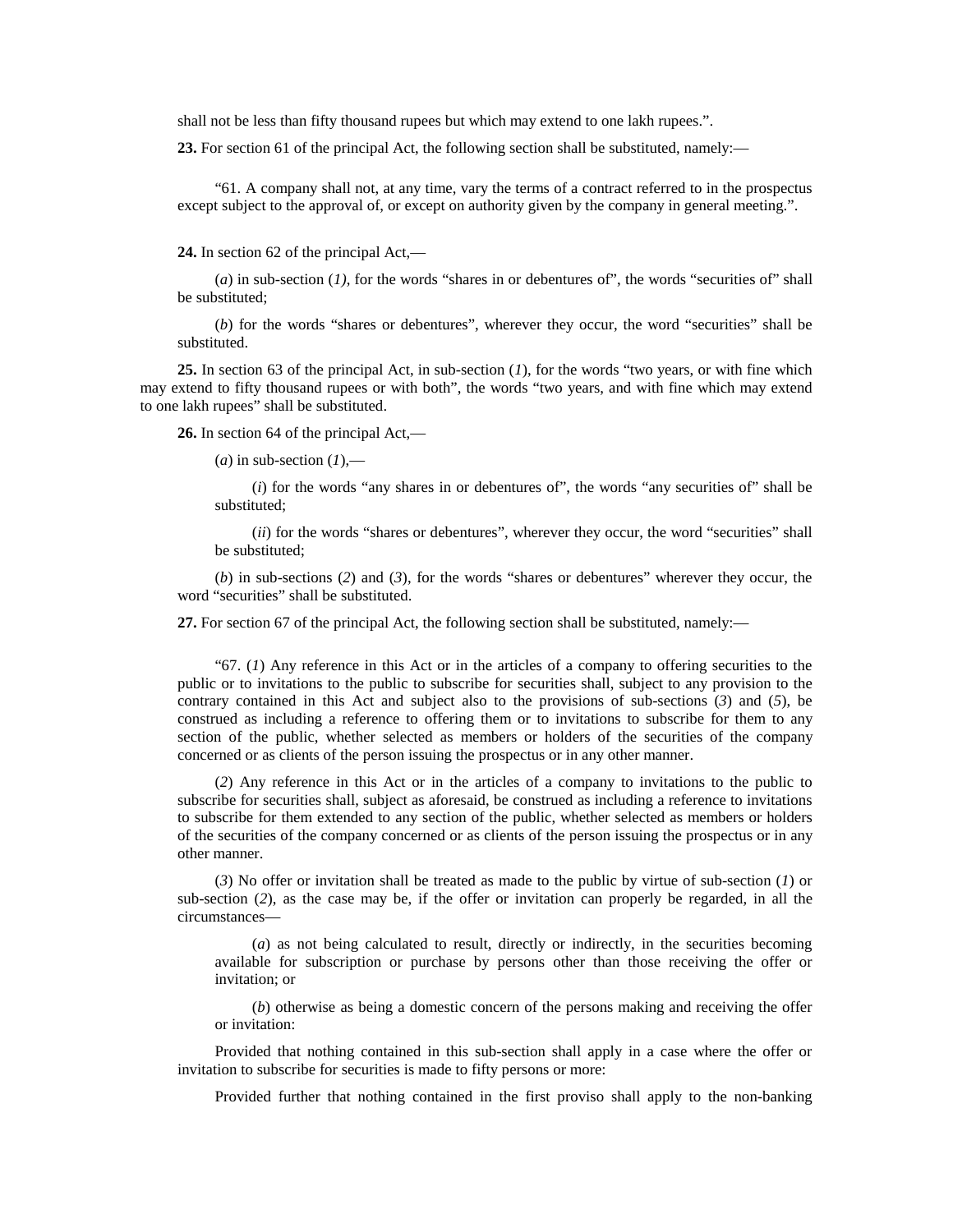financial companies or public financial institutions specified in section 4A.

(*4*) Notwithstanding anything contained in sub-section (*3*), the Securities and Exchange Board of India shall, in consultation with the Reserve Bank of India, specify, by notification in the Official Gazette, the guidelines in respect of offer or invitation made to the public by a public financial institution specified under section 4A or non-banking financial company referred to in clause (*f*) of section 45-I of the Reserve Bank of India, 1934.

(*5*) Without prejudice to the generality of sub-section (*3*), a provision in a company's articles prohibiting invitations to the public to subscribe for securities shall not be taken as prohibiting the making to members or debenture-holders of an invitation which can properly be regarded in the manner set-forth in that sub-section.

(*6*) Where any question arises as to the offer of any securities by a company, including the right to restrain any offer or issue it shall be decided by the company.

(*7*) The provisions of this Act relating to private companies shall be construed in accordance with the provisions of this section.".

**28.** For section 68 of the principal Act, the following section shall be substituted, namely:—

"68. (*1*) Any person who either by knowingly or recklessly making any statement, promise or forecast which is false, deceptive or misleading or by any dishonest concealment of material facts, induces or attempts to induce another person to enter into, or to offer to enter into,—

(*a*) any agreement for or with a view to acquiring, disposing of, subscribing for, or underwriting securities; or

(*b*) any agreement the purpose or pretended purpose of which is to secure a profit to any of the parties from the yield of securities, or by reference to fluctuations in the value of securities,

shall be punishable with imprisonment for a term which shall not be less than six months but which may extend to five years, and also with fine which may extend to one lakh rupees.

(*2*) Without prejudice to the provisions contained in sub-section (*1*) or any other law for the time being in force, the person referred to in that sub-section who makes any statement, a promise or forecast which is false, deceptive or misleading or makes dishonest concealment referred to in that sub-section may, on an order made by the Tribunal or on an application made by the Central Government, be liable to a penalty which shall not be less than twice the amount raised on account of such statement, promise forecast or inducement made to persons under sub-section (*1*) and such penalty may be recovered from such person and his liability for this purpose shall be unlimited.

(*3*) The Tribunal shall refund the money to the person or persons who entered into an agreement under sub-section (*1*) out of the amount of penalty so recovered under sub-section (*2*).".

**29.** For section 68A of the principal Act, the following section shall be substituted, namely:—

"68A. (*1*) Any person who—

(*a*) makes, in a fictitious name or description, an application to a company for acquiring, or subscribing for, any securities therein; or

(*b*) makes multiple applications to a company in different names or in different combinations of his name or his surname for acquiring or subscribing for, any securities of such company; or

(*c*) otherwise induces a company to allot, or register any transfer of securities therein to him or any other person in a fictitious name or description,

shall be punishable with imprisonment for a term which shall not be less than six months but which may extend up to five years and also with fine which may extend to fifty thousand rupees.

(*2*) The provisions of sub-section (*1*) shall be prominently reproduced in every prospectus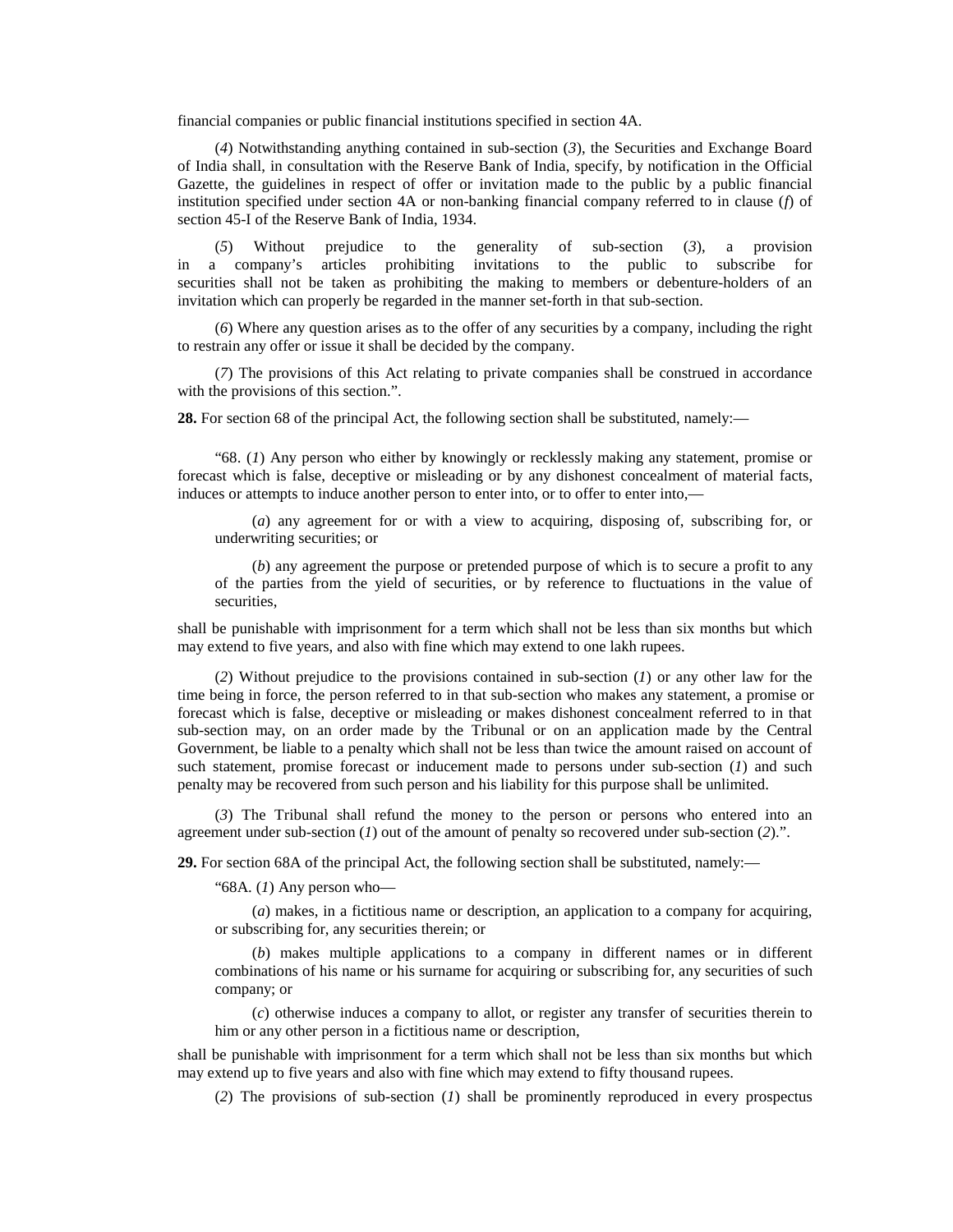issued by the company and in every form of application for securities, which is issued by the company to any person.".

**30.** For section 69 of the principal Act, the following section shall be substituted, namely:—

'69. (*1*) No allotment shall be made of any securities of a company offered to the public for subscription, unless the amount stated in the prospectus as the minimum amount which, in the opinion of the Board of directors, has been subscribed, and the sum payable on an application for the amount so stated has been paid to, and received by, the company, whether in cash or by cheque, or other instrument which has been paid by the applicant.

(*2*) In the event of any contravention of sub-section (*1*), every promoter, director or other person who is knowingly responsible for such contravention, shall be punishable with imprisonment for a term, which may extend to two years and shall also be liable to fine which may extend to ten thousand rupees.

(*3*) The amount so stated in the prospectus shall be reckoned exclusively of any amount payable otherwise than in money, and is in this Act referred to as "the minimum subscription".

(*4*) The amount payable on an application on each security shall not be less than twenty-five per cent. of the nominal amount of the security.

(*5*) All moneys received from applicants for securities shall be deposited and shall continue to be kept deposited in a separate account in a scheduled bank until the entire amount payable on applications for securities in respect of the minimum subscription has been received by the company, and where such amount has not been received by the company within the period specified for repayment of amount without interest under sub-section (*7*), all moneys received from applicants for shares shall be returned in accordance with the provisions of that sub-section.

(*6*) In the event of any contravention of the provisions of sub-section (*5*), the company and every promoter and officer of the company who is in default, shall be punishable with fine which may extend to fifty thousand rupees and if, any such money is not so repaid within six months from the expiry of the eighth day also with imprisonment for a term which may extend to two years.

(*7*) If the minimum subscription is not received on the expiry of such period as may be prescribed after the first issue of the prospectus, all moneys received from applicants for securities shall forthwith be repaid to them without interest; and if any such money is not so repaid within eight days thereafter, the company, every promoter and every officer of the company who is in default shall be jointly and severally liable to repay that money with interest at such rate as may be prescribed which shall not be lower than the prevailing bank rate, being the standard rate made public under section 49 of the Reserve Bank of India Act, 1934.

(*8*) Any condition purporting to require or bind any applicant for securities to waive compliance with any requirement of this section shall be void.

(*9*) Nothing in this section shall apply to a public financial institution.'.

**31.** In section 70 of the principal Act, after sub-section (*7*), the following sub-section shall be inserted, namely:—

"(*8*) Nothing contained in this section shall apply on or after the commencement of the Companies (Amendment) Act, 2003.".

**32.** For section 71 of the principal Act, the following section shall be substituted, namely:—

"71. (*1*) An allotment made by a company to an applicant, in contravention of the provisions of section 69, shall be voidable at the instance of the applicant, within two months from the date of such allotment.

(*2*) The allotment shall be voidable as aforesaid, notwithstanding that the company is in the course of being wound up.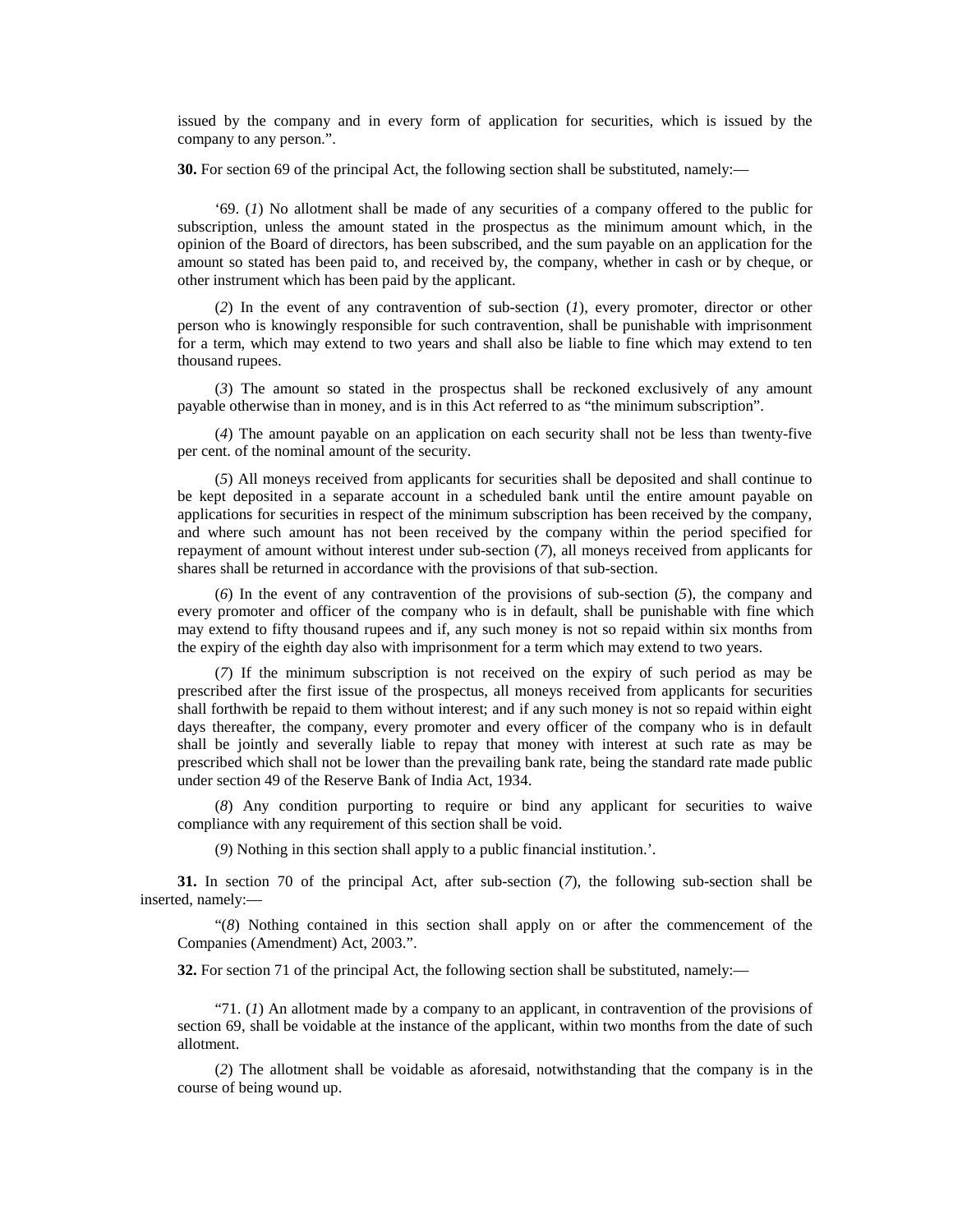(*3*) If any director of a company knowingly contravenes, or wilfully authorises or permits the contravention of, any of the provisions of section 69 with respect to allotment, he shall, without prejudice to his being liable for fine under that section, be liable to compensate the company and the allottee respectively for any loss, damages or costs which the company or the allottee may have sustained or incurred thereby:

Provided that proceedings to recover any such loss, damages or costs shall not be commenced after the expiration of two years from the date of the allotment.".

**33**. For section 72 of the principal Act, the following section shall be substituted, namely :—

"72. (*1*) (a) No allotment shall be made of any securities of a company in pursuance of a prospectus issued generally, and no proceedings shall be taken on applications made in pursuance of a prospectus so issued, until the beginning of the fifth day after the date on which the prospectus is first so issued or such later time, if any, as may be specified in the prospectus:

Provided that where, after a prospectus is first issued generally, a public notice is given by some person responsible under section 56 for the prospectus which has the effect of excluding, limiting or diminishing his responsibility, no allotment shall be made until the beginning of the fifth day after the date on which such public notice is first given.

(*b*) Nothing in the foregoing proviso shall be deemed to exclude, limit or diminish any liability that might be incurred in the case referred to therein under the general law or this Act.

(*c*) The beginning of the fifth day or such later time as is mentioned in the first paragraph of clause (*a*), or the beginning of the fifth day mentioned in the proviso to that clause, as the case may be, is hereinafter in this Act referred to as " the time of the opening of the subscription lists".

(*2*) In sub-section (*1*), the reference to the day on which the prospectus is first issued generally, shall be construed as referring to the day on which it is first so issued as a newspaper advertisement or in any other manner in accordance with the provisions of sub-section (*3*) of section 56.

(*3*) The validity of an allotment shall not be affected by any contravention of the foregoing provisions of this section, but, in the event of any such contravention, the company and every officer of the company, who is in default, shall be punishable with fine which may extend to fifty thousand rupees.

(*4*) In the application of this section to a prospectus offering securities for sale, sub-sections (*1*) to (*3*) shall have effect with the substitution of references to sale for references to allotment, and with the substitution for the reference to the company and every officer of the company who is in default of a reference to any person by or through whom the offer is made and who is knowingly guilty of, or wilfully authorises or permits, the contravention.

(*5*) An application for the securities of a company, which is made in pursuance of a prospectus issued generally shall be revocable—

(*a*) within five days of making an application but not later the that date of closure of the public issue; or

(*b*) within five days of issue of public notice having the effect under section 62 of excluding, limiting or diminishing the responsibility of the person responsible for its issue.

(*6*) Notwithstanding anything contained in sub-section (*5*), the promoters as defined in clause (*a*) of sub-section (*6*) of section 62 or directors or relatives or associates of such promoters or directors as mentioned in the prospectus, if they have applied in pursuance of the prospectus, shall not be entitled to revoke such applications.".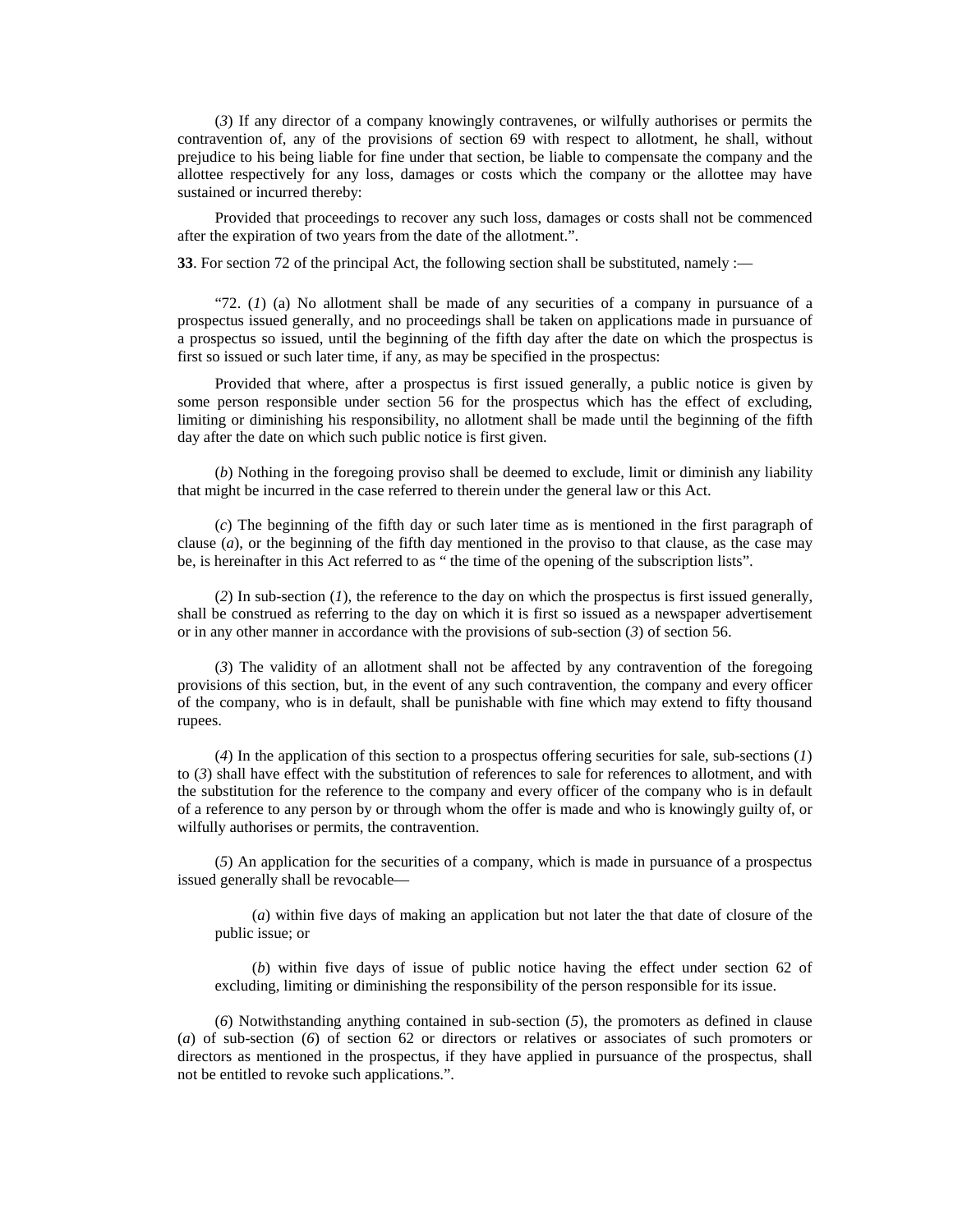**34**. For section 73 of the principal Act, the following section shall be substituted, namely:—

 "73. (*1*) Every company, intending to offer securities to the public for subscription by the issue of a prospectus shall, before such issue, make an application to one or more recognised stock exchanges for permission for such securities to be dealt with in on the stock exchange or each such stock exchange.

(*2*) Where a prospectus, whether issued generally or not, states that an application under subsection  $(I)$  has been made for permission for the securities offered thereby to be dealt in one or more recognised stock exchanges, such prospectus shall state the name of the stock exchange or, as the case may be, each such stock exchange, and any allotment made on an application in pursuance of such prospectus shall, whenever made, be void, if the permission has not been granted by the stock exchange or each such stock exchange, as the case may be, before the expiry of ten weeks from the date of the closing of the subscription lists:

Provided that where an appeal against the decision of any recognised stock exchange refusing permission for the securities to be dealt in on that stock exchange has been preferred under section 22 of the Securities Contracts (Regulation) Act, 1956, such allotment shall not be void until the dismissal of the appeal.

(*3*) Where the permission has been granted by a recognised stock exchange for dealing in any securities, the company shall make the allotment of securities within such period as may be prescribed by the Securities and Exchange Board of India.

(*4*) Where permission has not been applied for under sub-section (*1*) or, such permission having been applied for, has not been granted as aforesaid, the company shall forthwith repay without interest all moneys received from applicants in pursuance of the prospectus, and, if any such money is not repaid within eight days after the company becomes liable to repay it, the company and every director of the company who is an officer in default shall, on and from the expiry of the eighth day, be jointly and severally liable to repay that money with interest at such rate, not less than six per cent. and not more than twenty per cent. as may be prescribed, having regard to the length of the period of delay in making the repayment of such money.

(*5*) Where permission has been granted by a recognised stock exchange or stock exchanges for dealing in any securities in such stock exchange or each such stock exchange and the moneys received from applicants for securities are in excess of the aggregate of the application moneys relating to the securities in respect of which allotments have been made, the company shall repay the moneys to the extent of such excess forthwith without interest, and if such money is not repaid within eight days from the day the company becomes liable to pay it, the company and every director of the company who is an officer in default shall, on and from the expiry of the eighth day, be jointly and severally liable to repay that money with interest at such rate, not less than six per cent. and not more than twenty per cent. as may be prescribed, having regard to the length of the period of delay in making the repayment of such money.

(*6*) All moneys received as aforesaid shall be kept in a separate bank account maintained with a scheduled bank only until the permission has been granted, or where an appeal has been preferred against the refusal to grant such permission, until the disposal of the appeal, and the money standing in such separate account shall, where the permission has not been applied for as aforesaid, or has not been granted, be repaid within the time and in the manner specified in sub-section (*4*).

(*7*) If default is made in complying with the provisions of sub-section (*5*), the company and every officer of the company who is in default, shall be punishable with fine which may extend to fifty thousand rupees, and where repayment is not made within six months from the expiry of the eighth day, also with imprisonment for a term which may extend to two years.

(*8*) If default is made in complying with sub-section (*6*), the company and every officer of the company who is in default, shall be punishable with fine which may extend to fifty thousand rupees and where repayment is not made within six months from the expiry of the eighth day, also with imprisonment for a term which may extend to two years.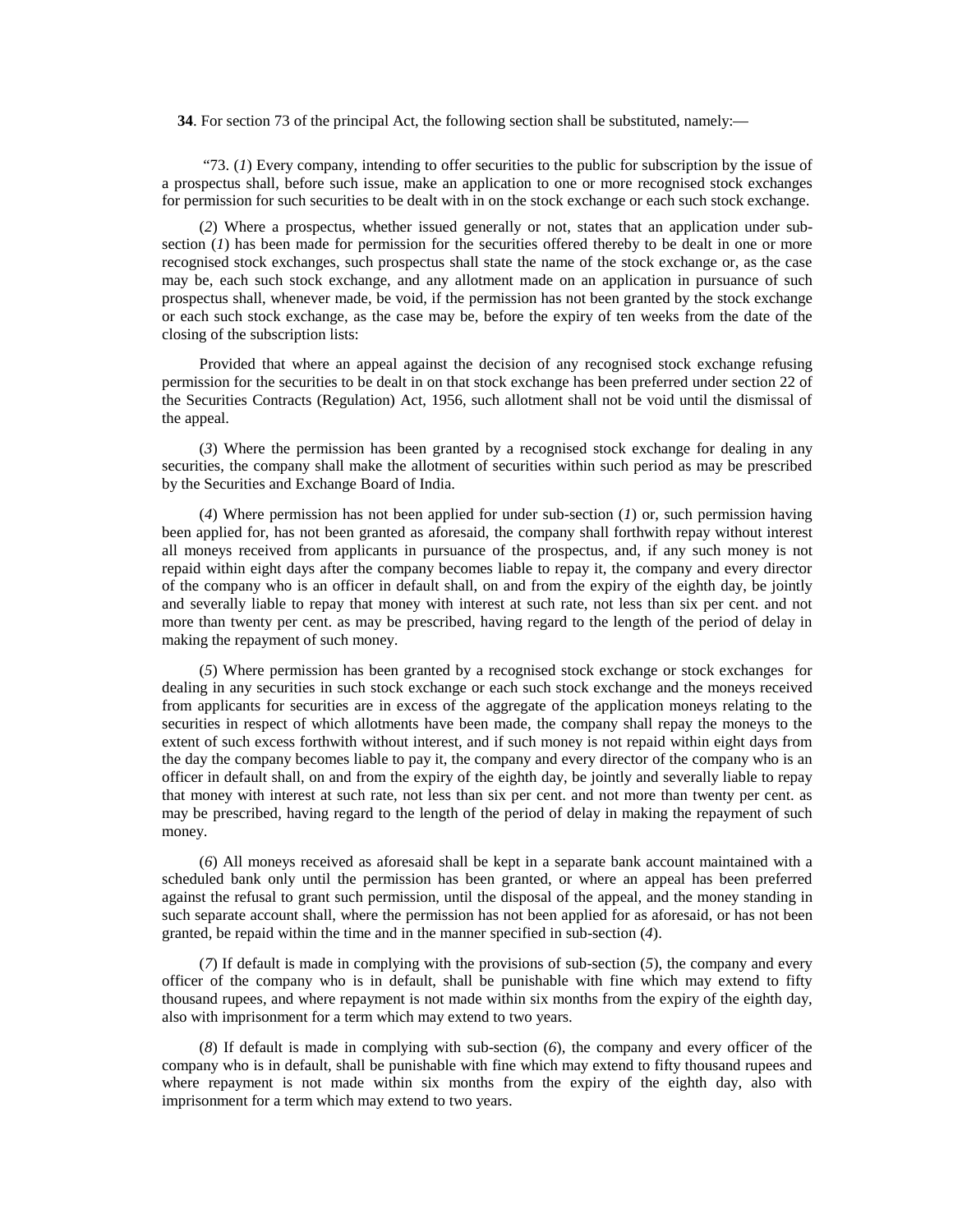(*9*) Moneys standing to the credit of the separate bank account referred to in sub-section (*6*) shall not be utilised for any purpose other than the following purposes, namely:—

(*a*) adjustment against allotment of securities, where the securities have been permitted to be dealt in on the stock exchange specified in the prospectus; or

(*b*) repayment of moneys received from applicants in pursuance of the prospectus, where securities have not been permitted to be dealt in on the stock exchange or each stock exchange specified in the prospectus, as the case may be, or, where the company is for any other reason unable to make the allotment of securities:

Provided that the money standing to the credit of the separate bank account shall not be utilised for any of the purposes specified in clause (*a*) or clause (*b*) unless a charge is created on the assets of the company in favour of the debenture holder in case such company has issued debenture.

(*10*) Any condition purporting to require or bind any applicant for securities to waive compliance with any of the requirements of this section shall be void.

(*11*) For the purposes of this section, it shall be deemed that permission has not been granted if the application for permission, where made, has not been disposed of within the time specified in sub-section (*2*).

(*12*) If default is made in complying with the proviso to sub-section (*9*), every officer of the company who is in default shall be punishable with imprisonment for a term which shall not be less than six months but which may extend to five years and also with fine which shall not be less than that amount raised by the issue of the debentures but which may extend to three times the amount raised by the debentures.

(*13*) This section shall have effect—

(*a*) in relation to any securities agreed to be taken by a person underwriting an offer thereof by a prospectus, as if he had applied therefor in pursuance of the prospectus; and

(*b*) in relation to a prospectus offering securities for sale, with the following modifications, namely:—

(*i*) references to sale shall be substituted for references to allotment;

(*ii*) the persons by whom the offer is made, and not the company, shall be liable under sub-section (*4*) to repay money received from applicants, and references to the company's liability under that sub-section shall be construed accordingly; and

(*iii*) for the reference in sub-section (*7*) to the company and every officer of the company who is in default, there shall be substituted a reference to any person by or through whom the offer is made and who is knowingly guilty of, or willfully authorises or permits, the default.

(*14*) No prospectus shall state that application has been made for permission for the securities offered thereby to be dealt in on any stock exchange, unless it is a recognised stock exchange.".

**35.** In section 75 of the principal Act,—

 $(a)$  in sub-section  $(1)$ ,—

(*i*) in the opening portion, for the words "its shares", the words "its securities" shall be substituted;

 $(iii)$  in clause  $(a)$ ,—

(*a*) for the words "shares comprised", the words "securities comprised" shall be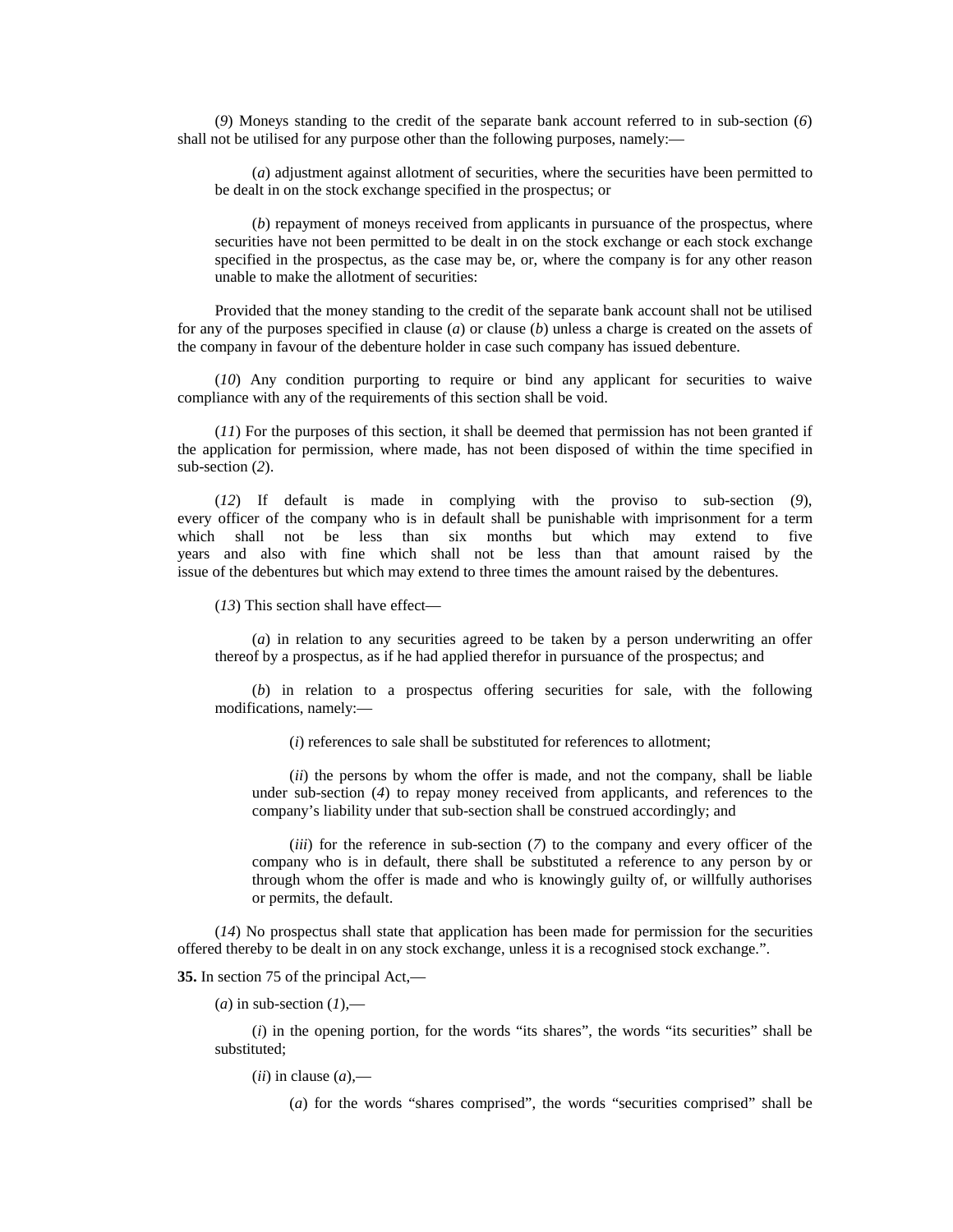substituted;

(*b*) for the words "each share", the words "each security" shall be substituted;

(*c*) in the proviso, for the words "any shares", the words "any securities" shall be substituted;

 $(iii)$  in clause  $(b)$ ,—

(*A*) for the words "in the case of shares", the words, "in the case of securities" shall be substituted;

(*B*) for the words "amount of shares so allotted", the words "amount of securities so allotted" shall be substituted;

 $(iv)$  in clause  $(c)$ ,—

(*A*) in sub-clause (*i*), for the words "shares comprised", the words "securities comprised" shall be substituted;

(*B*) for sub-clause (*ii*), the following sub-clause shall be substituted, namely:—

"(*ii*) in the case of issue of securities at a discount, a copy of the resolution passed by the company authorising such issue together with a copy of the order of the Tribunal sanctioning the issue.";

(*b*) for sub-section (*5*), the following sub-section shall be substituted, namely:—

"(*5*) Nothing in this section shall apply to the issue and allotment by a company of securities which under the provisions of its articles were forfeited or cancelled for non-payment of calls.".

**36**. For section 76 of the principal Act, the following section shall be substituted, namely:—

"76. (*1*) A company may pay a commission which shall not exceed such percentage as may be prescribed, to any person in consideration of—

(*a*) his subscribing or agreeing to subscribe, whether absolutely or conditionally, for any securities of the company; or

(*b*) his procuring or agreeing to procure subscriptions, whether absolute or conditional, for any securities of the company.

(*2*) Save as aforesaid and save as provided in section 79, no company shall allot any of its securities or apply any of its moneys, either directly or indirectly, in payment of any commission, discount or allowance, to any person in consideration of commission specified in sub-section (*1*).

(*3*) Nothing in this section shall affect the power of any company to pay such brokerage as it had so far been lawful for a company to pay.

(*4*) A vendor to, promoter of, or other person who receives payment in securities, or money from, a company shall have and shall be deemed always to have had power to apply any part of the securities, or money so received in payment of any commission the payment of which, if made directly by the company, would have been legal under this section.

(*5*) For the removal of doubts, it is hereby declared that no commission shall be paid under subsection (*I*) to any person on securities which are not offered to the public for subscription:

Provided that where a person has subscribed or agreed to subscribe under sub-section (*1*) for any securities of the company and before the issue of the prospectus, any other person or persons has or have subscribed for any or all of those securities and that fact together with the aggregate amount of commission payable under this section in respect of such subscription is disclosed in such prospectus, then, the company may pay commission to the first-mentioned person in respect of such subscription.

(*6*) If default is made in complying with the provisions of this section, the company, and every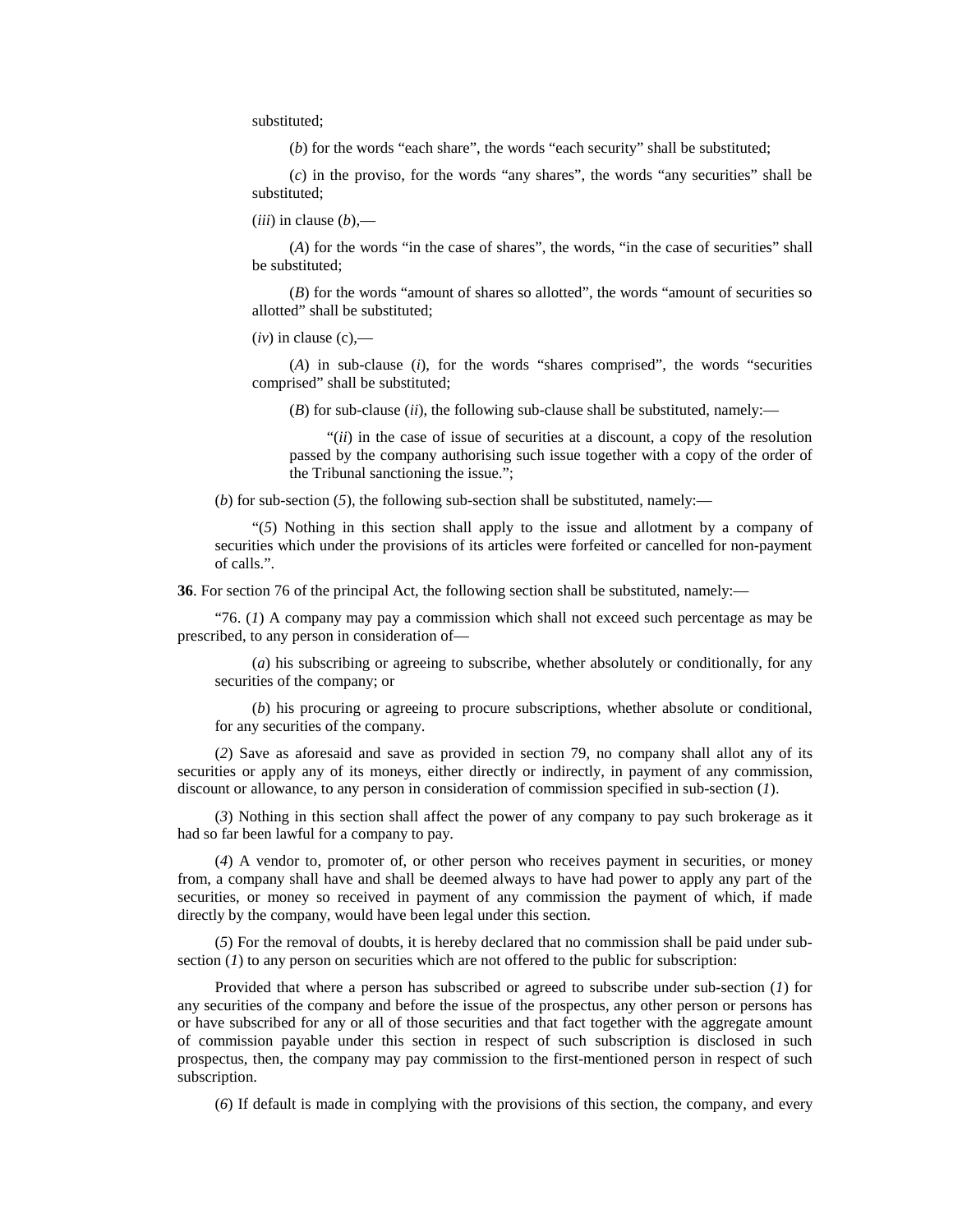officer of the company who is in default, shall be punishable with fine which may extend to five thousand rupees.".

**37.** In section 77 of the principal Act,—

(*a*) in sub-section (*1*), the for the words "shall have power to buy its own shares" the words "shall have power to buy directly or indirectly its own shares" shall be substituted;

(*b*) after sub-section (*1*), the following sub-section shall be inserted, namely:—

 $\mathcal{L}(IA)$  A company (hereafter referred to as purchasing company) shall be deemed to have purchased its own shares if—

(*a*) the purchasing company makes payment to a stock broker or sub-broker referred to in section 12 of the Securities and Exchange Board of India Act, 1992 for purchase of securities of another company; and

(*b*) such stock broker or sub-broker purchases the securities of the purchasing company,—

(*i*) out of the payments so received by such stock broker or sub-broker from the purchasing company; or

(*ii*) at any time during the period when such payments were received by the broker or sub-broker from the purchasing company and such payments were not returned to the purchasing company and no separate account of funds of the purchasing company so received was kept by such broker or sub-broker.".

(*c*) in sub-section (*2*), for the words "any shares", the words "any securities" shall be sub-stituted;

(*d*) for sub-section (*4*), the following sub-section shall be substituted, namely:—

"(*4*) If a company acts in contravention of sub-section (*1*) or sub-section (*2*) or sub-section (*3*), the company, and every officer of the company who is in default, shall be punishable with fine which shall be three times the aggregate price of its securities purchased by the company or face value of its securities, whichever is higher, and every such officer in default shall also be punishable with imprisonment for a term not less than three months, which may extend to two years.".

**38.** In section 78 of the principal Act, in sub-section (*2*), after clause (*d*), the following clause shall be inserted, namely:—

"(*e*) for buy back of securities under section 77.".

**39**. For section 79 of the principal Act, the following section shall be substituted, namely:—

"79. (*1*) A company shall not issue securities at a discount except as provided in this section.

(*2*) A company may issue at a discount securities in the company of a class already issued, if the following conditions are fulfilled, namely:—

(*i*) the issue of the securities at a discount is authorised by a resolution passed by the company in a general meeting, and sanctioned by the Central Government;

(*ii*) the resolution specifies the maximum rate of discount at which the securities are to be issued:

Provided that no such resolution shall be sanctioned by the Central Government if the maximum rate of discount specified in the resolution exceeds ten per cent. unless the Central Government is of opinion that a higher percentage of discount may be allowed in the special circumstances of the case;

(*iii*) not less than one year has at the date of the issue elapsed since the date on which the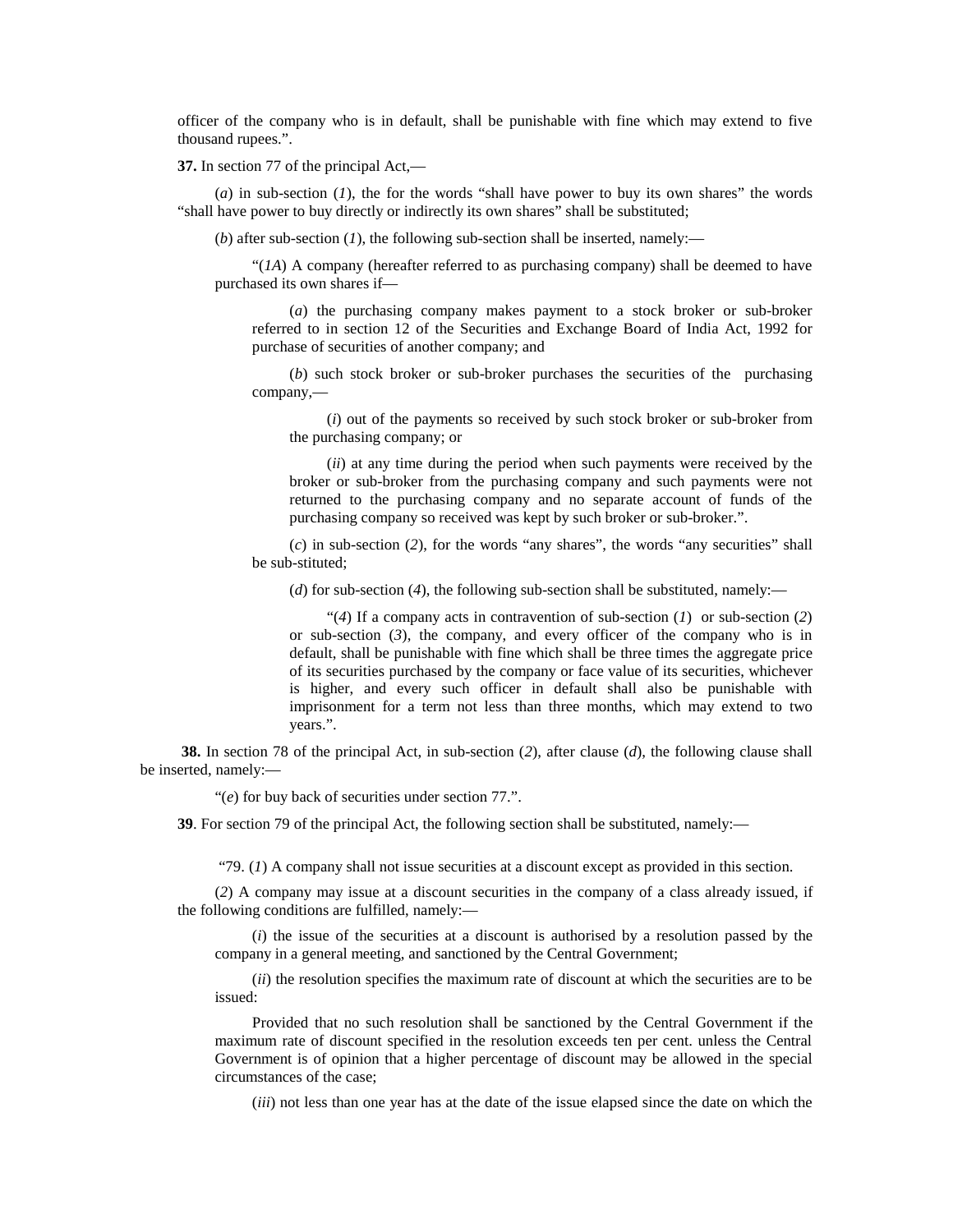company was entitled to commence business; and

(*iv*) the securities to be issued at a discount are issued within two months after the date on which the issue is sanctioned by the Central Government or within such extended time as the Central Government may allow.

(*3*) Where a company has passed a resolution authorising the issue of securities at a discount it may apply to the Central Government for an order sanctioning the issue; and on any such application, the Central Government, having regard to all the circumstances of the case, if it thinks proper so to do, may make an order sanctioning the issue on such terms and conditions as it thinks fit:

Provided that in the case of revival and rehabilitation of sick industrial companies under Chapter VIA, the provisions of this section shall have effect as if for the words "Central Government", the word "Tribunal" had been substituted.

(*4*) Every prospectus relating to the issue of the securities shall contain particulars of the discount allowed on the issue of the securities or of so much of that discount as has not been written off at the date of the issue of the prospectus.

(*5*) If default is made in complying with the provision of this section, the company, and every officer of the company who is in default, shall be punishable with fine which may extend to five thousand rupees.".

**40**. In section 80 of the principal Act, in sub-section (*6*), for the words "which may extend to ten thousand rupees," the words "which shall not be less than ten thousand rupees but which may extend to three times, the face value of the preference shares in respect of which the default has been made shall be substituted.

**41**. In section 80A of the principal Act, for sub-section (*1*), the following sub-section shall be substituted, namely:—

"(*1*) Notwithstanding anything contained in the terms of issue of any preference shares, every preference share issued before the commencement of the Companies (Amendment) Act, 1996 and which is not redeemable before the expiry of ten years from the date of issue thereon in accordance with the terms of its issue and which has not been redeemed before such commencement, shall be redeemed by the company on the date on which such share is due for redemption or within a period not exceeding ten years from the date of such commencement, whichever is earlier:

Provided that where a company is not in a position to redeem any such share within the period aforesaid and to pay the dividend, if any, due thereon (such shares being hereinafter referred to as unredeemed preference shares), it may, with the consent of the tribunal, on a petition made by it in this behalf and notwithstanding anything contained in this Act, issue further redeemable preference shares equal to the amounts due (including the dividend thereon), in respect of the unredeemed preference shares, and on the issue of such further redeemable preference shares, the unredeemed shares shall be deemed to have been redeemed.".

**42**. For section 81 of the principal Act, the following section shall be substituted, namely:—

"81.  $(I)$  Where at any time after the expiry of two years of the formation of a company, it is proposed to increase the subscribed capital of the company by allotment of further shares, then,—

(*a*) such further shares shall be offered to the persons who, at the date of the offer, are holders of the equity shares of the company, in proportion, as nearly as circumstances admit, to the capital paid-up on those shares at that date;

(*b*) the offer aforesaid shall be made by notice containing such particulars as may be prescribed, and specifying the number of shares offered and limiting a time, not being less than fifteen days from the date of the offer within which the offer, if not accepted, shall be deemed to have been declined;

(*c*) unless the articles of the company otherwise provide, the offer aforesaid shall be deemed to include a right exercisable by the person concerned to renounce the shares offered to him or any of them in favour of any other person; and the notice referred to in clause (*b*) shall contain a statement of this right;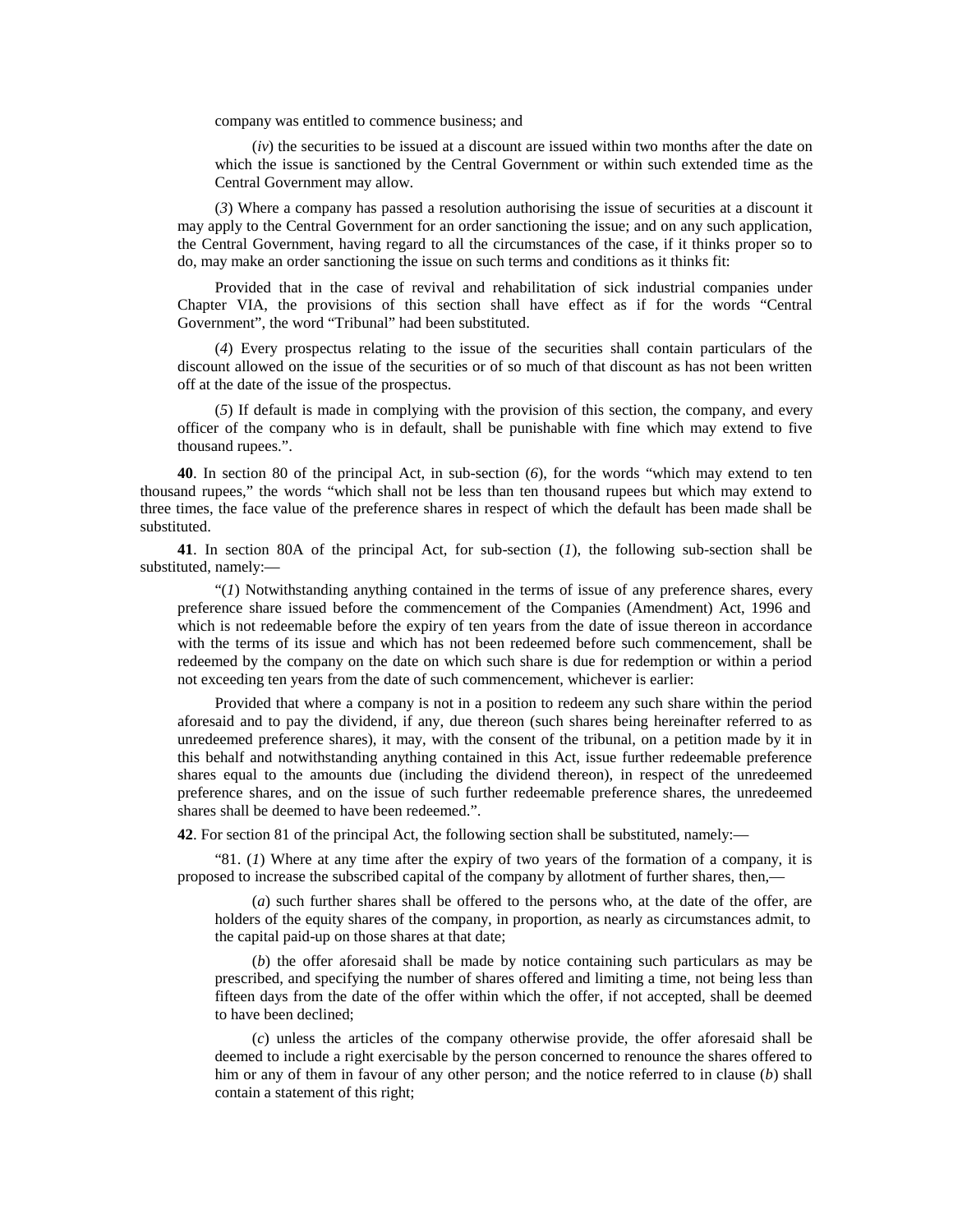(*d*) after the expiry of the time specified in the notice aforesaid, or on receipt of earlier intimation from the person to whom such notice is given that he declines to accept the shares offered, the Board of directors may dispose of same in such manner as they think most beneficial to the company.

*Explanation*.—For the purposes of this sub-section, "equity share capital" and "equity shares" have the same meaning as in section 85.

(*2*) Where further shares are offered to the members under sub-section (*1*) or to any other person at a premium, the amount of such premium shall be approved by the company by special resolution.

(*3)* Notwithstanding anything contained in sub-section (*1*), further shares may be offered to any person whether or not those persons include the persons referred to in clause (a) of sub-section (*1*) in any manner whatsoever—

(*i*) if a special resolution to that effect, and approving the premium, if any, is passed by the company in general meeting, or

(*ii*) where no such special resolution is passed if the votes cast in favour of the proposal contained in the resolution moved in that general meeting (including the casting vote, if any, of the chairman), exceed the votes, if any, cast against the proposal by, members who, being entitled so to do, vote in person, or where proxies are allowed, by proxy and the Tribunal is satisfied, on an application made by the company in this behalf, that the proposal is beneficial to the company:

Provided that no vote shall be cast by any person in favour of the special resolution referred to in clause (*i*) when shares are proposed to be offered to such person.

(*4*) Nothing in clause (*c*) of sub-section (*1*) shall be deemed—

(*a*) to extend the time within which the offer should be accepted; or

(*b*) to authorise any person to exercise the right of renunciation for a second time, on the ground that the person in whose favour the renunciation was first made has declined to take the shares comprised in the renunciation.

(*5*) Notwithstanding anything contained in the foregoing provisions of this section, a company may, at any time, increase its subscribed capital by giving an option to its employees, officers or working directors to purchase its securities (hereafter in this section referred to as the "employees, stock option", pursuant to a scheme of option framed by the company in accordance with the provisions of this section and such other conditions as may be prescribed.

(*6*) A company shall be entitled to make an issue of its securities to the persons referred to in sub-section (*5*), under the scheme of employees' stock option at prevailing market price or price specified in the offer.

(*7*) Every employees' stock option shall be made,—

(*a*) after the conditions specified in clauses (*i*) and (*ii*) of sub-section (*3*) are satisfied;

(*b*) in such a manner that the amount of issue of shares under the employees' stock option and the share in the capital does not exceed more than five per cent. of the amount of total capital after such issue;

(*c*) in accordance with such conditions as may be prescribed;

(*d*) in the case of listed companies, in accordance with such conditions which may be specified in the regulations made under the Securities and Exchange Board of India Act, 1992.

(*8*) Nothing in this section shall apply—

(*a*) to the increase of subscribed capital when—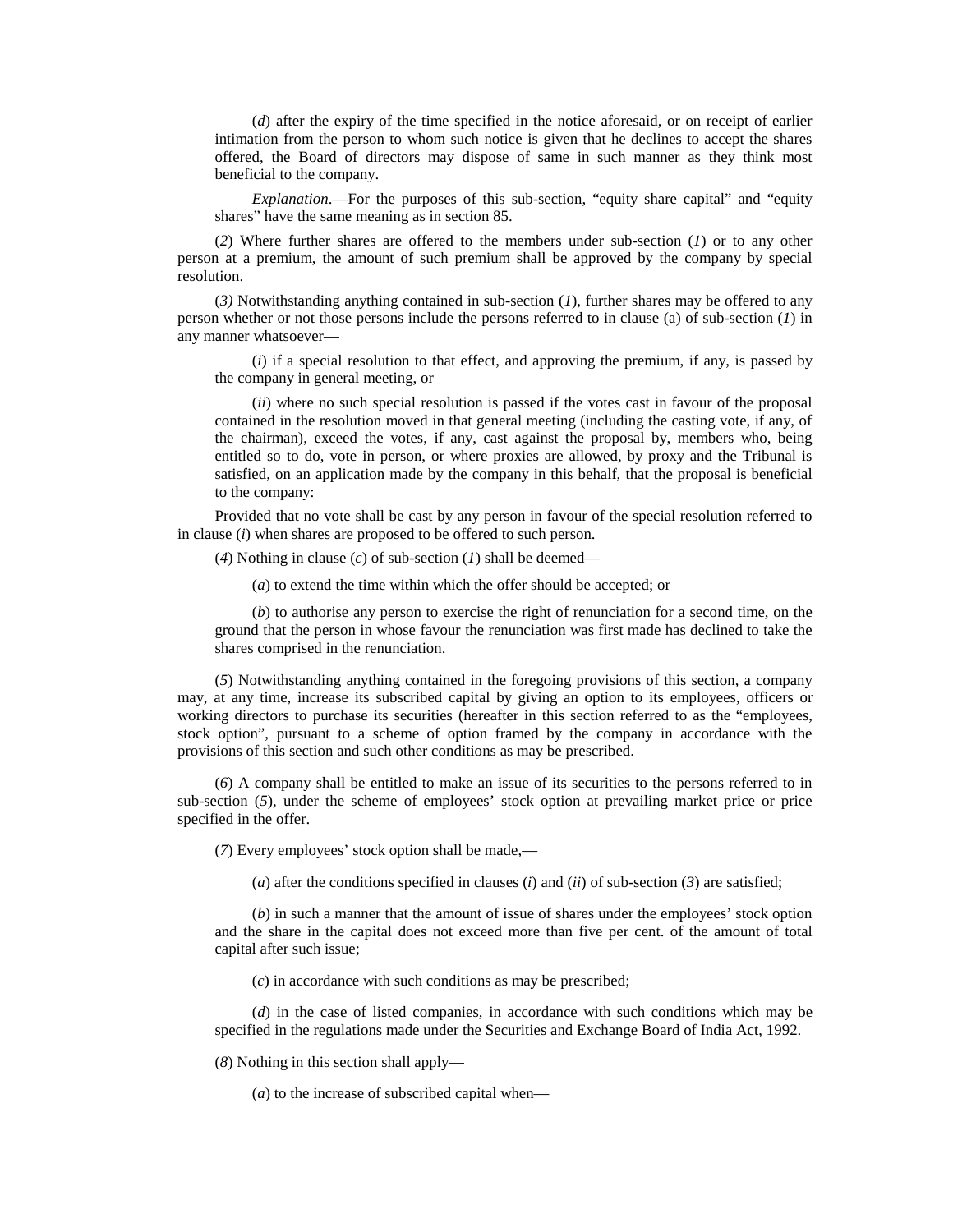(*i*) such increase is by conversion of debentures or loans into shares;

(*ii*) subscription of share in the company is under a scheme of employees' stock option.

(*b*) to the increase of subscribed capital of a public company caused by the exercise of an option attached to debentures issued or loans raised by the company—

(*i*) to convert such debentures or loans into shares in the company, or

(*ii*) to subscribe for shares in the company:

Provided that the terms of issue of such debentures or the term of such loans include a term providing for such option and such term,—

(*a*) either has been approved by the Central Government before the issue of debentures or the raising of the loans, or is in conformity with the rules, if any, made by that Government in this behalf; and

(*b*) in the case of debentures or loans other than debentures issued to, or loans obtained from, the Government or any institution specified by the Central Government in this behalf, has also been approved by a special resolution passed by the company in general meeting before the issue of the debentures or the raising of the loans:

Provided further that no approval under clauses (*a*) and (*b*) of the first proviso shall be required in the case of scheduled banks and public financial institutions.".

**43.** For section 82 of the principal Act, the following section shall be substituted, namely:—

"82. The securities (including shares, debentures or other interest of any member in a company) shall be movable property, transferable in the manner provided by the articles of the company.".

**44.** For section 83 of the principal Act, the following section shall be substituted, namely:—

"83. Each security of a company (including a share in a company having a share capital) shall be distinguished by its appropriate number:

Provided that nothing in this section shall apply to the securities held with a depository.".

**45.** After section 83 of the principal Act, the following section shall be inserted, namely :—

"83A. (*1*) Every company shall reconcile, within such period as may be prescribed the securities issued by it with the securities distinguished by its appropriate number and securities held with a depository and the total number of securities distinguished by its appropriate number and securities held with the depository shall not exceed the total number of securities issued by such companies.

(*2*) If default is made in complying with the provisions of this section the company and every officer of the company who is in default shall be punishable with, fine not less than fifty thousand rupees but which may extend to three times the face value of securities found in excess of the issued capital of the company.".

**46.** In section 84 of the principal Act,—

 $(a)$  in sub-section  $(3)$ ,—

(*i*) for the words "ten thousand rupees", the words "one lakh rupees" shall be substituted;

(*ii*) for the words "six months," the words "two years," shall be substituted;

(*b*) after sub-section (*4*), the following sub-section shall be inserted, namely:—

"(*5*) The provisions of this section shall also apply to derivatives, options and shares with differential voting rights.".

**47.** In section 87 of the principal Act, for sub-section (*1*), the following shall be substituted,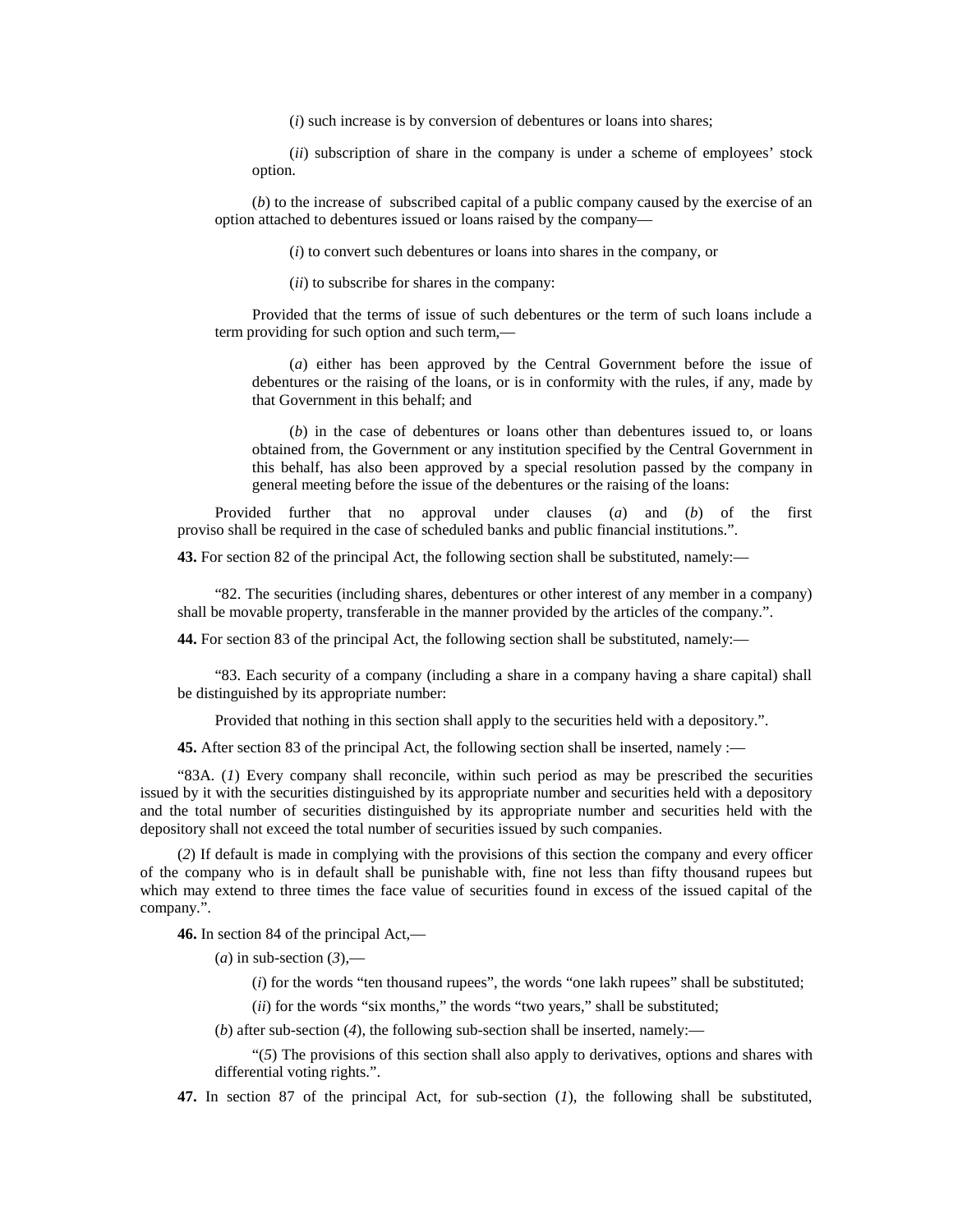namely:—

"(*1*) Subject to the provisions of section 89 and sub-section (*2*) of section 92, every member of a company limited by shares and holding any equity share capital therein,—

(*a*) shall have a right to vote, in respect of such capital, on every resolution placed before the company; and

(*b*) his voting right on a poll shall be in proportion to his share of the paid up equity capital of the company or in accordance with the rules made under sub-clause (*ii*) of clause (*a*) of section 86:

Provided that the Central Government may, by rules made in this behalf, specify a class or classes of companies in which the voting right in respect of preference shares shall not accrue or accrue subject to such conditions as may be prescribed.".

**48.** In section 93 of the principal Act, the following proviso shall be inserted, namely:—

"Provided that a company may pay different dividends on the shares in the equity share Capital with differential rights as to dividends, voting or otherwise referred to in sub-clause (*ii*) of clause (*a*) of section 86.".

**49.** In section 94 of the principal Act, in sub-section (*1*),—

 $(i)$  for clause  $(a)$ , the following clause shall be substituted, namely:—

"(*a*) increase its authorised share capital by such amount as it thinks expedient by creating new shares;";

(*ii*) clause (*c*) shall be omitted.

**50.** In section 95 of the principal Act,—

(*a*) in sub-section (*1*), clause (*b*) shall be omitted;

(*b*) for sub-section (3), the following sub-section shall be substituted, namely:—

"(*3*) If default is made in complying with the provisions of sub-section (*1*), the company, and every officer of the company who is in default, shall be punishable with fine equivalent to the fee payable along with the notice or five thousand rupees, whichever is more.".

**51.** In section 97 of the principal Act, in sub-section (*1*), the words "whether its shares have or have not been converted into stock" shall be omitted.

**52.** In section 107 of the principal Act, in sub-section (*5*), for the words "five hundred rupees", the words "five thousand rupees" shall be substituted.

**53.** For section 108 of the principal Act, the following section shall be substituted, namely:—

"108. (*1*) A company shall not register a transfer of securities of the company, unless a proper instrument of transfer duly stamped, dated and executed by or on behalf of the transferor and by or on behalf of the transferee and specifying the name, address and occupation, if any, of the transferee, has been delivered to the company, within six months (excluding the period of book closure) from the date of execution, along with the certificate relating to the securities, or if no such certificate, is in existence, along with the letter of allotment of the securities :

Provided that where, on an application in writing made to the company by the transferee and bearing the stamp required for an instrument of transfer, it is proved to the satisfaction of the Board of directors that the instrument of transfer signed by or on behalf of the transferor and by or on behalf of the transferee along with or without the certificate relating to securities or if no such certificate is in existence, along with the letter of allotment of the securities has been lost, the company may register the transfer on such terms as to indemnity as the Board may think fit:

Provided further that nothing in this section shall prejudice any power of the company to register any person as holder of security to whom the right to any security of the company has been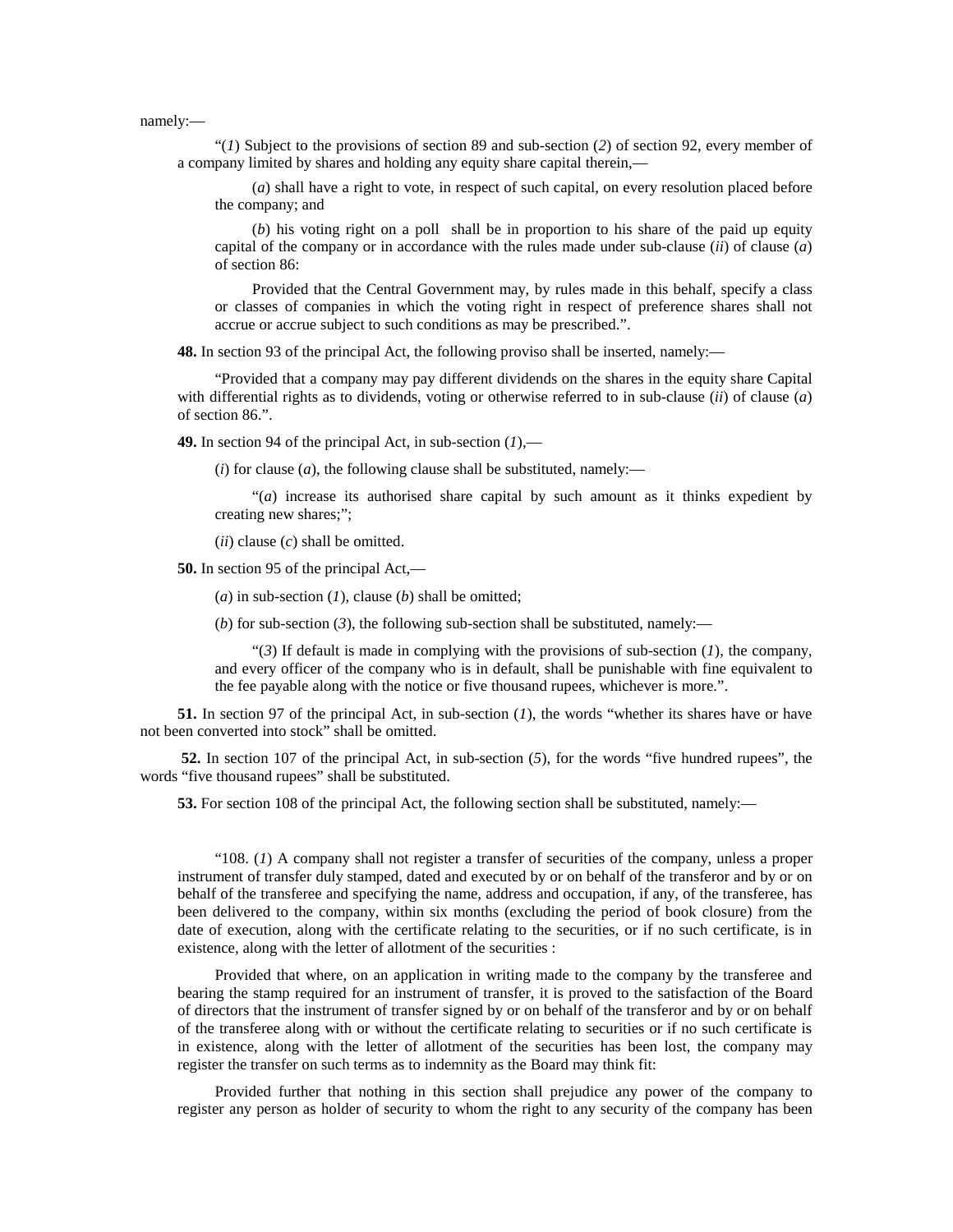transmitted by operation of law but no such transmission shall be refused to be registered except on the ground that it will result in contravention of the provisions contained in sub-clause (*b*) of clause (*iii*) of sub-section (*1*) of section 3.

(*2*) In the case of a company having no share capital, sub-section (*1*), shall apply as if the references therein to shares were references to the interest of the member in the company.

(*3*) Nothing contained in this section shall apply to transfer of security effected by the transferor and the transferee both of whom are entered as beneficial owners in the records of a depository.".

**54.** In section 108-I of the principal Act, after sub-section (*4*), the following sub-section shall be inserted, namely:—

"(*5*) Nothing contained in sections 108A, 108B, 108C, 108D, 108E, 108F , 108G , 108H and in this section shall apply on or after the commencement of the Companies (Amendment) Act, 2003.".

**55.** In section 111 of the principal Act, after sub-section (*1*), the following sub-section shall be inserted, namely:—

"(*1A*) A private company shall not approve the transfer of any shares unless it is approved by all the shareholders at its meeting.".

**56.** In section 113 of the principal Act,—

 $(a)$  in sub-section  $(I)$ , in the proviso the words "or transferred" shall be omitted;

(*b*) after sub-section (*4*), the following sub-section shall be inserted, namely:

"(*5*) The provisions of this section relating to the issue of shares or debentures shall also as far as may be, apply to the issue of derivatives, options and shares with differential voting rights.".

**57.** In section 114 of the principal Act, after sub-section (*3*), the following sub-section shall be inserted, namely:—

"(*4*) Nothing contained in this section shall apply on or after the commencement of the Companies (Amendment) Act, 2003.".

**58.** In section 115 of the principal Act, after sub-section (*6*), the following sub-section shall be inserted, namely:—

"(*7*) Nothing contained in this section shall apply on or after the commencement of the Companies (Amendment) Act, 2003.".

**59.** In section 116 of the principal Act, the words "or of any such share warrant or coupon", shall be omitted.

**60.** In section 118 of the principal Act, in sub-section (*1*),—

 $(a)$  in the opening portion, for the words "on payment—", the words "on payment of such fee as may be prescribed." shall be substituted;

(*b*) sub-clauses (*a*) and (*b*) shall be omitted.

**61.** In section 119 of the principal Act, after sub-section (*4*), the following sub-section shall be inserted, namely:—

"(*5*) If default is made in respect of an issue of debenture made on or after the commencement of the Companies (Amendment) Act, 2003 in complying with the provisions of this section,—

(*a*) every debenture trustee who is in default shall be punishable with imprisonment for a term which may extend to three years and shall also be liable to fine, which shall not be less than the amount raised in the debenture issue, but which may extend to three times the amount raised from the debenture issue for the company;

(*b*) every officer of the company who is in default shall be punishable with a fine which shall not be less than twice the amount raised in debenture issue which may extend to six times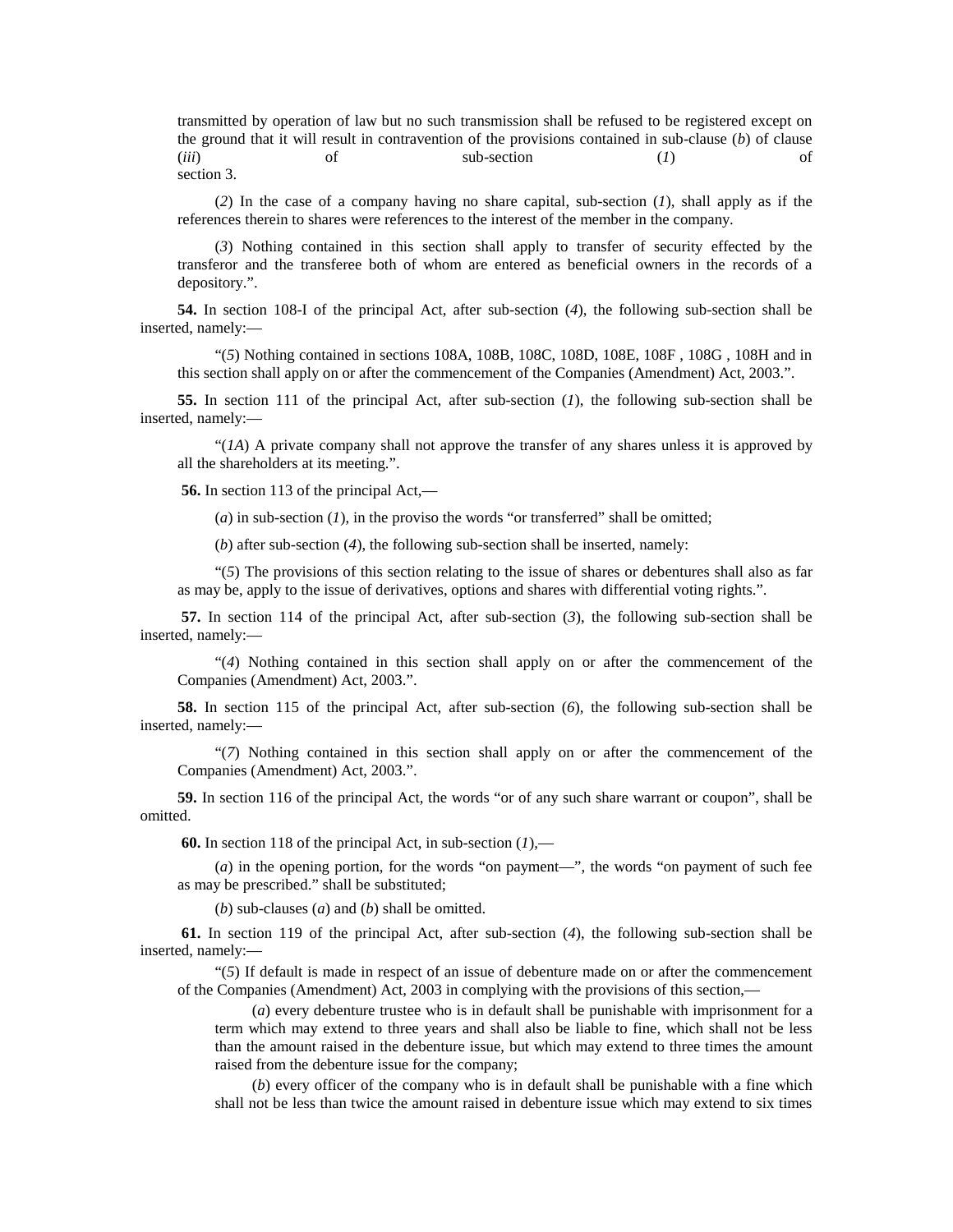the amount so raised .".

**62.** In section 121 of the principal Act, sub-section (*6*) shall be omitted.

**63**. In section 123 of the principal Act, sub-section (*4*), shall be omitted.

**64.** In section 127 of the principal Act, in sub-section (*1*), for the word "thirty" wherever it occurs, the word "sixty" shall be substituted.

**65.** In section 128 of the principal Act, for the word "thirty", the word "sixty" shall be substituted.

**66.** For section 133 of the principal Act, the following section shall be substituted, namely:—

"133. (*1*) The company shall cause the fact of registration given under section 132, to be endorsed on every debenture certificate which is issued by the company and the payment of which is secured by the charge so registered:

Provided that nothing in this sub-section shall be construed as requiring a company to cause the fact of registration of any charge so given to be endorsed on any debenture certificate issued by the company before the charge was created.

*(2*) If any person knowingly delivers, or wilfully authorises or permits the delivery of, any debenture certificate which under the provisions of sub-section (*1*), is required to have been endorsed on it, he shall, without prejudice to any other liability, be punishable with fine which may extend to ten thousand rupees.".

**67.** For section 138 of the principal Act, the following section shall be substituted, namely:—

"138. (*1*) The company shall give intimation in the prescribed form to the Registrar of the payment or satisfaction, in full, of any charge relating to the company and requiring registration under this Part, within thirty days from the date of such payment or satisfaction:

Provided that the Registrar may allow aforesaid intimation to be given within sixty days next following the expiry of the aforesaid period of thirty days on payment of such fee as may be prescribed if the company satisfies the Registrar that it had sufficient cause for not giving the intimation within the said period.

(*2*) The Registrar shall, on receipt of such intimation, and after being satisfied that it is complete in all respects order that a memorandum of satisfaction shall be entered in the register of charges.

(*3*) Nothing in this section shall be deemed to affect the power of the Registrar to make an entry in the register of charges under section 139 otherwise than on receipt of an intimation from the company.".

**68.** In section 146 of the principal Act, for sub-section (*1*), the following sub-section shall be substituted, namely:—

"(*1*) A company shall, on and from the thirtieth day after the date of its incorporation, whichever is earlier, have a registered office to which all communications and notices may be addressed.".

**69.** In section 149 of the principal Act,—

(*a*) after sub-section (*2*), the following proviso shall be inserted, namely:—

"Provided that nothing contained in this sub-section shall apply on or after the commencement of the Companies (Amendment) Act, 2003.";

(*b*) for sub-section (*2A*), the following sub-section shall be substituted, namely:—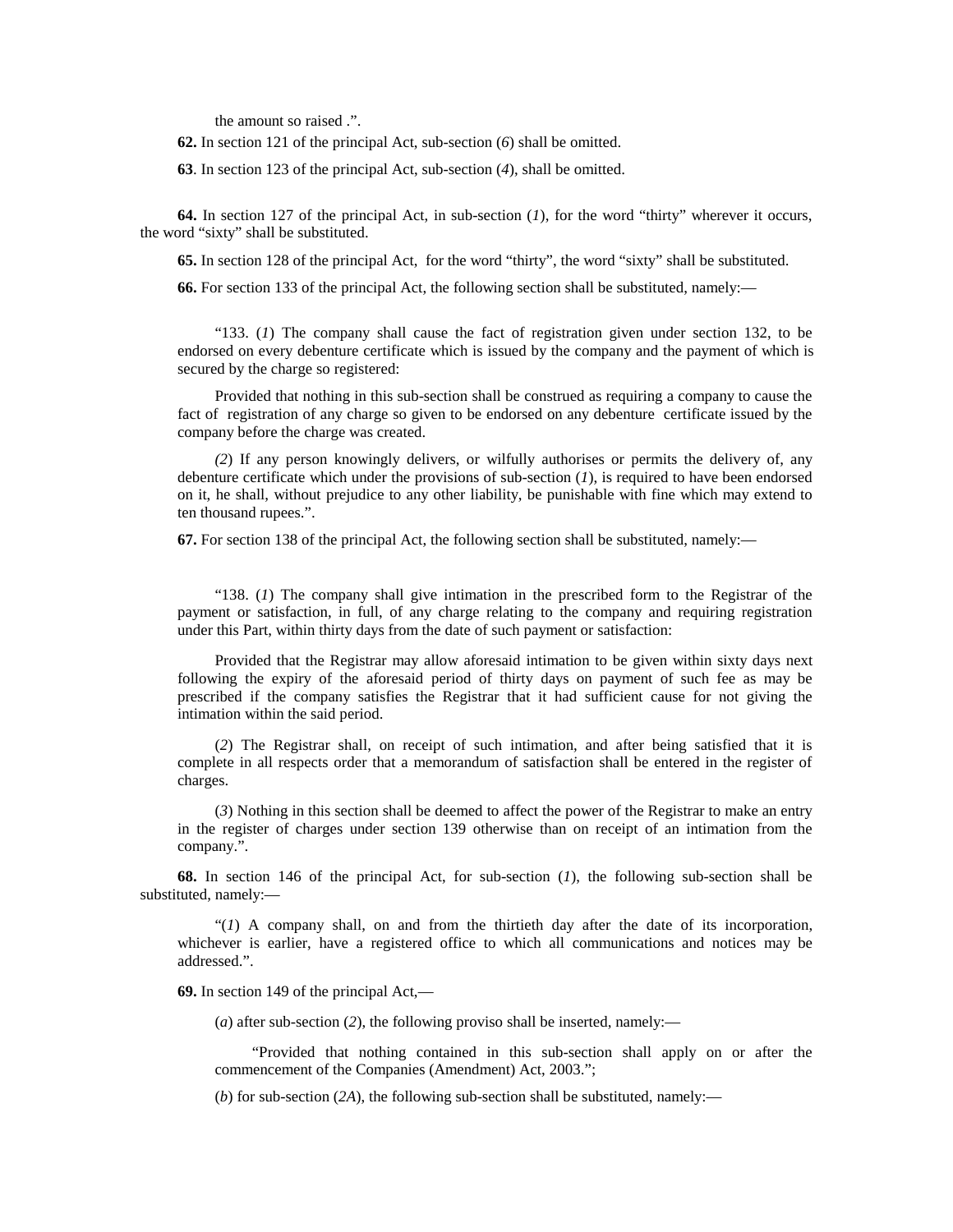"(*2A*) A company having a share capital, whether or not it has issued a prospectus inviting the public to subscribe for its shares, shall not at any time commence any business unless—

(*a*) the company has approved the commencement of any such business by special resolution passed in that behalf by it in its general meeting; and

(*b*) there has been filed with the Registrar a duly verified declaration by one of the directors or the secretary or, where the company has not appointed a secretary, a secretary in whole-time practice, in the prescribed form, that clause (*a*) of this sub-section or, as the case may be, sub-section (*2B*) has been complied with.

(*c*) for sub-section (*7*), the following sub-section shall be substituted, namely:—

"(*7*) Nothing in this section shall apply to a Government company.".

**70.** After section 152A of the principal Act, the following section shall be inserted, namely,—

"152AB. A company may, after the commencement of the Companies (Amendment) Act, 2003, in addition to the particulars of its members and holders of its debentures under sections 150, 151, 152 and 152A, keep a record of the particulars of its members and holders of its debentures as required under the said sections in computer floppies or diskettes, and in such other electronic mode as may be prescribed and also provide such safeguards, as may be prescribed:

Provided that, except the manner of keeping particulars of members and holders of debentures of the company, the other provisions of this Part shall apply to the record to be kept on computer floppies or diskettes or other electronic mode as may be prescribed, as they are applicable to register and index of members and holders of debentures of the company.".

**71.** For section 153 of the principal Act, the following section shall be substituted, namely:—

**"**153**.** No notice of any trust, express, implied or constructive, other than mutual trusts and such other trusts, as may be notified, shall be entered on the register of members or of debenture holders.".

**72.** For section 159 of the principal Act, the following section shall be substituted, namely:—

"159. (*1*) Every company, whether having a share capital or not shall, within thirty days from the day on which each of the annual general meetings referred to in section 166 is held, prepare and file with the Registrar a return containing the particulars in such form, as may be prescribed, regarding—

(*a*) its registered office;

(*b*) the register of its members containing the names of five hundred members who hold the largest number of shares or the actual number of members, whichever is lower;

(*c*) the register of its debenture-holders containing the names of five hundred debentureholders who hold the largest number of debentures or the actual number of debenture-holders, whichever is lower;

(*d*) its securities;

(*e*) its indebtedness;

(*f*) its directors, managing and whole-time directors, manager, secretary and chief accounts officer;

(*g*) the particulars relating to foreign depository receipts issued by the company;

(*h*) particulars of every employee who was in receipt of remuneration which is in excess of that drawn by the managing director or whole-time director or manager and holds by himself or along with his spouse and dependent children not less than two per cent. of the equity shares of the company.

(*2*) The return required to be filed under this section shall be in such form as may be prescribed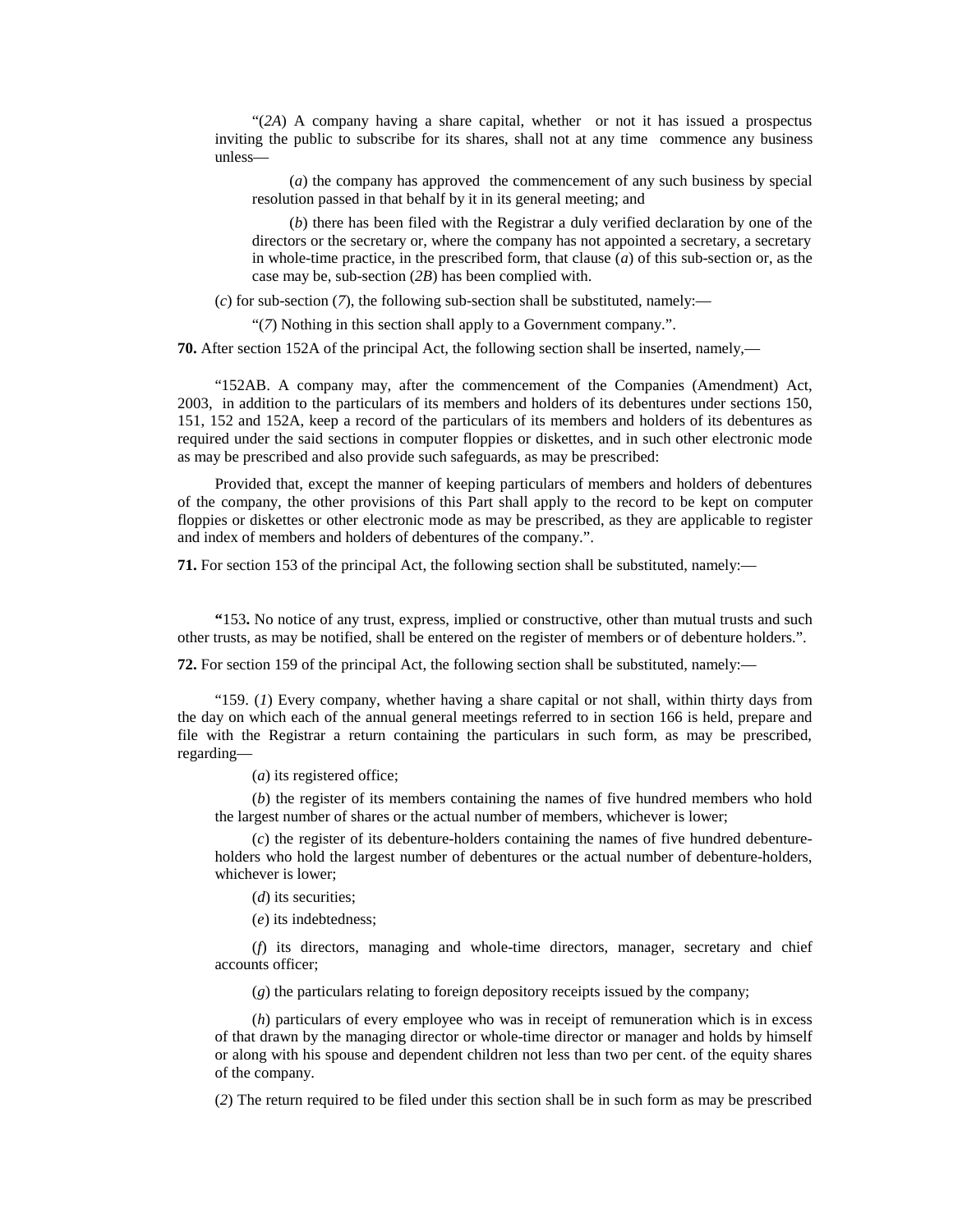or as near thereto as circumstances admit, and where the return is filed even though the annual general meeting has not been held on or before the latest day by which it should have been held in accordance with the provisions of this Act, the company shall file with the return a statement specifying the reasons for not holding the annual general meeting.

(*3*) A copy of the annual return to be filed with the Registrar under this section shall be signed by the managing director, if any, or signed both by the director and by the manager or secretary of the company, or where there is no manager or secretary, by two directors of the company:

Provided that where the annual return is filed by a public company, a copy of such annual return shall also be signed by a secretary in whole-time practice.

(*4*) Any reference in this section or in any prescribed form, to the day on which an annual general meeting is held or to the date of the annual general meeting shall, where the annual general meeting for any year has not been held, be construed as a reference to the latest day on or before which that meeting should have been held in accordance with the provisions of this Act.

(*5*) There shall also be filed with the Registrar along with the return a certificate signed by the signatories of the return, stating—

(*a*) that the return states the facts as they stood on the day of the annual general meeting aforesaid, correctly and completely;

(*b*) that since the date of the last annual return, the transfer of all shares and debentures and the issue of all further certificates of shares and debentures have been appropriately recorded in the books maintained for the purpose; and

(*c*) in the case of a private company also,—

(*i*) that the company has not, since the date of the annual general meeting with reference to which the last return was submitted, or in the case of a first return, since the date of the incorporation of the company, issued any invitation to the public to subscribe for any shares or debentures of the company;

(*ii*) that, where the annual return discloses the fact that the number of members of the company exceeds fifty, the excess consists wholly of persons who under sub-clause (*b*) of clause (*iii*) of sub-section (*1*) of section 3 are not to be included in reckoning the number of fifty; and

(*iii*) that the company has not invited or accepted deposits from the public, other than from its members, directors or their relatives.

(*6*) If a company fails to comply with the provisions contained in this section, the company and every officer of the company who is in default shall be punishable with fine equivalent to 0.001 per cent. of authorised capital or five hundred rupees for every day during which the default continues, whichever is more.".

**73.** In section 160 of the principal Act, after sub-section (*2*), the following proviso shall be inserted, namely:—

"Provided that nothing contained in this section shall apply on or after the commencement of the Companies (Amendment) Act, 2003.".

**74.** In section 161 of the principal Act, after sub-section (*2*), the following proviso shall be inserted, namely:—

"Provided that nothing contained in this section shall apply on or after the commencement of the Companies (Amendment) Act, 2003.".

**75.** In section 162 of the principal Act, after sub-section (*2*), the following proviso shall be inserted, namely:—

"Provided that nothing contained in this section shall apply on or after the commencement of the Companies (Amendment) Act, 2003.".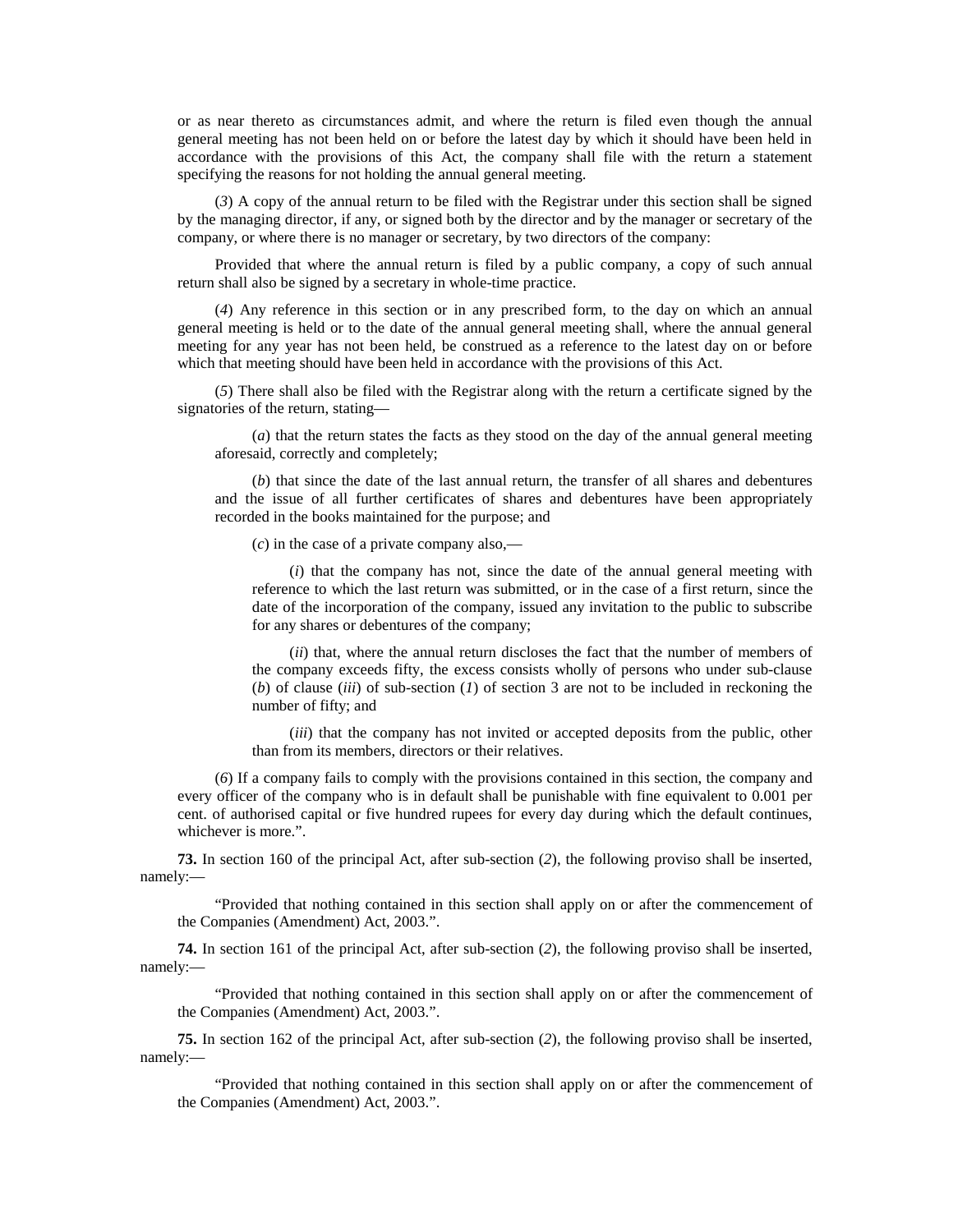**76**. In section 163 of the principal Act, in sub-section (*1*), in the proviso, after the words "registered office is situate," the words "or within any other city, town or village in which more than one-tenth of the total number of members entered in the register of members, reside" shall be inserted.

**77**. In section 165 of the principal Act, after sub-section (*10*), the following proviso shall be inserted, namely:—

"Provided that nothing contained in this section shall apply on or after the commencement of the Companies (Amendment) Act, 2003.".

**78**. In section 169 of the principal Act,—

(*a*) in sub-section (*1*), after the words "general meeting of the company", the words "which shall be held either at the registered office of the company or at some other place within the city, town or village in which the registered office is situate" shall be inserted;

(*b*) in sub-section (*7*), the *Explanation* shall be omitted.

**79.** After section 169 of the principal Act, the following section shall be inserted, namely:—

"169A. Notwithstanding anything contained in this Act, an annual general meeting or other general meeting may be held on any day being Sunday.".

"**80.** In section 173 of the principal Act,—

(*a*) in sub-section (*2*), for the words "or interest, if any therein, of every director and the manager, if any" the words, "or interest or the financial implications and specific nature of the interest of any director or his relatives or the manager, if any, in such a manner as to enable a shareholder to exercise his judgment in a meaningful manner" shall be substituted;

(*b*) after sub-section (*2*), the following sub-section shall be inserted, namely:—

"(*2A*) Where as a result of the non-disclosure or insufficient disclosure being made by a director or manager, if any, benefit accrues to the director or his relatives or manager either directly or indirectly, the director or the manager shall hold such benefit in trust for the benefit of the company and he shall, without prejudice to any other penalty leviable under this Act or under any other law for the time being in force, be liable to indeminify the company or where such benefit cannot be measured in terms of monetary value, compensate the company to the extent of the benefit received by him.";

(*c*) after sub-section (*3*), the following sub-section shall be inserted, namely:—

"(*3A*) If a default is made in complying with the provisions of this section, every officer of the company shall be punishable with imprisonment for a term which shall not be less than six months but which may extend to five years and fine which shall not be less than ten thousand rupees.".

**81**. In section 175 of the principal Act, in sub-section (*1*), for the words "otherwise provide, the members", the words "otherwise provide, the chairman of the Board, if any, shall preside over all the meetings of the company and where the chairman is absent, the members" shall be substituted.

**82.** In section 176 of the principal Act, in sub-section (*5*), after clause (*b*), the following clause shall be inserted, namely:—

"(*c*) shall be made in favour of one or more persons alternatively, but not more than one form shall be executed.";

**83.** In section 188 of the principal Act, sub-section (*6*), shall be omitted.

**84.** In section 189 of the principal Act, in sub-section (*2*), for clause (*a*), the following clause shall be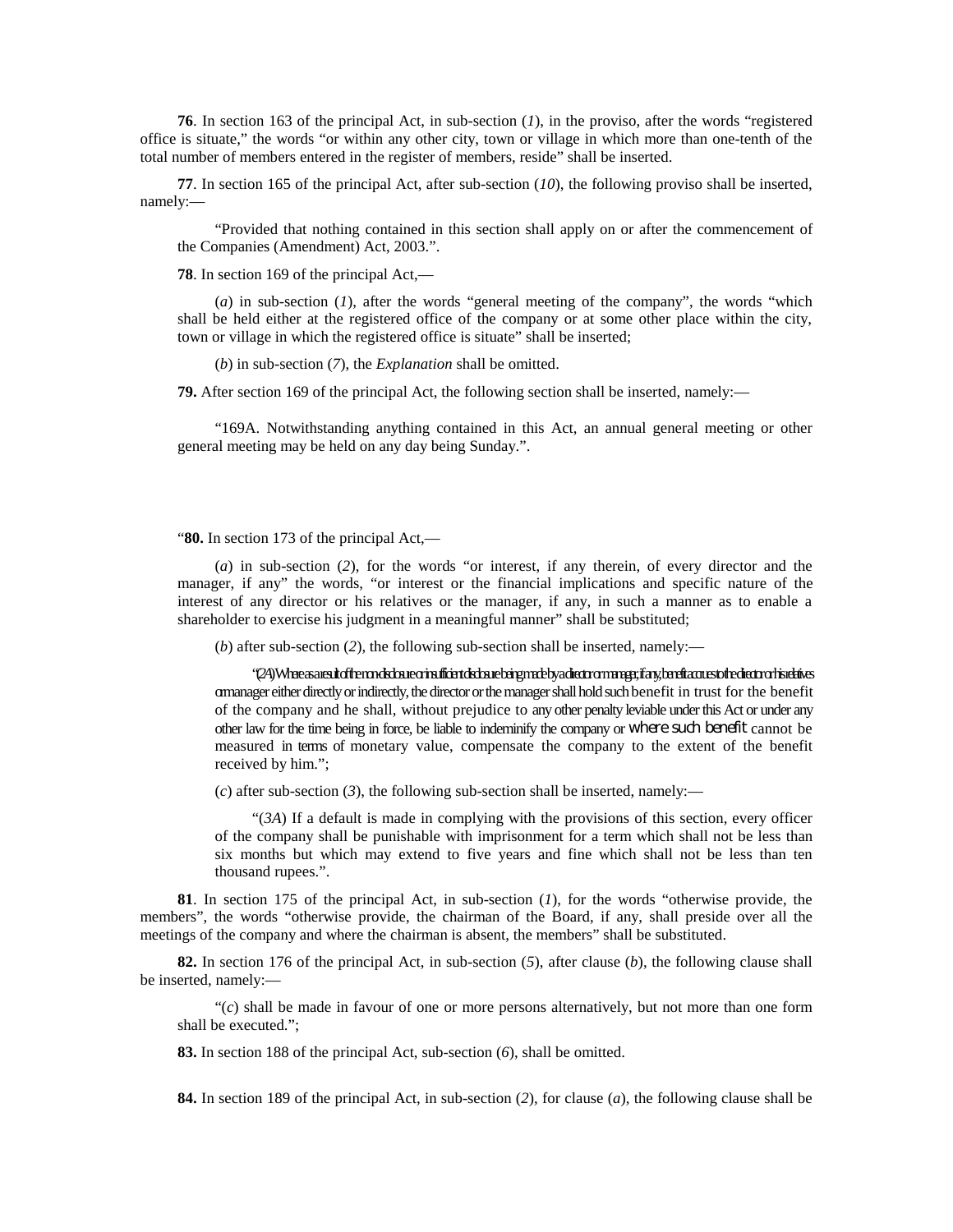substituted, namely:—

"(*a*) it has been duly specified as such in the notice calling the general meeting or other intimation has been given to the members regarding such resolution;".

**85.** In section 190 of the principal Act,—

(*a*) in sub-section (*1*), after the words "and the day of the meeting", the words "together with a deposit of ten thousand rupees" shall be inserted;

(*b*) after sub-section (*1*), the following sub-section shall be inserted, namely:—

"(*1A*) The deposit made under sub-section (*1*) shall be forfeited if the resolution in respect of which notice of intention is given under that sub-section is not supported by one per cent. of the total number of shareholders present and voting at the meeting.".

**86**. In section 192 of the principal Act,—

(*a*) in sub-section (*3*), for the words "request, on payment of one rupee", the word "request" shall be substituted;

(*b*) in sub-section (*4*),—

(*i*) in clause (*c*), for the words "a managing director", the words "a managing director or a whole-time director" shall be substituted;

(*ii*) sub-clause (*ee*) to be omitted;

(*c*) in sub-section (*5*), for the words "two hundred rupees", the words "five hundred rupees" shall be substituted;

(*d*) for sub-section (*7*), the following sub-section shall be substituted, namely:—

"(*7*) No resolution passed under this Act shall be effective and valid unless such resolution has been delivered to the Registrar for registration, along with the requisite fees and registration charges, if any, payable under this Act.".

**87.** In section 193 of the principal Act, in sub-section (*6*), for the words "five hundred rupees", the words "five thousand rupees" shall be substituted.

**88.** In section 197 of the principal Act, in sub-section (*2*), for the words "five thousand rupees", the words "fifty thousand rupees" shall be substituted.

**89.** In section 200 of the principal Act,—

(*a*) in sub-section (*1*), for the *Explanation*, the following *Explanation* shall be substituted, namely:—

'*Explanation*.—For the purposes of this sub-section, the expression "tax" means incometax, payable under the Income-tax Act, 1961.';

(*b*) sub-sections (2) and (3) shall be omitted.

**90.** In section 203 of the principal Act, in sub-section (*8*), for the words "shall be in addition to", the words "shall apply to every company and be in addition to" shall be substituted.

**91.** For section 205 of the principal Act, the following section shall be substituted, namely:-**—** 

'205. (*1*) No dividend shall be declared or paid by a company for any financial year except out of the profits of the company for that year arrived at after providing for depreciation in accordance with the provisions of sub-section (*2*), or out of the profits of the company for any previous financial year or years arrived at after providing for depreciation in accordance with those provisions and remaining undistributed, or out of both or out of moneys provided by the Central Government or a State Government for the payment of dividend in pursuance of a guarantee given by that Government: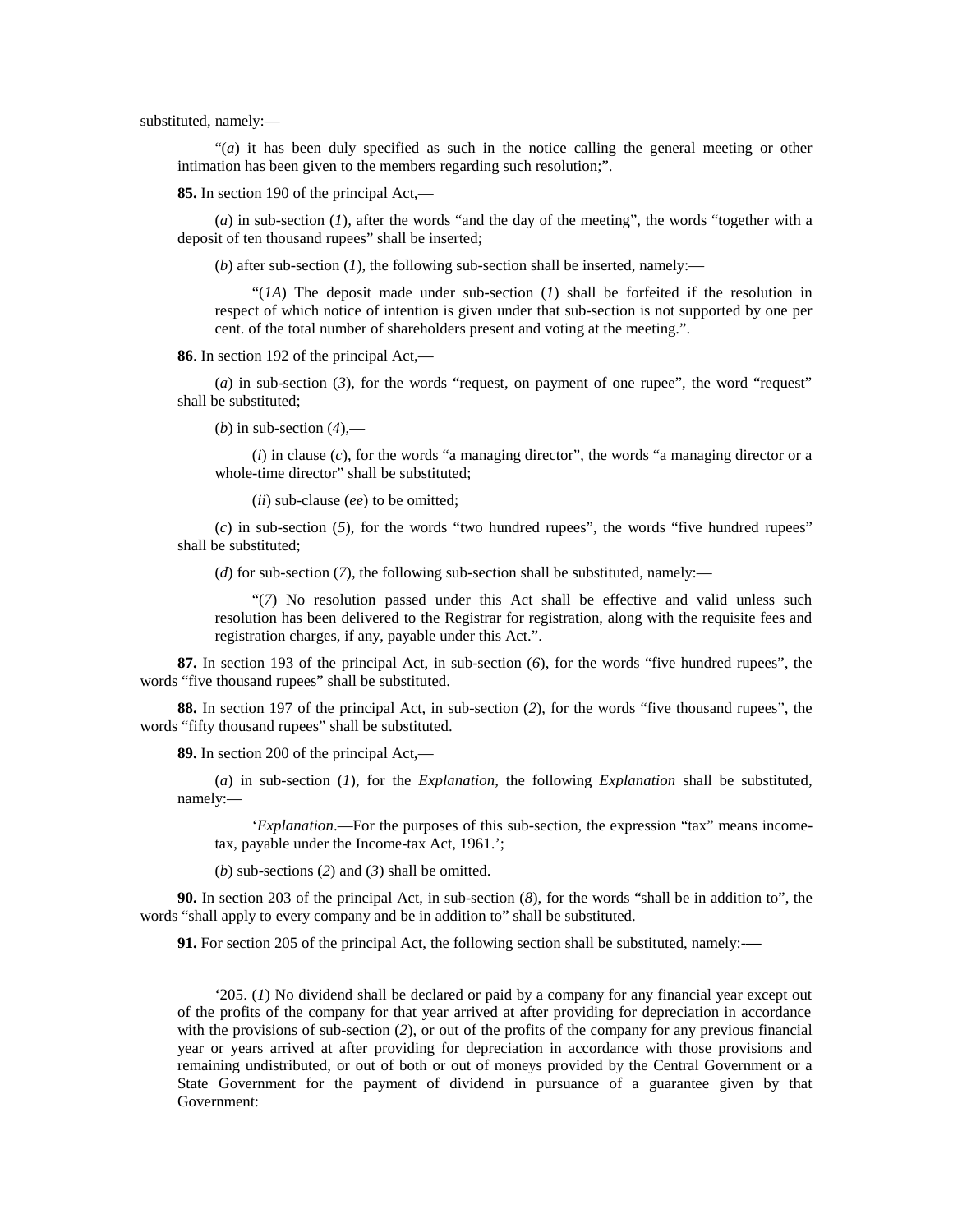Provided that every company shall, before declaring or paying dividend for any financial year, make provisions, from out of the profits of that financial year or any other financial year or years, for depreciation to the extent not provided for by the company in the last ten previous financial years, and previous years, losses, if any.

(*2*) The Board of directors may declare interim dividend and the amount of dividend (including interim dividend) shall be deposited in a separate bank account within five days from the date of declaration of such dividend:

Provided that interim dividend declared once shall neither be revoked nor modified.

(*3*) The amount of dividend (including interim dividend) so deposited under sub-section (*2*), shall be used for payment of dividend only.

(*4*) The provisions contained in this section and sections 205A, 205C, 206, 206A and 207 shall, as far as may be, also apply to any interim dividend.

(*5*) For the purpose of sub-section (*1*), depreciation shall be provided either—

(*a*) to the extent specified in Schedule XIV; or

(*b*) on any other basis approved by the Central Government which has the effect of writing off by way of depreciation ninety-five per cent. of the original cost to the company of each such depreciable asset on the expiry of the specified period; or

(*c*) as regards any other depreciable asset for which no rate of depreciation has been laid down by this Act or any rules made thereunder, on such basis as may be approved by the Central Government by any general order published in the Official Gazette or by any special order in any particular case:

Provided that if any asset is sold, discarded, demolished or destroyed for any reason before depreciation of such asset has been provided for in full, the excess, if any, of the written down value of such asset over its sale proceeds or, as the case may be, its scrap value, shall be written off in the financial year in which the asset is sold, discarded, demolished or destroyed.

(*6*) The dividend declared under sub-section (*1*) shall be paid to the registered shareholder or to his order or to his bankers and when the dividend is payable to the bankers, no separate application need be filed by the bankers for payment of such dividend.

(*7*) Notwithstanding anything contained in sub-section (*1*), no dividend shall be declared or paid by a company for any financial year out of the profits of the company for that year arrived at after providing for depreciation in accordance with the provisions of sub-section (*5*), except after the transfer to the reserves of the company of such percentage of its profits for that year, not exceeding ten per cent. as may be prescribed:

Provided that nothing in this sub-section shall be deemed to prohibit the voluntary transfer by a company of a higher percentage of its profits to the reserves in accordance with such rules as may be made by the Central Government in this behalf.

(*8*) Where, owing to inadequacy or absence of profits in any financial year, any company propose to declare dividend out of the accumulated profits earned by it in the previous financial year and transferred by it to the reserves, such declaration of dividend shall be made only in accordance with a special resolution passed by the at the meeting of the Board with the consent of all the directors present and with the prior approval of which financial institutions that have made term loans to the company and thereafter in accordance with a special resolution passed by shareholders in the annual general meeting.

(*9*) Dividend shall be paid only in the bank accounts of the shareholders from such date and in such manner as may be prescribed:

Provided that nothing in this sub-section shall be deemed to prohibit the capitalisation of profits or reserves of a company for the purpose of issuing fully paid-up bonus shares, or paying up any amount, for the time being unpaid, on any shares held by the members of the company:

Provided further that reserves created by revaluation of company's assets shall not be used by it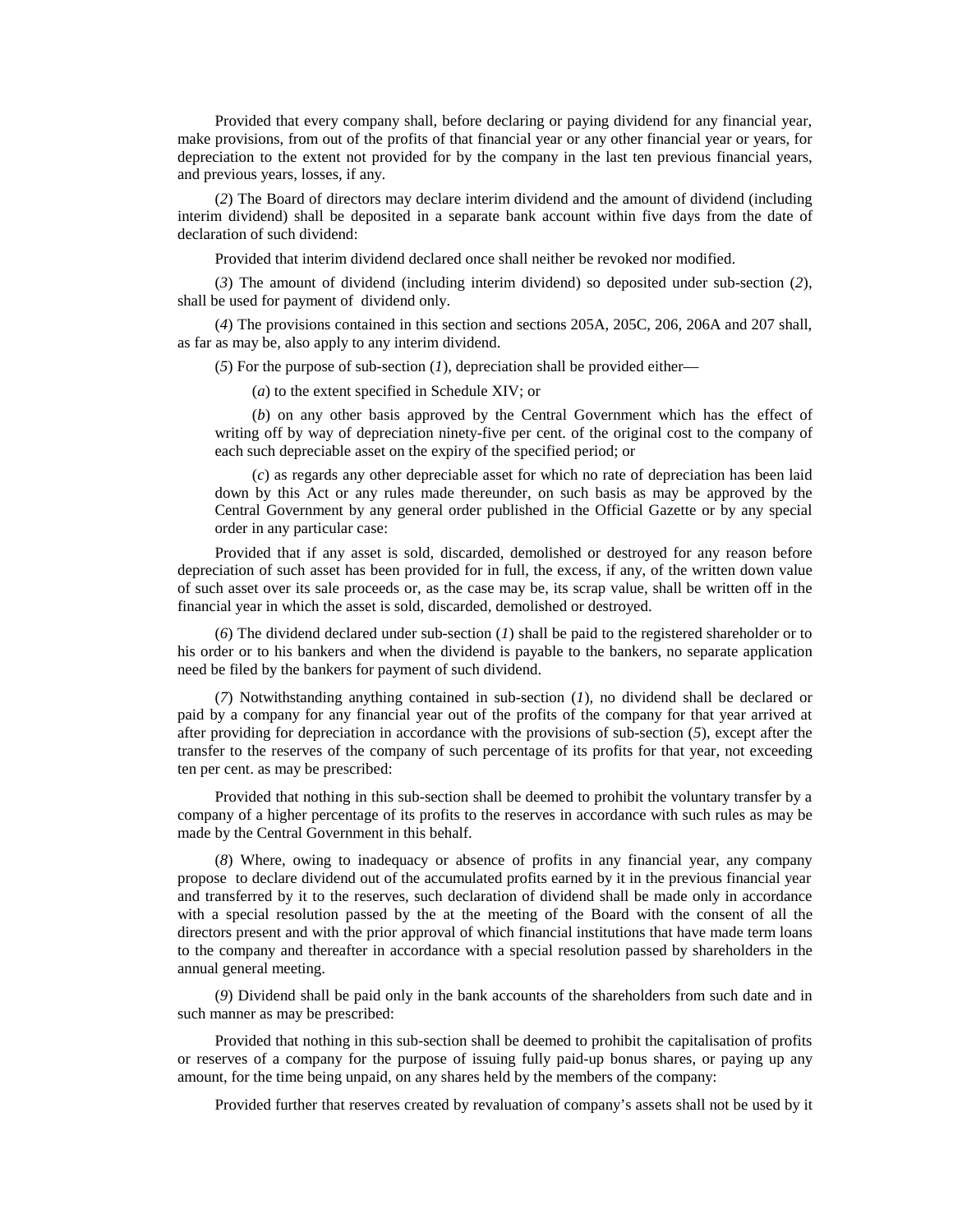for the issue of bonus shares.

(*10*) No company shall give, or no shareholder (including any proxy given by him) shall demand or accept, any gift either at any general meeting or otherwise in lieu of or in addition to the dividend payable under this section.

(*11*) For the purposes of this section—

(*a*) "specified period", in respect of any depreciable asset, shall mean the number of years at the end of which at least ninety-five per cent. of the original cost of that asset to the company will have been provided for by way of depreciation if depreciation were to be calculated in accordance with the provisions of section 350;

(*b*) till such time the manner of payment of dividend is prescribed under sub-section (*9*), any dividend payable in cash may be paid to the banker on behalf of the shareholder or by cheque or warrant sent through the post directed to the registered address of the shareholder entitled to the payment of the dividend, or in the case of joint shareholders, to the registered address of that one of the joint shareholders which is first named on the register of members, or to such person and to such address as the shareholders or the joint shareholders may in writing direct.

(*c*) "gift" does not include any discount coupon or any food or beverages offered at any general meeting.

(*12*) Where the provisions of sub-section (*10*) are contravened, the company and every officer of the company in default, and the shareholder concerned, shall be liable to fine which may extend to ten times the value of the gift given or demanded and accepted.'.

**92.** In section 206A of the principal Act, after clause (*b*), the following clause shall be inserted, namely:—

"(*c*) allot, in relation to such shares, any shares offered under clause (*a*) of sub-section (*1*) of section 81, to any director or officer of the company who shall within thirty days after the allotment, dispose of and distribute proceeds thereof to the persons who are entitled thereto.".

**93.** In section 209 of the principal Act,—

 $(a)$  in sub-section  $(I)$ , after clause  $(d)$ , the following clause shall be inserted, namely:—

"(*e*) in the case of a company dealing in goods, the details of goods bought and sold during the year (other than goods bought and sold on retail basis), the particulars of the persons with whom such transactions were done during the financial year and the details of the stock of goods remaining at the end of the financial year:";

 $(b)$  in sub-section  $(b)$ , for clause  $(a)$ , the following clause shall be substituted, namely:—

"(*a*) where the company has a managing director, manager, whole-time director in charge of finance or the chief accounts officer, such managing director, manager, whole-time director in charge of finance or the chief accounts officer and all officers and other employees but excluding bankers, auditors and legal advisers; and"

**94.** In section 210 of the principal Act,—

(*a*) in sub-section (*1*), after clause (*b*), the following proviso shall be inserted, namely:—

"Provided that a holding company shall have the option to prepare consolidated accounts under section 212, that is to say, the balance-sheet, profit and loss account and other related statements for itself and its subsidiary or subsidiaries, and if it does so, it shall be sufficient compliance of this sub-section if such group accounts are laid at its annual general meeting;";

(*b*) after sub-section (*1*), the following sub-section shall be inserted, namely:—

"(*1*A) The annual accounts of the company shall state the derivatives, options and shares with different voting rights in the balance-sheet and they shall be categorised as quasi-equity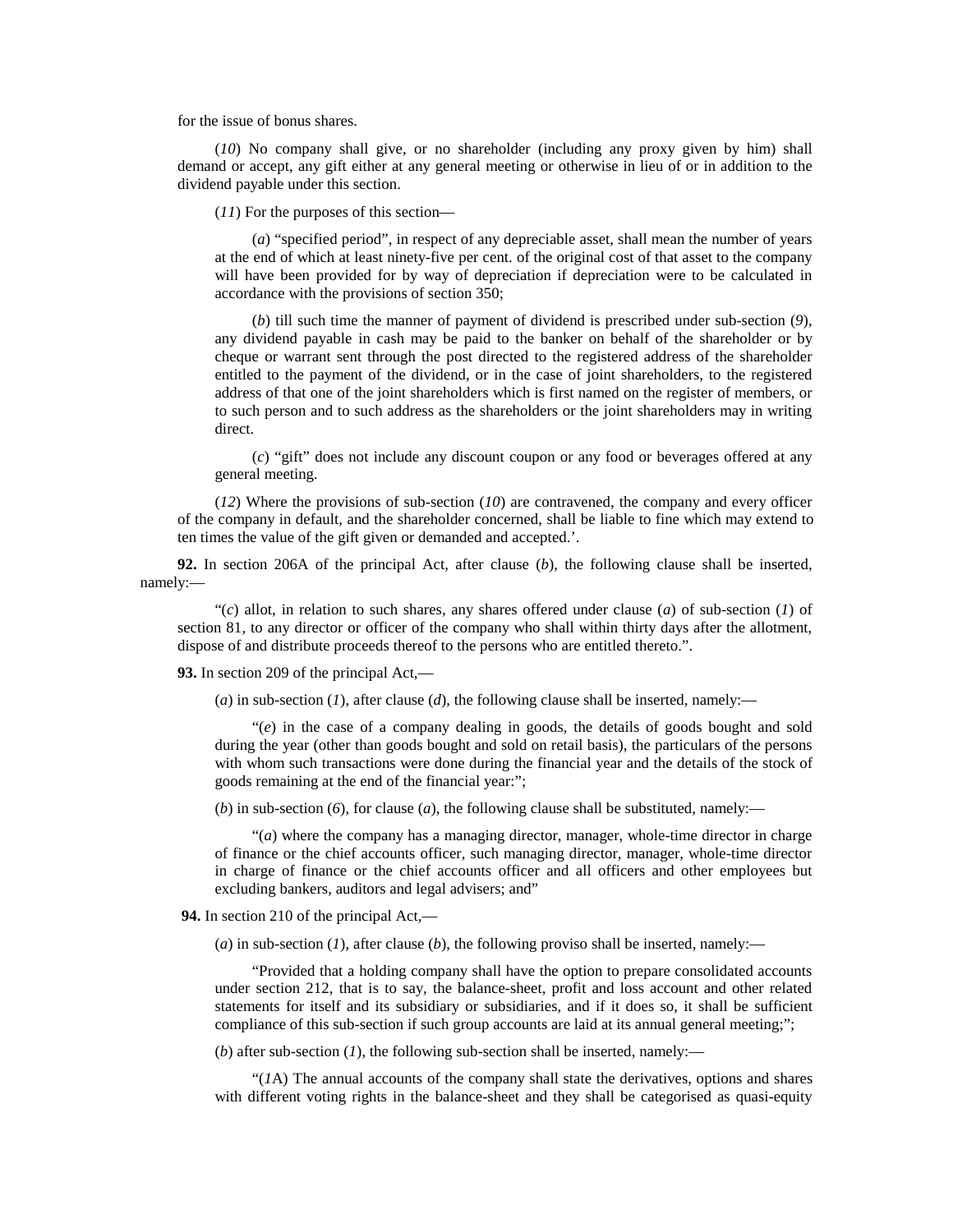and disclose the predominant character of the security and voting rights embedded in the security.".

**95.** In section 211 of the principal Act, —

(*a*) in sub-section (*1*), for the words "general instructions for the preparation of balance-sheet", the words "general instructions and accounting standards for the preparation of balance-sheet" shall be substituted;

(*b*) for sub-section (*6*), the following sub-section shall be substituted, namely:—

"(*6*) For the purposes of this section, except where the context otherwise requires, any reference to a balance-sheet or profit and loss account shall include,—

(*i*) in the case of a holding company, the consolidated balance-sheet or profit and loss account where such holding company opts to prepare such consolidated balance sheet or profit and loss account, pursuant to the proviso to sub-section (*1*) of section 210; and

(*ii*) the notes to the balance sheet or profit and loss account or documents annexed thereto, giving information required by this Act, and allowed by this Act to be given in the form of such notes or documents.".

**96**. In section 212 of the principal Act, in sub-section (*10*), after the proviso, the following proviso shall be inserted, namely:—

"Provided further that nothing contained in this section shall apply to a holding company, where such holding company opts to prepare consolidated accounts, for itself and its subsidiaries pursuant to the proviso to sub-section (*1*) of section 210.".

**97.** After section 212 of the principal Act, the following section shall be inserted, namely:—

"212A. (*1*) Where a company is a holding company in relation to one or more of its subsidiaries, the directors shall, instead of preparing separate annual accounts for itself and for each of its subsidiary companies, prepare annual accounts for itself and its subsidiaries (hereinafter in this section referred to as consolidated accounts) with effect from such date as the Central Government may direct, by notification in the Official Gazette, to prepare the consolidated accounts and place before the annual general meeting of the holding company:

Provided that a holding company may opt to prepare consolidated accounts for itself and its subsidiaries and place them before its annual general meeting so long the notification referred to in this section is not issued by the Central Government:

Provided further that where a holding company chooses to prepare consolidated accounts under this sub-section, it shall not be necessary for the holding company to attach the documents relating to the subsidiary or subsidiaries to its balance-sheet under section 212.

(*2*) The consolidated accounts shall be in the prescribed format comprising,—

(*a*) a consolidated balance-sheet dealing with the state of affairs of the holding company and its subsidiaries; and

(*b*) a consolidated profit and loss account dealing with the profit and loss of the holding company and its subsidiaries.

(*3*) The consolidated accounts shall give a true and fair view of the state of affairs as at the end of the financial year, of all the subsidiaries included in the consolidated accounts as a whole, so far as it concerns members of the holding company.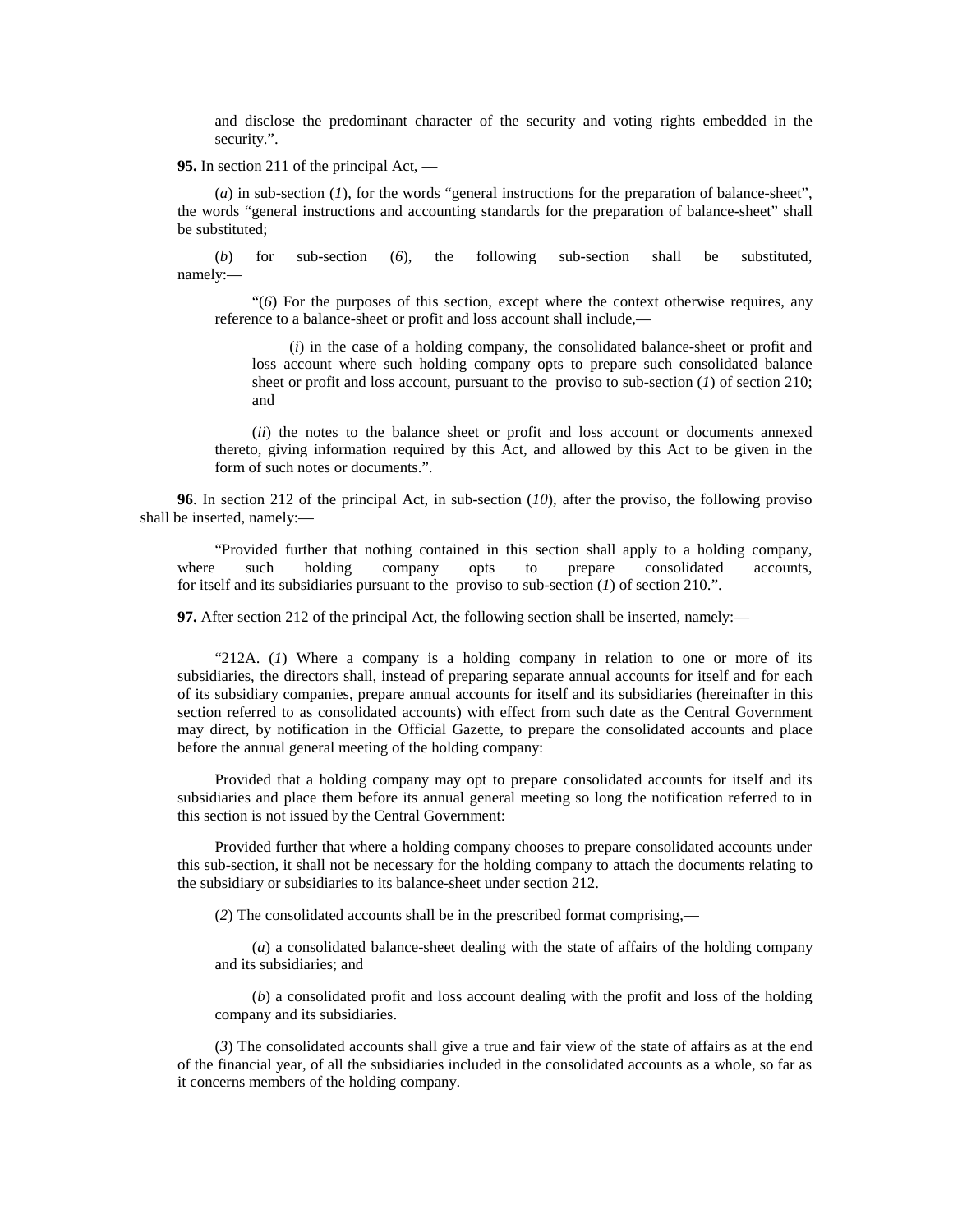(*4*) The consolidated accounts shall comply with the provisions of Schedule VI as to the form and content of the consolidated balance sheet and profit and loss account and additional information to be provided by way of notes to the accounts.

(*5*) If compliance with any of the provisions of this section is inconsistent with the requirement to give a true and fair view, for any reason, the directors depart from such provision to the extent necessary to give a true and fair view and the particulars of any such departure, the reasons for it and its effect, shall be given in a note to the accounts.".

**98.** In section 215 of the principal Act, in sub-section (*1*), in clause (*ii*), for the words "manager or secretary", the words " chief accounts officer or manager or secretary" shall be substituted.

**99.** After section 215 of the principal Act, the following section shall be inserted, namely :

"215A. (*1*) Every public company having paid up share capital of three crore rupees or more as may be prescribed shall appoint a whole-time qualified accounts officer to be known as the chief accounts officer, who shall either be a member of the Institute of Chartered Accountants of India constituted under the Chartered Accountants Act, 1949 or a member of the Institute of Cost and Works Accountants of India constituted under the Cost and Works Accountants Act, 1959 and such accounts officer shall be responsible for the proper maintenance of the books of account of the company, and shall ensure proper disclosure of all required information indicated in the prospectus or any other offer document, and also ensure compliance of the provisions of this Act relating to the accounts of the company.

(*2*) The chief accounts officer appointed under sub-section (*1*) shall also be responsible for the preparation of annual accounts of the company.".

**100.** In section 217 of the principal Act,—

(*a*) in sub-section (*1*), after clause (*e*), the following clauses shall be inserted, namely:—

"(*f*) the measures taken for the protection of environment in such manner as may be prescribed;

(*g*) any other matter which may be prescribed .";

(*b*) in sub-section (*2A*) and before the *Explanation*, the following provisos shall be inserted, namely:—

"Provided that the Central Government may exempt, a class or classes of companies whose employees are posted outside India in connection with employment in that company, from including in the statement the remuneration of every such employee other than a relative of director of such company:

Provided further that such company shall send to the Registrar of Companies, the Central Government and such other authority, as may be prescribed, the details of the remuneration of all such employees in such form and in such manner as may prescribed.";

(*c*) after sub-section (*2B*), the following sub-sections shall be inserted, namely:—

"(*2C*) The Board's report shall include information with respect to the following particulars in relation to each of its divisions and business segments of which the share is ten per cent. or more of the total turnover of the company, namely:—

(*a*) review of operations during the financial year of the company to which the balance sheet relates and on the date of the report;

(*b*) market conditions during the financial year of the company to which the balance sheet relates and on the date of the report; and

(*c*) future prospects.".

**101.** In section 219 of the principal Act, in sub-section (*1*), after the proviso, the following provisos shall be inserted, namely:—

"Provided further that the Central Government may exempt a class or classes of companies from annexing or attaching to the balance-sheet (including the profit and loss account), the auditor's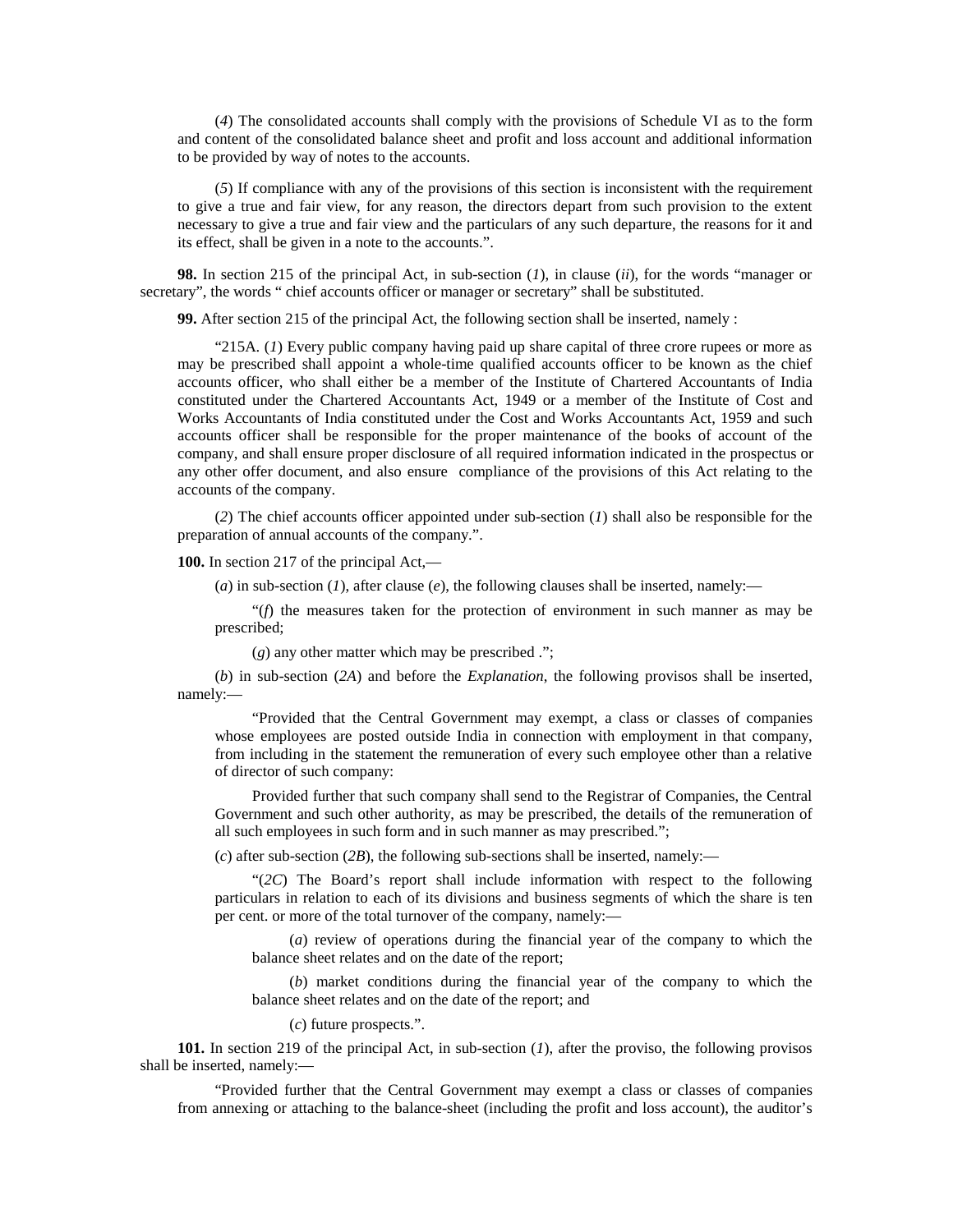report and every other document required to be attached under this section:

Provided also that every class of company or classes of company referred to in the second proviso shall make available, the auditor's report and every other document required to be annexed or attached to the balance sheet, to every member of the company, to every trustee for the holders of any debenture and to all persons other than such members or trustees, being a person so entitled to such report and document in such manner as may be prescribed.".

**102.** In section 220 of the principal Act, for sub-section (*1*), the following sub-sections shall be substituted, namely:—

"(*1*) After the balance-sheet and the profit and loss account have been laid before a company at an annual general meeting, such number of copies of such balance-sheet and profit and loss account, as may be prescribed, shall be filed with the Registrar, the Director (Research and Statistics) of the Department of Company Affairs of the Central Government and the Reserve Bank of India within thirty days from the date on which the balance-sheet and the profit and loss account were so laid.

(*1A*) Where the annual general meeting of a company for any year has not been held, the documents referred to in sub-section (*1*), duly signed, shall be filed with the Registrar and the officer and the authorities specified in that sub-section within thirty days from the latest day on or before the annual general meeting ought to have been held in accordance with the provisions of this Act.".

**103.** In section 223 of the principal Act, —

 $(a)$  in sub-section  $(1)$ , —

(*i*) for the word "February", the word "May" shall be substituted;

(*ii*) for the word "August", the word "November" shall be substituted;

(*b*) in sub-section (*3*), for the words "a sum of eight annas", the words "such a sum as may be prescribed" shall be substituted.

**104.** In section 224 of the principal Act, —

 $(a)$  in sub-section  $(I)$ , for the proviso the following proviso shall be substituted, namely:—

"Provided that before any appointment or re-appointment of auditor or auditors is made by any company at any annual general meeting, a written certificate shall be obtained by the company from the auditor or auditors proposed to be so appointed to the effect that the appointment or re-appointment if made; shall be in accordance with the conditions as may be prescribed.";

(*b*) in sub-section (*5*), in the opening portion, for the words "one month of the date of registration of the company", the words "three months of the date of registration of the company" shall be substituted.

**105**. In section 225 of the principal Act, in sub-section (*1*), for the words "a resolution", the words "a special resolution" shall be substituted.

**106**. In section 226 of the principal Act,—

(a) in sub-section  $(3)$ , after clause  $(e)$ , the following clause shall be inserted, namely:—

"(*f*) any person,–

(*i*) who has any direct financial interest in the company in which he is appointed or is proposed to be appointed as an auditor;

(*ii*) who receives any loan or guarantee from or on behalf of the company in which he is appointed or is proposed to be appointed as an auditor;

(*iii*) who has any business relationship (other than as an auditor) in the company in which he is appointed or is proposed to be appointed as an auditor;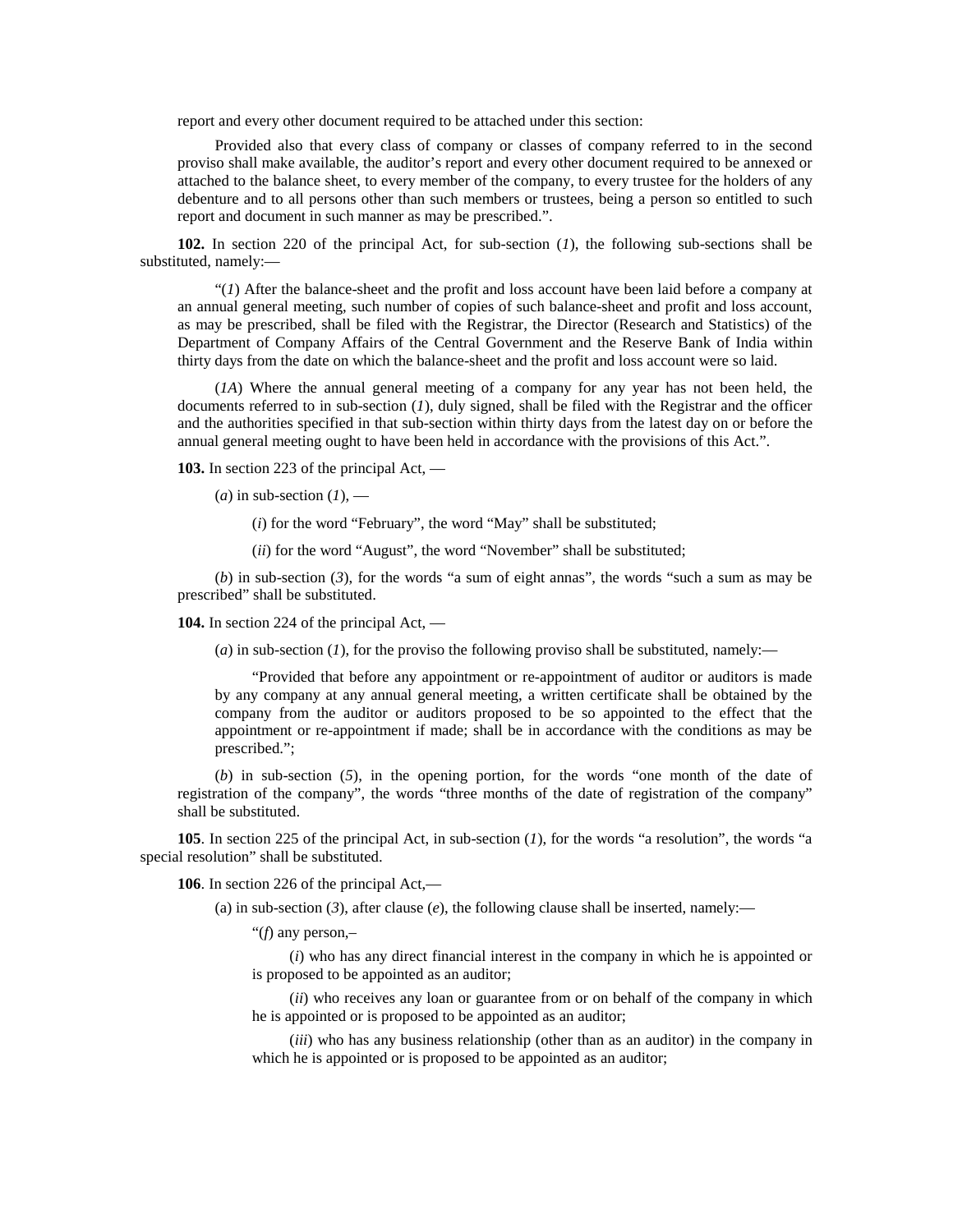$\langle i \nu \rangle$  has been in the employment in the company in which he is appointed or is proposed to be appointed as an auditor;

 $(\nu)$  whose relative is in the employment in the company in which he is appointed or is proposed to be appointed as an auditor;";

(b) after sub-section (3), the following sub-section shall be inserted, namely:—

" $(3)$  A person shall also not be qualified to be appointed as an auditor of a company if he receives or proposes to receive more than twenty-five per cent. of his total income in any financial year as his remuneration from such company:

Provided that nothing contained in this section shall apply  $-$ 

 $\partial(\partial t)$  during the initial five financial years beginning from the date of commencement of the profession of any auditor; or

 $(b)$  to the auditor whose total income is less than fifteen lakh rupees in any financial year;";

(*c*) in sub-section (*4*), after the words, brackets and figure "sub-section (*3*)", the words, brackets, figure and letter "or sub-section (*3A*)" shall be substituted.

**107.** After section 226 of the principal Act, the following section shall be inserted, namely:—

"226A. An auditor appointed under section 224 shall not provide following services or services relating to any of the following matters to a company (including its holding company or subsidiary company) in which he has been appointed or proposed to be appointed as an auditor under that section, namely:—

 $\alpha$ ) accounting and book-keeping services, relating to the accounting records or financial statements of the audit client;

 $(b)$  internal audit services;

 $(c)$  financial information systems design and implementation, including services relating to information technology system for preparing financial or management accounts and information flow of the company;

 $(d)$  actuarial services;

 $(e)$  broker or as intermediary referred to in section 12 of the Securities and Exchange Board of India Act, 1992 or investment adviser or investment banking services;

 $\Lambda$  outsourced financial services as may be specified by notification in the official Gazette;

 $(q)$  management functions, including the provision of temporary staff to audit clients;

 $(h)$  any form of staff recruitment, and particularly hiring of senior management staff for the audit client;

 $(\Lambda)$  valuation services and fairness opinion; and

 $J$ ) any other service as may be prescribed.".

**108.** In section 227 of the principal Act, —

 $(a)$  in sub-section  $(1A)$ ,—

(*i*) in clause (*c*), for the words and figures "company is not an investment company within the meaning of section 372", the words "company whose principal business is the acquisition of shares, debentures or other securities" shall be substituted;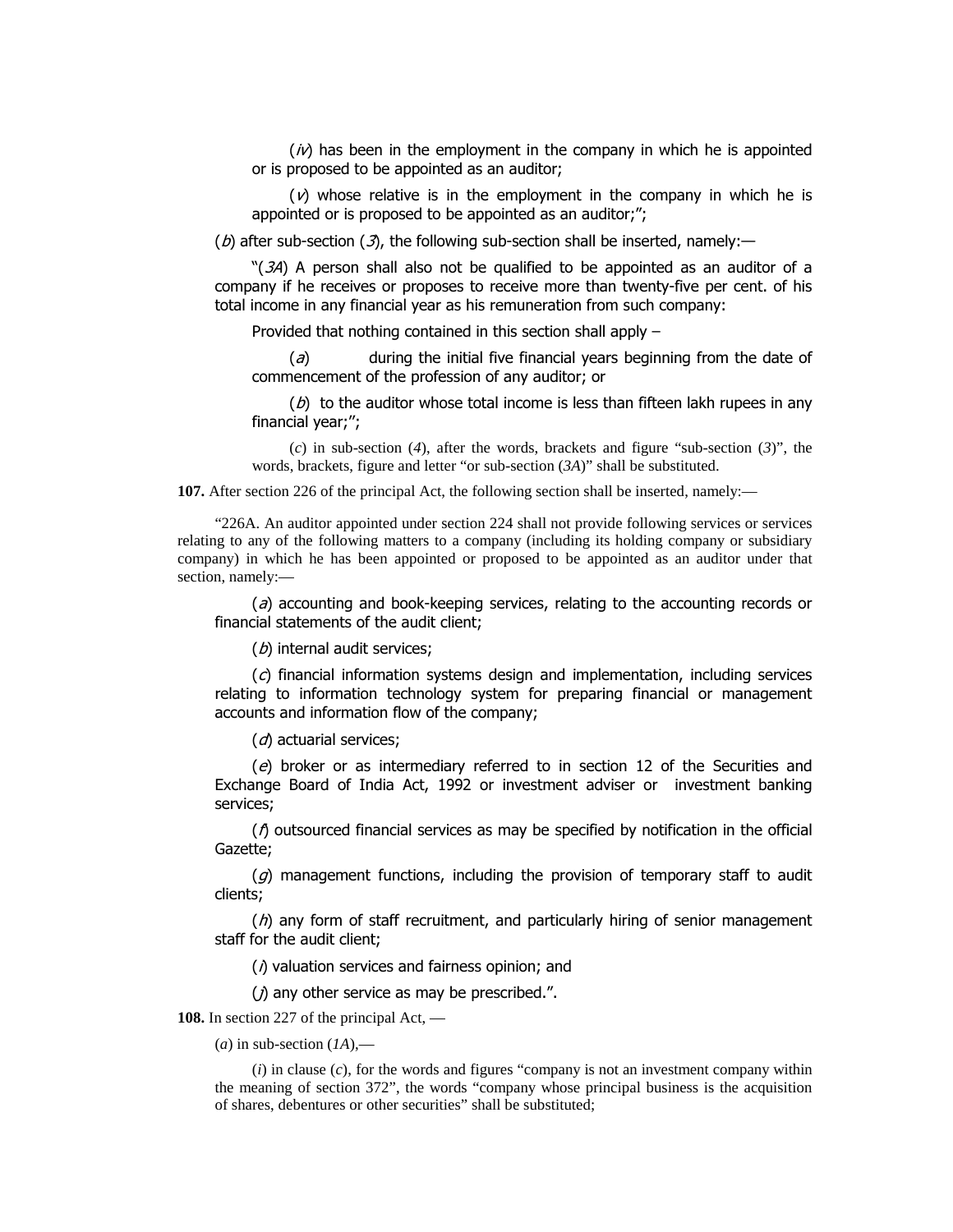(*ii*) for clause (*d*), the following clause shall be substituted, namely:—

"(*d*) whether on the basis of information and explanations obtained by the auditor under sub-section (*1*), he has any comments to offer on loans and advances made by the company which have been shown as deposits;'';

 $(iii)$  in clause  $(i)$ , for the word "shares", the word "securities" shall be substituted;

 $(n)$  after clause ( $n$ ), the following clauses shall be inserted, namely:—

" $(g)$  whether the bank account for unpaid dividend referred to in section 205A has been credited with the fund for full payment for unpaid dividend;

 $(h)$  whether adequate steps have been taken by the company to pay deposits (including interest thereon) which have become due for repayment to deposit holders along with reasons for non-payment of such deposits.";

## (*b*) in sub-section  $(3)$ , -

(A) for clause ( $d$ ), the following clause shall be substituted, namely:-

" $(d)$  whether in his opinion,  $-$ 

 $\lambda$  accounting policies of the company are in conformity with the accounting standards;

 $\mu$ ) there have been any deviation from the company's accounting policies, and if so, the quantum of financial implications such deviations have caused;

 $(iii)$  the accounting treatment in the balance-sheet and the profit and loss account in respect of any item is inappropriate;";

 $(B)$  after clause  $(g)$ , the following clause shall be inserted, namely:—

" $(h)$  whether the company has taken adequate steps to repay deposits due, along with interest or dividend declared.";

 $\Gamma(c)$  in sub-section (4), the following proviso shall be inserted, namely:—

"Provided that if auditors' report contains any reservation, qualification or adverse remark, such reservation, qualification or adverse remark shall be read out by the auditor himself or his nominee in the annual general meeting and a copy of auditors' report along with the reservation, qualification or adverse remark shall be forwarded, within thirty days from the date on which the annual general meeting is held, to the Registrar, the Securities and Exchange Board of India and the concerned stock exchanges.".

**109.** In section 228 of the principal Act, in sub-section  $(2)$ , for the proviso, the following proviso shall be substituted, namely: $-$ 

"Provided that in the case of a banking company having a branch office outside India, the audit shall be carried out in the manner as may be prescribed.".

**110.** In section 232 of the principal Act, for the words and figures "sections 225 to 231", the words, figures, brackets and letters "sections 225 to 231 (excluding section 226A)" shall be substituted.

**111.** For section 233 of the principal Act, the following section shall be substituted, namely:—

"233. (*1*) If a default is made in complying with any of the provisions contained in section  $226A$ . —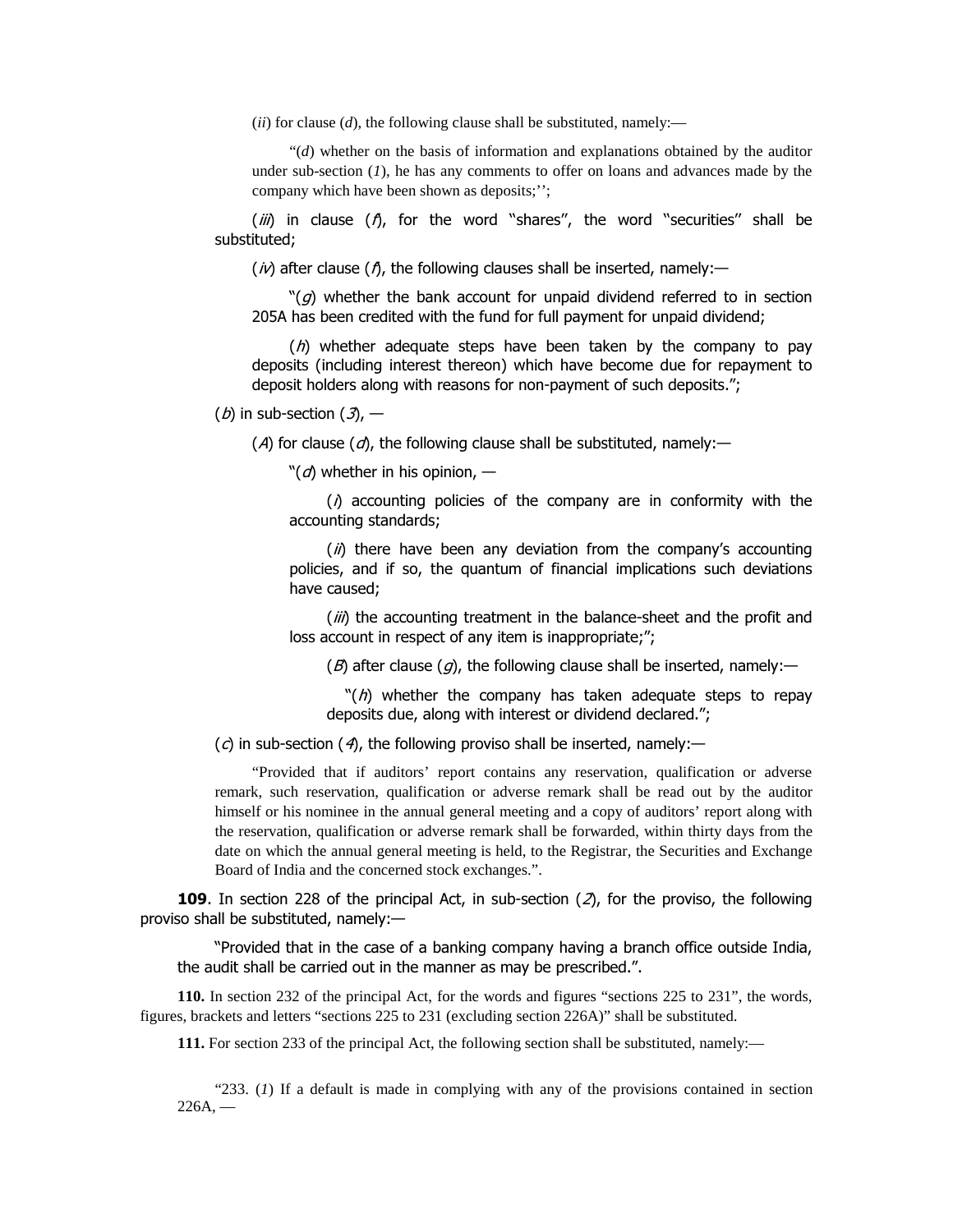(*a*) every officer of the company who is in default shall be punishable with fine of five hundred rupees for each day during which the default continues;

(*b*) every auditor of the company who is in default shall be punishable with fine equivalent to three times the total remuneration received by such auditor or fifty thousand rupees, whichever is more;

(*c*) every company which is in default shall be punishable with fine equivalent to twentyfive per cent. of the paid up capital and free reserves of such company or one crore rupees, whichever is less.

(*2*) If any auditor's report is made, or any document of the company is signed or authenticated, otherwise than in conformity with the requirements of sections 226A, 227 and 229, the auditor concerned, and the person, if any, other than the auditor who signs the report or signs or authenticates the document, shall, if the default is wilful, be punishable with fine which may extend to ten thousand rupees.''.

**112**. In section 233A of the principal Act,—

(*a*) for sub-section (*1*), the following sub-section shall be substituted, namely:—

 $\mathbf{N}(1)$  Where the Central Government is of the opinion,—

 $\alpha$ ) that the affairs of any company are not being managed in accordance with sound business principles or prudent commercial practices; or

(*b*) that any company is being managed in a manner likely to cause serious injury and damage to the interest of the trade, industry or business to which it pertains; or

(*c*) that the financial position of any company is such as to endangers its solvency; or

 $\alpha$  that contravention of the provisions of this Act in relation to the maintenance of accounts of the company or in the conduct of audit have eroded the faith and confidence in the proper management of the company; or

(*e*) that the management of the company is being conducted in any manner prejudicial to the interests of holders of securities or development of securities market or creditors of the company or the public interest;

(*f*) the management of the company has indulged in insider trading or market manipulation,

the Central Government may, at any time, by order, direct that a special audit, cost audit or secretarial audit of the company's accounts as it may consider necessary, shall be conducted either by a chartered accountant or a cost accountant or a company secretary or a firm of such professionals, as the case may be, or by the company's auditor himself, for such period or periods, as may be, specified in the order.".

(*b*) sub-section (*2*) shall be omitted;

(*c*) in sub-section (*5*), for the words "punishable with fine which may extend to five thousand rupees", the words "punishable with imprisonment for a term which may extend to one year and with fine which may extend to five thousand rupees and also with a further fine which may extend to five hundred rupees for every day during which default continues" shall be substituted;

 $(d)$  in sub-section  $(\theta)$ , the proviso shall be omitted;

(e) in sub-section ( $\lambda$ ), for the words "paid by the company", the words "paid by the company, in such manner as may be prescribed, to the Central Government within fifteen days from the day of such determination" shall be substituted;

(*f*) after sub-section (*7*), the following sub-section shall be inserted, namely:—

" $(\mathcal{S})$  The Central Government shall, on receipt of report of special auditor under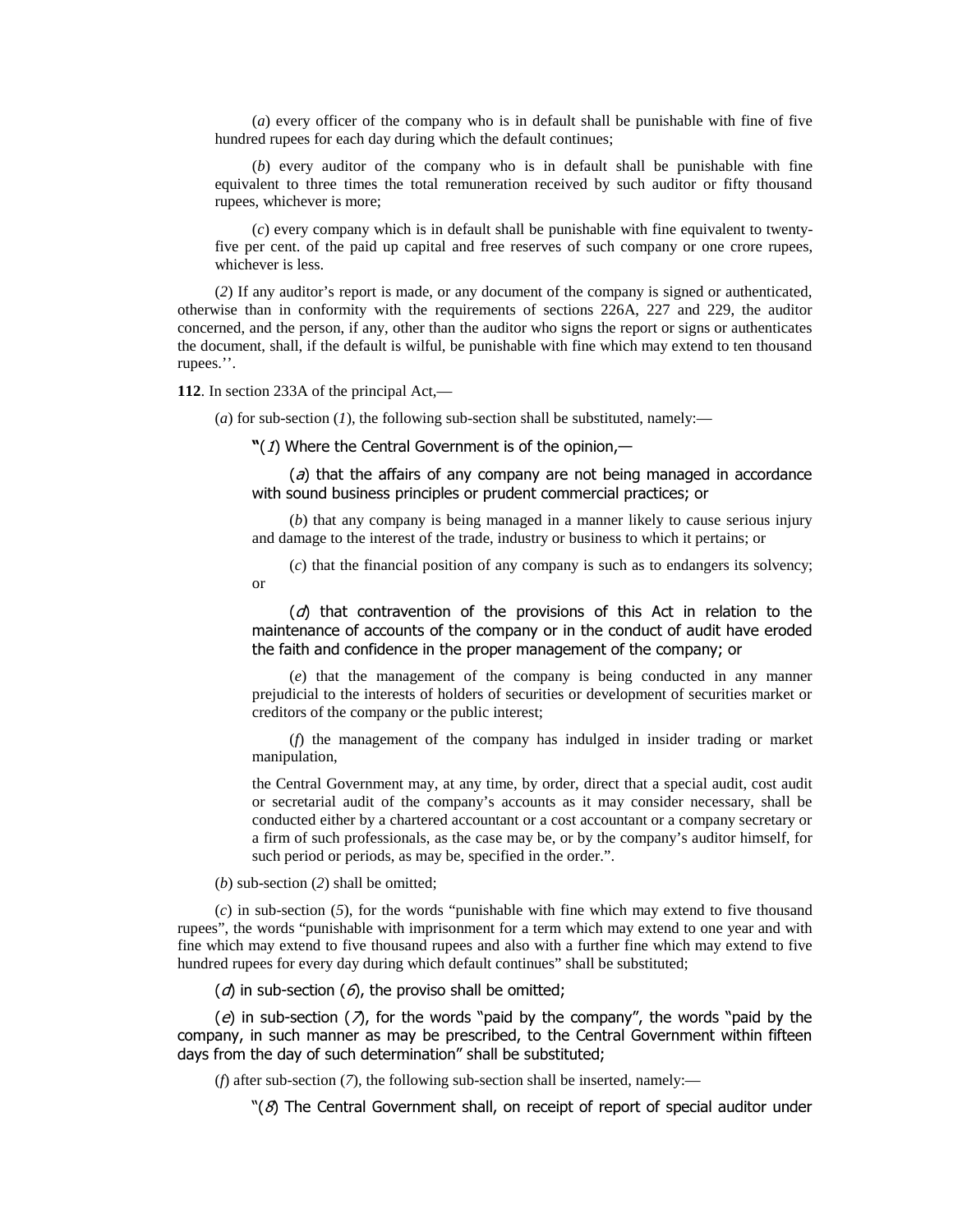sub-section (6) out of the expenses received under sub-section ( $\lambda$ ), pay the remuneration of the special auditor.".

**113.** In section 233B of the principal Act, in sub-section (*2*), for the words, brackets , figures and letter "sub-section (*1B*) of section 224 and with the previous approval of the Central Government", the words, brackets, figures and letter "sub-section (*1B*) of section 224" shall be substituted.

**114.** In section 234A of the principal Act, —

(a) in sub-section (2), for clause (c), the following clause shall be substituted, namely:-

 $\degree$ (c) to seize such books and papers as he considers necessary after allowing to take copies of or extracts from, such books or papers to be taken at the cost of company;";

(b) in sub-section  $(3,$ -

 $(\Lambda)$  for the words "thirtieth day", the words "ninetieth day" shall be substituted.;

 $\hat{I}$  (*ii*) after the proviso, the following proviso shall be inserted, namely:—

"Provided further that the company may obtain from the Registrar at its costs the attested copy of any of its papers or books seized at its cost.".

**115.** In section 240A of the principal Act, in sub-section (*2*), for clause (*c*), the following clause shall be substituted, namely:—

"(*c*) to seize such books and papers as he considers necessary for the purposes of his investigation after allowing to take copies of, or extracts therefrom.".

**116.** After section 247 of the principal Act, the following section shall be inserted, namely:—

"248. (*1*) Where it appears to the Central Government, or to the Tribunal in any proceedings before it, that there is good reason to investigate the ownership of any shares in or debentures of a company or of a body corporate and that it is unnecessary to appoint an inspector for the purpose, the Central Government or the Tribunal, as the case may be, may require any person whom it has reasonable cause to believe—

 $\alpha$ ) to be, or to have been, interested in those shares or debentures;

(*b*) to act, or to have acted, in relation to those shares or debentures, as the legal adviser or agent of someone interested therein,

to give the Central Government or the Tribunal, as the case may be, any information which he has, or can reasonably be expected to obtain, as to the present and past interests in those shares or debentures, and the names and addresses of the persons interested and of any persons who act or have acted on their behalf in relation to the shares or debentures.

 $(2)$  For the purposes of sub-section  $(1)$ , a person shall be deemed to have an interest in a share or debenture-

 $\partial$  if he has any right to acquire or dispose of the share or debenture or any interest therein or to vote in respect thereof;

 $(D)$  if his consent is necessary for the exercise of any of the rights of other persons interested therein; or

 $(c)$  if other persons interested therein can be required, or are accustomed, to exercise their rights in accordance with his directions or instructions.

 $(3)$  Any person-

 $\alpha$ ) who fails to give any information required of him, under this section; or

 $(D)$  who, in giving any such information, makes any statement which he knows to be false in a material particular, or recklessly makes any statement which is false in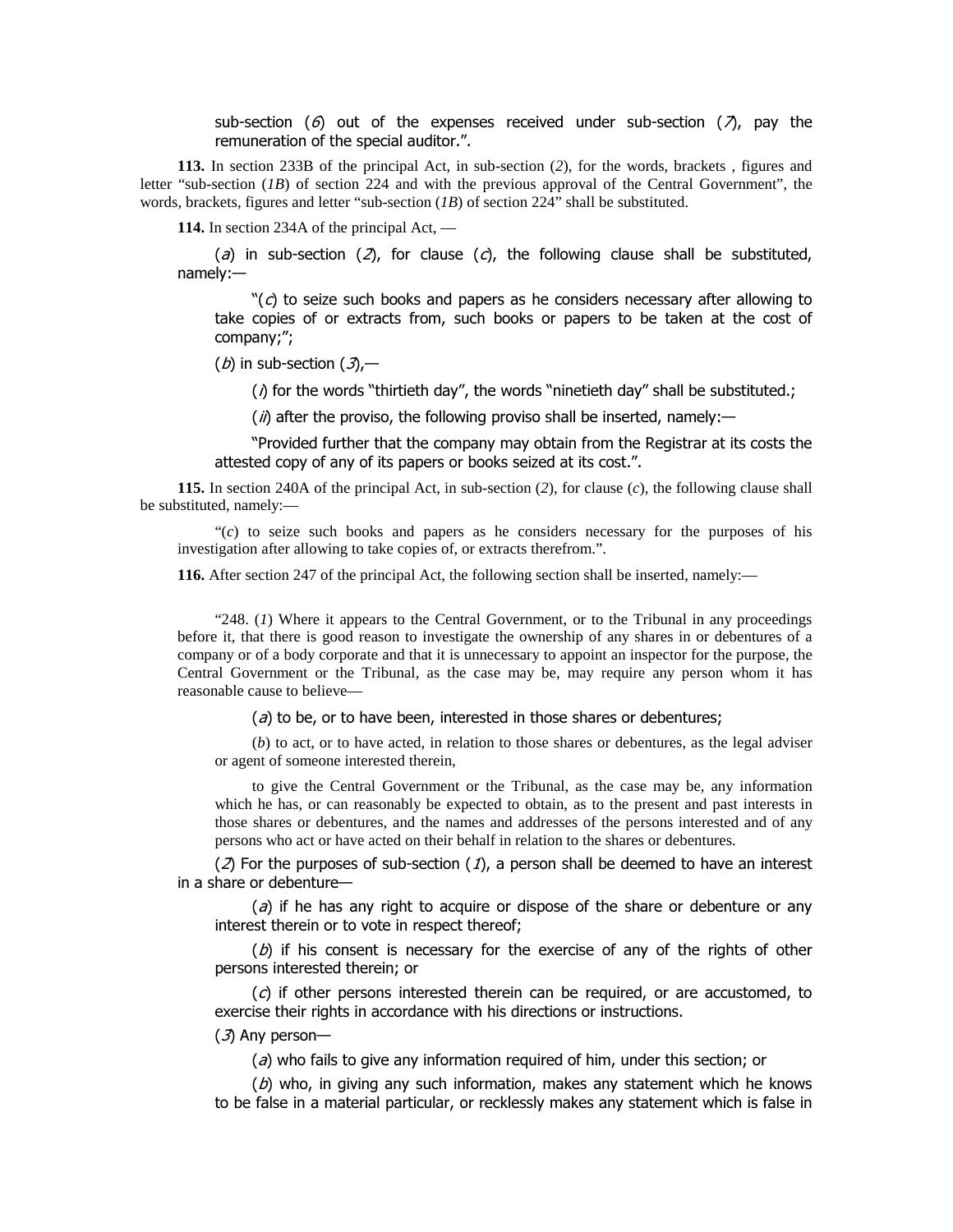### a material particular,

shall be punishable with imprisonment for a term which may extend to six months, or with fine which may extend to ten thousand rupees, or with both.".

**117.** In section 250 of the principal Act, in sub-section (*9*), for the words "term which may extend to six months," the words " term which may extend to two years" shall be substituted.

**118.** For section 252 of the principal Act, the following section shall be substituted, namely:—

"252. (*1*) Every public company having paid-up capital and free reserves of five crores rupees or more; or a turnover of fifty crores rupees, or more shall have a minimum of seven directors out of which majority of directors shall be independent directors:

Provided that such public company shall have such number of women directors, as may be prescribed.

(2) Every public company, other than referred to in sub-section (1), shall have a minimum of three directors.

 $(3)$  No public company shall have more than fifteen directors

(4) In case a public company referred to in sub-section (1) has more than seven directors, without prejudice to the provisions contained in sub-section  $(1)$ , such public company shall have such number of woman directors and independent directors as may be prescribed:

Provided that the companies having less than fifty shareholders and which do not have any debt or funding from the public or banks or public financial institutions, shall not be required to have minimum seven directors or independent directors:

Provided further that a public company having-

 $\partial(a)$  a paid-up capital of five crore rupees or more;

 $(b)$  one thousand or more small shareholders,

may have a director elected by such small shareholders in the manner as may be prescribed:

Provided also that the companies, existing before the commencement of the Companies (Amendment) Act, 2003, shall have minimum number of directors, maximum number of directors, independent directors and woman directors, in accordance with the provisions of this section, within such period and in such manner, as may be prescribed:

Provided also that provisions contained in section 252, as it stood immediately before the commencement of the Companies (Amendment) Act, 2003, shall continue to apply to the companies existing before such amendment until the period and the manner has been prescribed under the third proviso.

(5) Every private company shall have at least two directors.

 $(6)$  The directors of a company collectively are referred to in this Act as the "Board of directors" as "Board".

Explanation 1.- For the purposes of this proviso, "small shareholders" means a shareholder holding shares of nominal value of twenty thousand rupees or less in a public company to which this section applies.

*Explanation* 2.—For the purposes of counting the number of independent directors, the woman directors who are also independent directors shall also be reckoned in the total number of independent directors.

**119.** After section 252 of the principal Act, the following section shall be inserted, namely:—

"252A. (*1*) A person shall not be capable of beeing appointed as independent director of a company if —

(*a*) he is a whole-time director or a managing director of the company; or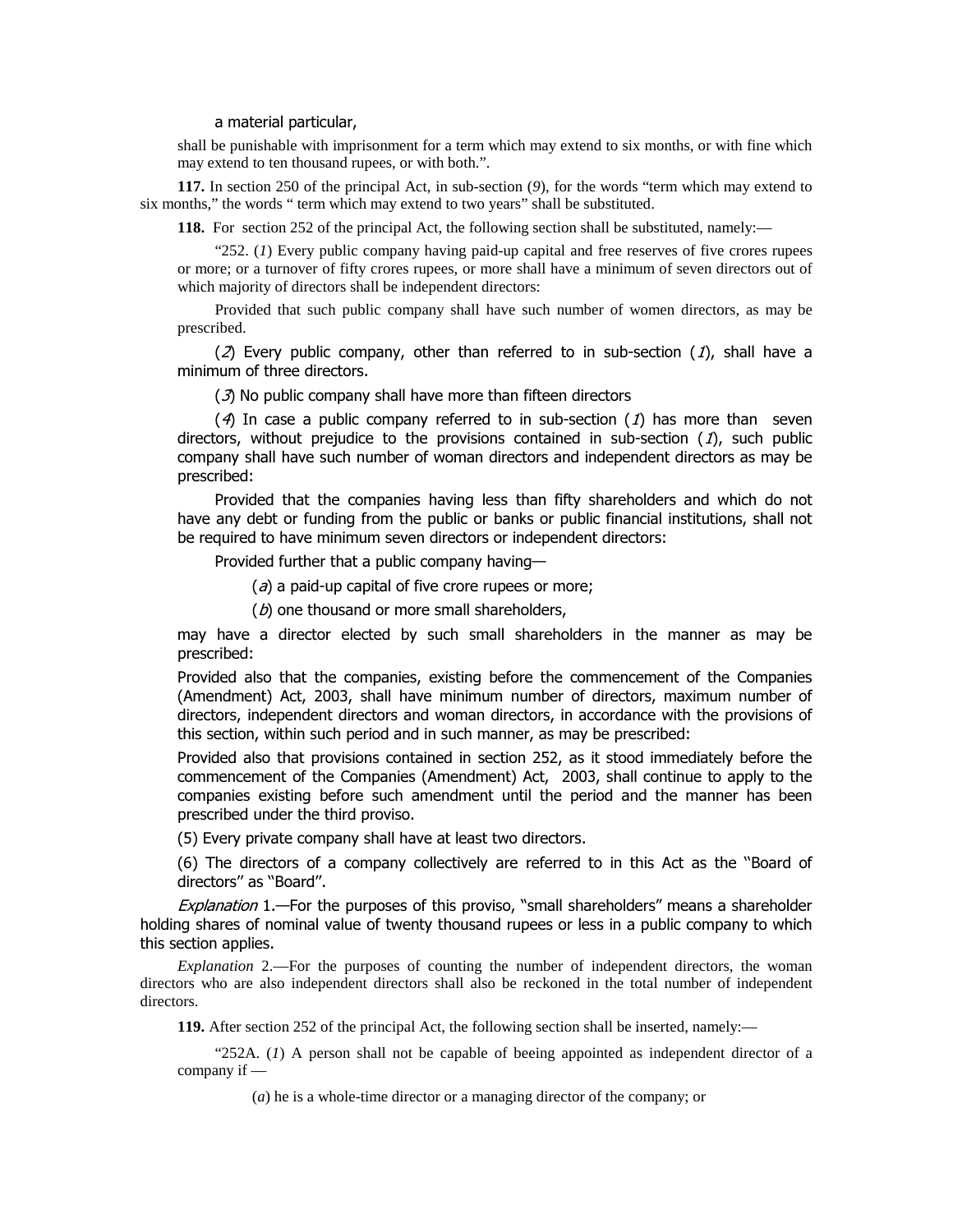(*b*) he has any transaction with the company (including its holding company or subsidiary company) or its chairman or managing director or whole-time director or secretary or manager or any officer who can be considered as an officer in default in connection with business or profession or in any other capacity; or

(*c*) he is relative of the chairman or managing director or whole-time director or secretary or manager or any officer who can be considered as an officer in default of the company; or

(*d*) he has held any post in the company; or

(*e*) he has been an auditor or internal auditor or consultant (including advocate or legal advisor) of the company during any of the three preceding financial years; or

(*f*) he is or has been a supplier or vendor or customer of the goods or services of the company; or

(*g*) he holds two per cent. or more of the securities of the company having voting rights; or

(*h*) he has been a director or an independent director for a consecutive period of nine years or more; or

(*i*) he is holder of any equity shares of the company in which he is an independent director during his tenure as such a director and six months after he ceases to be an independent director; or

(*j*) he is a nominee director or employee or executive director of any bank or financial institution or corporation which has offered financial assistance to the company; or

(*k*) he is nominated director in any other company which has nominated a director in the company in which he is an independent director.

(*2*) No person shall be appointed as an independent director unless he has taken a training, from such date as the Central Government may notify, from an institute notified by the Central Government, within a period of two years prior to his appointment as such:

Provided that an independent director may take the training within eighteen months of his appointment, from an institute notified by the Central Government in failing which he shall cease to be an independent director and be not eligible for appointment as an independent director in any company till such time he takes training but he may continue as a director in that company:

Provided further that an independent directors appointed before the commencement of the Companies (Amendment) Act, 2003, shall take training from such date as may be notified under the first proviso.''.

**120.** In section 256 of the principal Act, in sub-section (*1*), the words and figures "held next after the date of the general meeting at which the first directors are appointed in accordance with section 255" shall be omitted.

**121.** In section 257 of the principal Act, for sub-section (*1*), the following sub-section shall be substituted, namely:—

 $\mathcal{L}(I)$  A person who is not a retiring director shall, subject to the provisions of this Act, be eligible for appointment to the office of director at any general meeting, if he or some member intending to propose him has the consent of one hundred shareholders or of the holders of one per cent. of the voting power and has, not less than fourteen days before the meeting, left at the office of the company a notice in writing under his hand signifying his candidature for the office of director or the intention of such member to propose him as a candidate for that office as the case may be, along with a deposit of ten thousand rupees which shall be forfeited if the votes cast on the resolution are less than one per cent. of the total number of votes cast in favour of the resolution.".

**122.** In section 259 of the principal Act, for the proviso, the following provisos shall be substituted, namely:—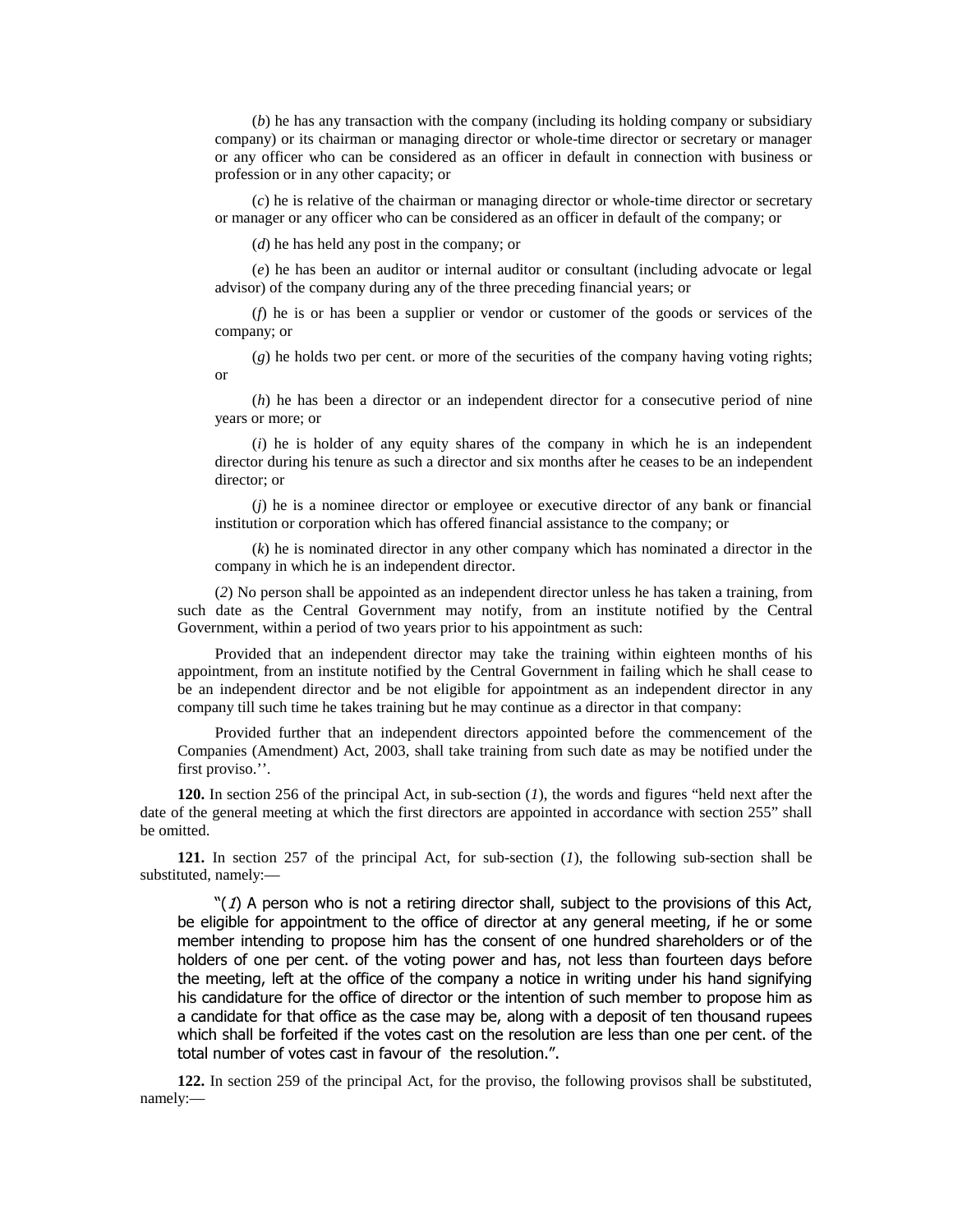"Provided that where such permissible maximum is fifteen or less than fifteen, no approval of the Central Government shall be required if the increase in the number of its directors does not make the total number of its directors more than fifteen:

Provided further that the approval by the Central Government under this section for any increase in the number of directors beyond fifteen shall not have any effect after expiry of one hundred eighty days from the date of such approval.".

**123.** In section 260 of the principal Act, after the second proviso, the following proviso shall be inserted, namely:—

"Provided also that no person who has, in an election, failed to get elected as a director, shall be appointed as an additional director till the next annual general meeting of the company.".

**124.** For section 266 of the principal Act, the following section shall be substituted, namely:—

"266.  $(1)$  A person shall not be capable of being appointed as a director of a company by the articles, and shall not be named as a director or proposed director of a company in a prospectus issued by or on behalf of the company or as proposed director of an intended company in a prospectus issued in relation to that intended company, unless, before the registration of the articles, or the publication of the prospectus, he has by himself or by his agent, authorised in writing, signed and filed with the Registrar, a consent in writing to act as such director.

( $2$ ) This section shall not apply to-

 $(a)$  a company not having a share capital;

 $(b)$  a private company; or

 $\Gamma(\mathcal{C})$  a prospectus issued by or on behalf of a company after the expiry of one year from the date on which the company was incorporated.".

**125.** In section 270 of the principal Act, after sub-section (*4*), the following proviso shall be inserted, namely:—

"Provided that nothing contained in this section shall apply on or after the commencement of Companies (Amendment) Act, 2003.".

**126.** In section 274 of the principal Act, —

 $(a)$  in sub-section  $(1)$ ,

( $\eta$ ) in clause ( $g$ ), in sub-clause ( $B$ ), after the words "debentures on due date," the words "or pay interest thereon on due date" shall be inserted;

(ii) after clause  $(g)$ , the following clauses shall be inserted, namely:—

 $\Re(\eta)$  he has been convicted for any default punishable with inprisionment under this Act.";

 $(\Lambda)$  he has failed to acquire such percentage of shares in such class of companies as may be prescribed:";

(b) in sub-section (2), after clause (b), the following clause shall be inserted,  $namelv:$ 

 $\Re(\epsilon)$  the disqualification incurred by any company or person by virtue of clause (q) or clause  $(h)$  of sub-section (1) either generally or in relation to any company of companies specified in the notification.".

**127.** For sections 275 and 276 of the principal Act, the following sections shall be substituted,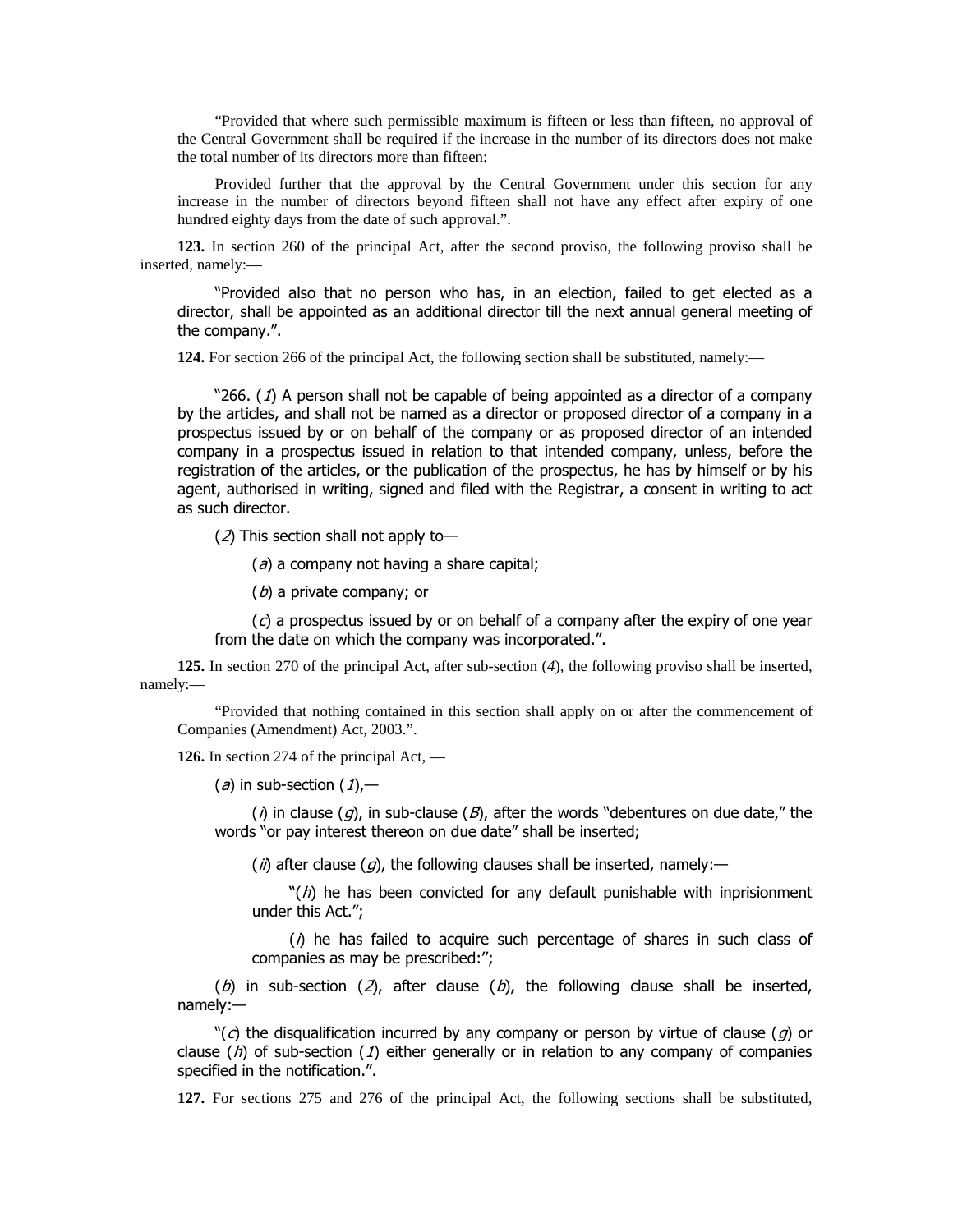namely:—

"275.  $(1)$  No person shall, hold office at the same time as a director in more than fifteen companies:

Provided that where any such person also holds office as a managing director or whole-time director in any company, the limit specified in this sub-section shall be reduced to ten:

Provided further that the Central Government may, specify, by the notification in the Official Gazette, the percentage of shares which may be held by such director in a class or classes of companies wherein a person may be appointed as a director.

"276. (1) Any person holding office as director in more than fifteen companies or holding office as a managing or whole-time director in one or more companies and holding office as a director in more than ten companies, immediately before the commencement of the Companies (Amendment) Act, 2003 shall, within sixty days from such commencement,-

 $\sigma$ ) choose not more than fifteen or as the case may be, ten of those companies, in which he wishes to continue to hold the office of director;

 $(b)$  resign his office as director in the other companies; and

 $\Gamma(\mathcal{C})$  intimate the choice made by him under clause (a) to each of the companies in which he was holding the office of director before such commencement, to the Registrar having jurisdiction in respect of each such company.

(2) Any resignation made in pursuance of clause (b) of sub-section (1) shall become effective immediately on the despatch thereof to the company concerned.

 $(3)$  Where a person already holding the office of director in fifteen companies is appointed, after the commencement of the Companies (Amendment) Act, 2003, as a director of any other company, the appointment-

 $\partial$  shall not take effect unless such person has, within fifteen days thereof, effectively vacated his office as director in any of the companies in which he was already a director; and

 $(b)$  shall become void immediately on the expiry of the fifteen days if he has not, before such expiry, effectively vacated his office as director in any of the other companies aforesaid.".

**128.** In section 279 of the principal Act, —

(*a*) for the words "fifteen companies", the words "fifteen or ten companies, as the case may be," shall be substituted;

(*b*) for the words "first twenty", the words "first ten or fifteen, as the case may be," shall be substituted.

**129.** After section 279 of the principal Act, the following section shall be inserted, namely:—

"280. (*1*) No person shall be eligible to hold office as a managing director, whole-time director or other director or manager of a company, if he has attained the age of seventy-five years.

(*2*) Where any managing director, whole-time director or other director or manager attains the age of seventy-five years, on the commencement of the Companies (Amendment) Act, 2003 or at any time thereafter, then, notwithstanding anything contained in sub-section (*1*), he shall continue to hold such office even after such commencement until the expiry of his term.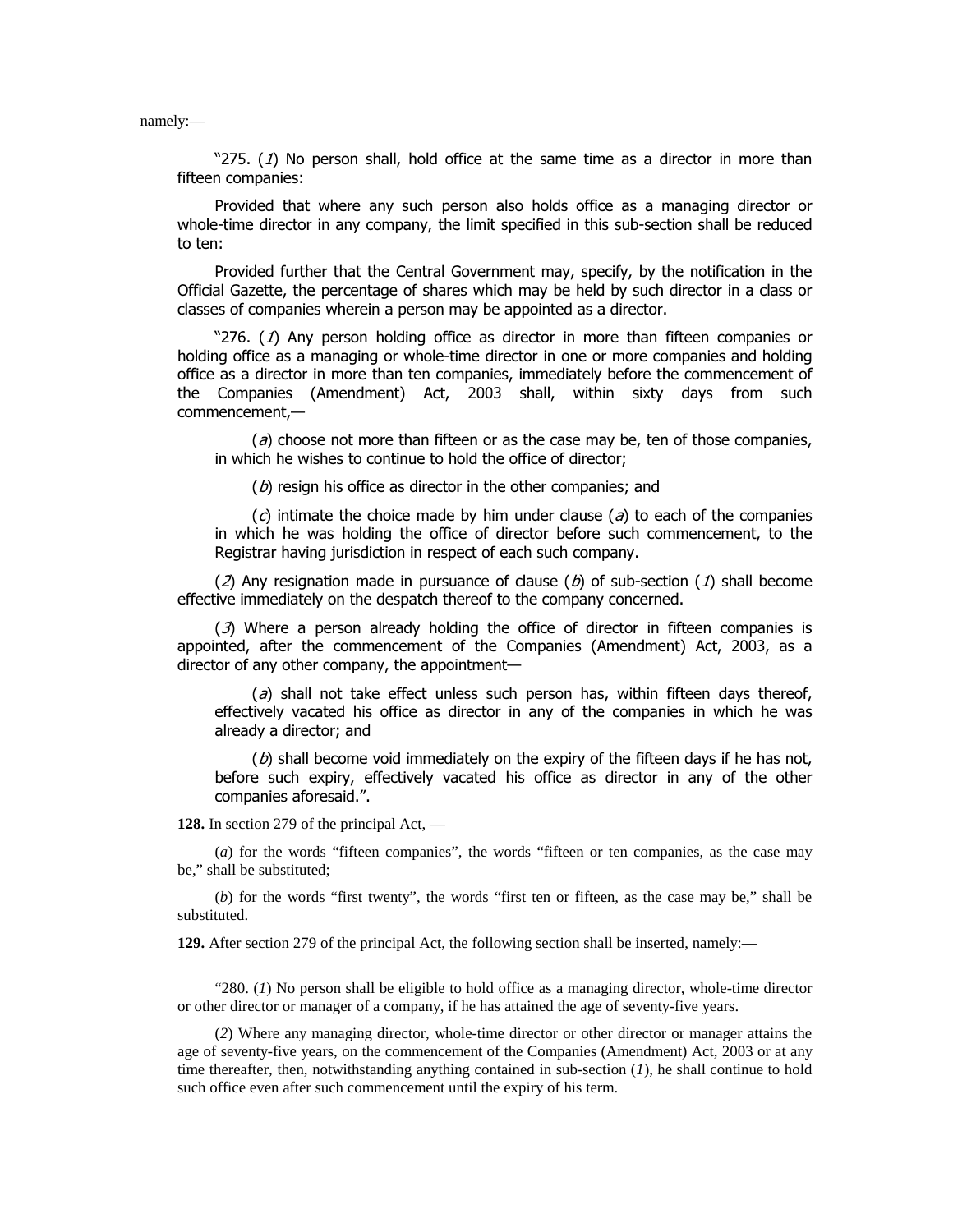(*3*) Nothing in this section shall apply to a private company unless it is a subsidiary of a public company.".

**130.** In section 283 of the principal Act, in sub-section (*2*A), for the words, "punishable with fine", the words, "punishable with imprisonment for a term which may extend to three years and with fine", shall be substituted.

**131.** In section 284 of the principal Act, for sub-section (*2*), the following sub-section shall be substituted, namely:—

"(*2*) Special notice shall be required of any resolution to remove a director under this section, or to appoint some other person in place of a director so removed at the meeting at which he is removed along with a deposit of ten thousand rupees:

Provided that such deposit shall not be refunded unless ten per cent. or more of the total votes has been cast in favour of such resolution.".

**132.** For section 285 of the principal Act, the following section shall be substituted, namely:—

"285. (1) In the case of every company, a meeting of its Board shall be held in such a manner that not more than three months shall lapse between two consecutive meetings of the Board:

Provided that the Central Government may, by notification in the Official Gazette, direct that the provisions of this section shall not apply in relation to any class of companies or shall apply in relation thereto subject to such exceptions, modifications or conditions as may be specified in that notification.

(*2*) Any meeting of the Board of directors may be held by participation of the directors of the Board through teleconferencing or video conferencing and such meeting shall be valid if the minutes of such meeting has been approved and signed subsequently by all directors of the Board who participated in such meeting:

Provided that the Central Government may, by a notification in the Official Gazette, specify the powers which shall not be exercised in a meeting held through teleconferencing or video conferencing.".

**133.** In section 286 of the principal Act, for sub-section (*1*), the following shall be substituted, namely:—

" $(1)$  Notice of every meeting of the Board of a public company along with the agenda shall be given in writing to every director for the time being in India, and at his usual address in India to every other director not less than seven days before the date of the meeting:

Provided that nothing in this sub-section shall apply to an emergency meeting for which a majority of the directors have agreed to waive such requirement.

Provided that in the case of companies having a paid-up capital and free reserves of ten crore rupees or more or having turnover of fifty crore rupees, such emergency meeting shall be valid if the majority of independent directors were present in such meeting.''.

**134.** In section 289 of the principal Act, the following proviso shall be inserted, namely:—

"Provided that such resolution is ratified at a subsequent meeting of the Board or the Committee thereof, as the case may be, and is made part of the minutes of such meeting.".

**135.** In section 292 of the principal Act,—

 $(a)$  in sub-section  $(1)$ ,  $-$ 

( $\eta$ ) in clause (b), for the word "debenture", the words "securities whether issued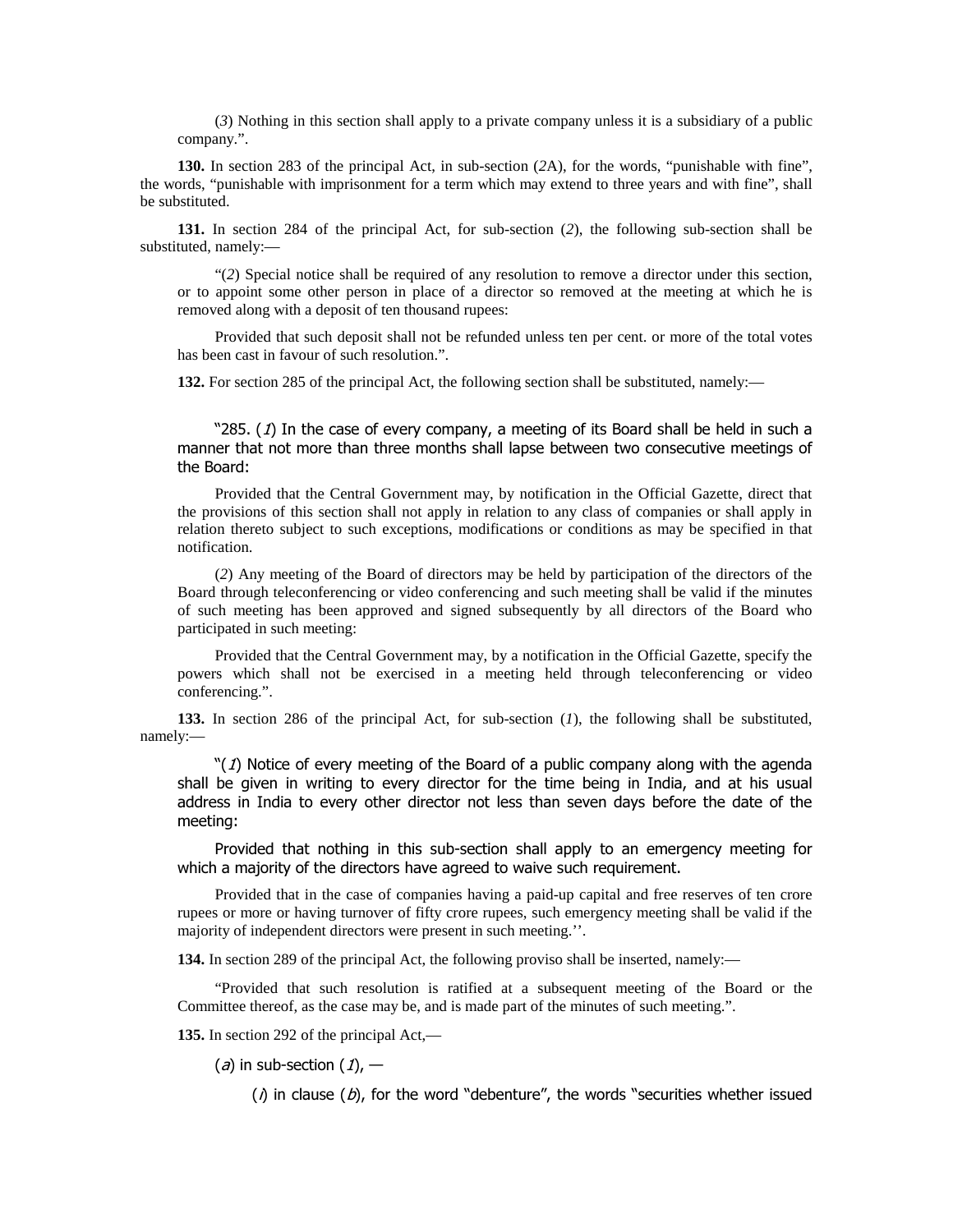in India or outside" shall be substituted;

 $\hat{I}$  (*ii*) for clause (*e*), the following clauses shall be substituted, namely:—

 $\Re(\epsilon)$  the power to grant loans or give guarantee or provide security in respect of loan;

 $I$  the power to approve the balance sheet, the profit and loss account and the director's report;

 $\mathcal{L}(q)$  the power to diversify the business of the company;

 $(h)$  the power to approve amalgamation, merger or re-construction;

 $\lambda$  the power to takeover a company or acquire a controlling or substantial stake in another company;

 $\eta$  the power to make contribution to charitable or other funds".

(b) for sub-section (3), the following sub-section shall be substituted, namely:—

"(3) Every resolution delegating the power referred to in clause (d) of sub-section (1) shall specify the total amount up to which the funds may be invested, and the nature of the investments which may be made, by the delegate and such resolution shall be passed with the consent of all the directors present at the meeting:

Provided that the power to invest under clause  $(d)$  shall not exceed twenty per cent. of the paid-up capital and free reserves of the company in a financial year.";

 $(c)$  in sub-section  $(4)$ , after the words "individual cases", the words "and such resolution shall be passed with the consent of all the directors present at the meeting" shall be inserted;

 $\partial$  after sub-section  $\partial$ , the following sub-section shall be inserted, namely:—

"(*4*A) Every resolution delegating powers referred to in clause (*j*) of sub-section (*1*) shall specify the total amount up to which contributions may be made by the delegate, the purpose for which the contributions may be made and the maximum amount of contribution which may be made for each such purpose in individual cases.".

**136.** In section 292A of the principal Act, for sub-section (*1*), the following sub-sections shall be substituted namely:—

" $(1)$  Every public company having paid-up capital of not less than five crores of rupees shall constitute a committee of the Board known as Audit Committee which shall consist of not less than two independent directors and not more than such number of maximum independent directors, as the Central Government, may prescribe:

Provided that every Company which has consolidated the Audit Committee before the commencement of the Companies (Amendment) Act, 2003 shall reconstitute within one year from such commencement, the Audit Committee consisting of independent directors in accordance with the provisions of this Act.

(1A) The members of the Audit Committee shall exercise such powers and perform such functions as may be prescribed.".

**137.** In section 293 of the principal Act,—

 $(a)$  in sub-section  $(1)$ , after clause  $(a)$ , the following provisos shall be inserted, namely:-

"Provided that the sale, lease or otherwise disposal of the undertaking of a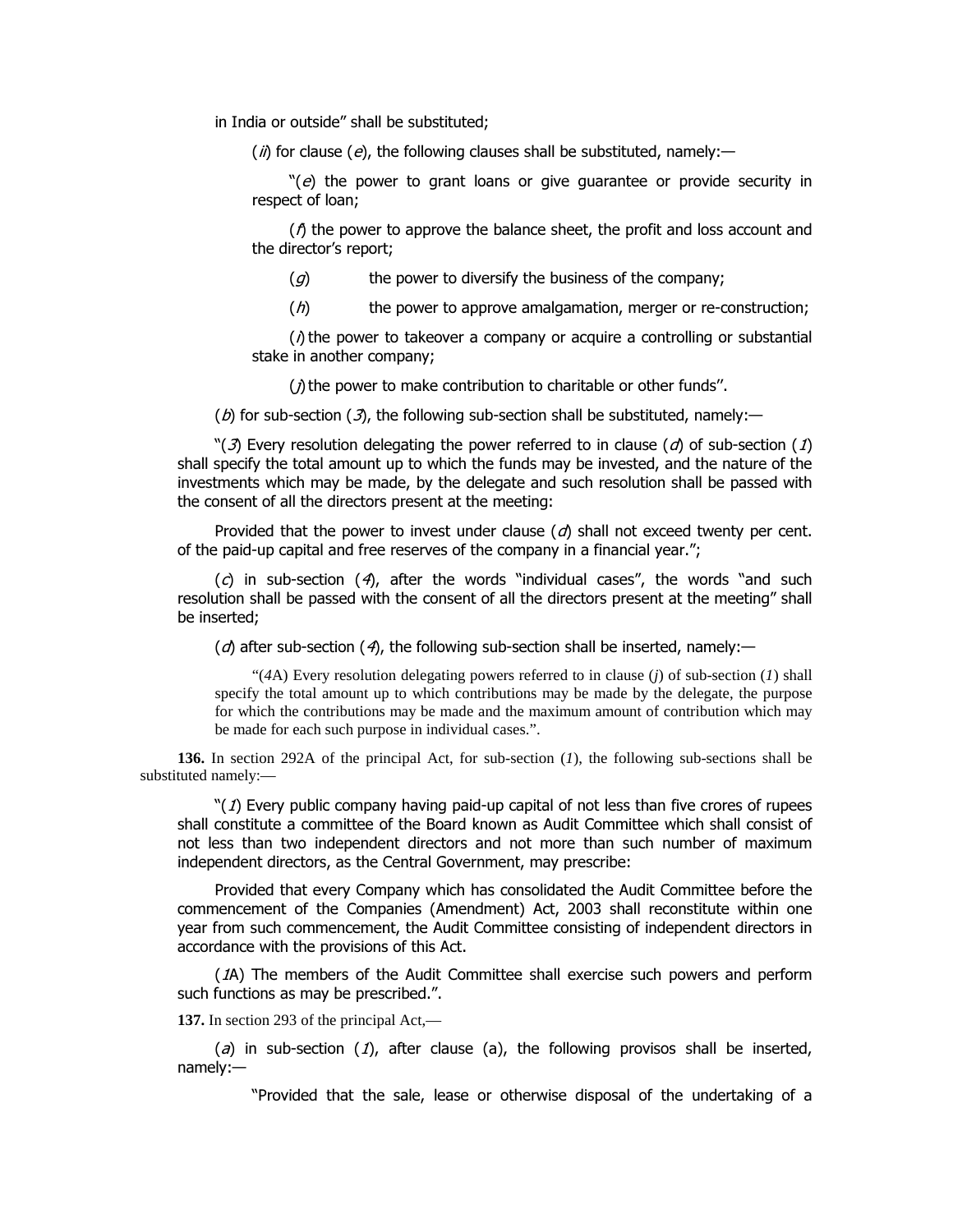company in a financial year shall not exceed twenty per cent. of the total assets of the undertaking or ten per cent. of the total assets of the company, whichever is higher, in that financial year:

Provided further that nothing in this sub-section shall apply to the creation of a charge or mortgage of the whole or substantially the whole of any undertaking in favour of a financial institution or a schedule bank for obtaining any financial assistance.":

(b) after *Explanation* III, the following *Explanation* shall be inserted, namely:—

'*Explanation* IV.— The expression "undertaking" in clause (*a*) of this sub-section (other than the proviso thereto), means an undertaking in which the investment of the company exceeds five per cent. of its net worth.'.

**138.** For section 294 of the principal Act, the following section shall be substituted, namely:—

"294.  $(1)$  No company shall appoint a sole selling agent for any area in India except with the previous consent of the company accorded by a special resolution in a general meeting:

Provided that where the sole selling agent has a substantial interest in the company, the particulars relating to such sole selling agents shall be disclosed as a separate item in the Board's report for every financial year in such form as may be prescribed.

 $(2)$  No company shall appoint a sole selling agent for any area outside India except with the previous consent of the Board and the particulars relating to such sole selling agent shall be disclosed as a separate item in the Board's Report for every financial year in such form as may be prescribed.

(3) Without prejudice to the provisions contained in sub-section (2), where the sole selling agent has a substantial interest in the company, such appointment shall require the previous consent of the company accorded by special resolution in a general meeting and also prior approval of all the financial institutions which have given term loan to the company.

 $(4)$  Where the Central Government is of the opinion that the demand for goods of any category, to be specified by that Government, is substantially in excess of the production of supply of such goods and that the services of sole selling agents, will not be necessary to create a market for such goods, the Central Government may, by notification in the Official Gazette, declare that sole selling agents shall not be appointed by a company for the sale of such goods for such period as may be specified in the declaration.

(5) Where there is any change in the composition or status of any sole selling agent appointed under sub-section  $(1)$  or in the interest of directors or other important terms of appointment, such sole selling agent cannot be continued as such from the date of such change unless the same procedure for the appointment of the sole selling agent in India or as the case may be, outside India, is followed for such continuance by the company.

 $(\theta)$  (a) Where a company has a sole selling agent (by whatever name called) for an area and it appears to the Central Government that for the purpose of determining whether or not such terms and conditions are prejudicial to the interests of the company or that the conditions specified for his appointment under sub-section  $(1)$  have not been followed; it is necessary so to do, it may require the company to furnish to it such information regarding the terms and conditions of the appointment of the sole selling agent as it considers necessary.

 $(D)$  If the company refuses or neglects to furnish any such information, the Central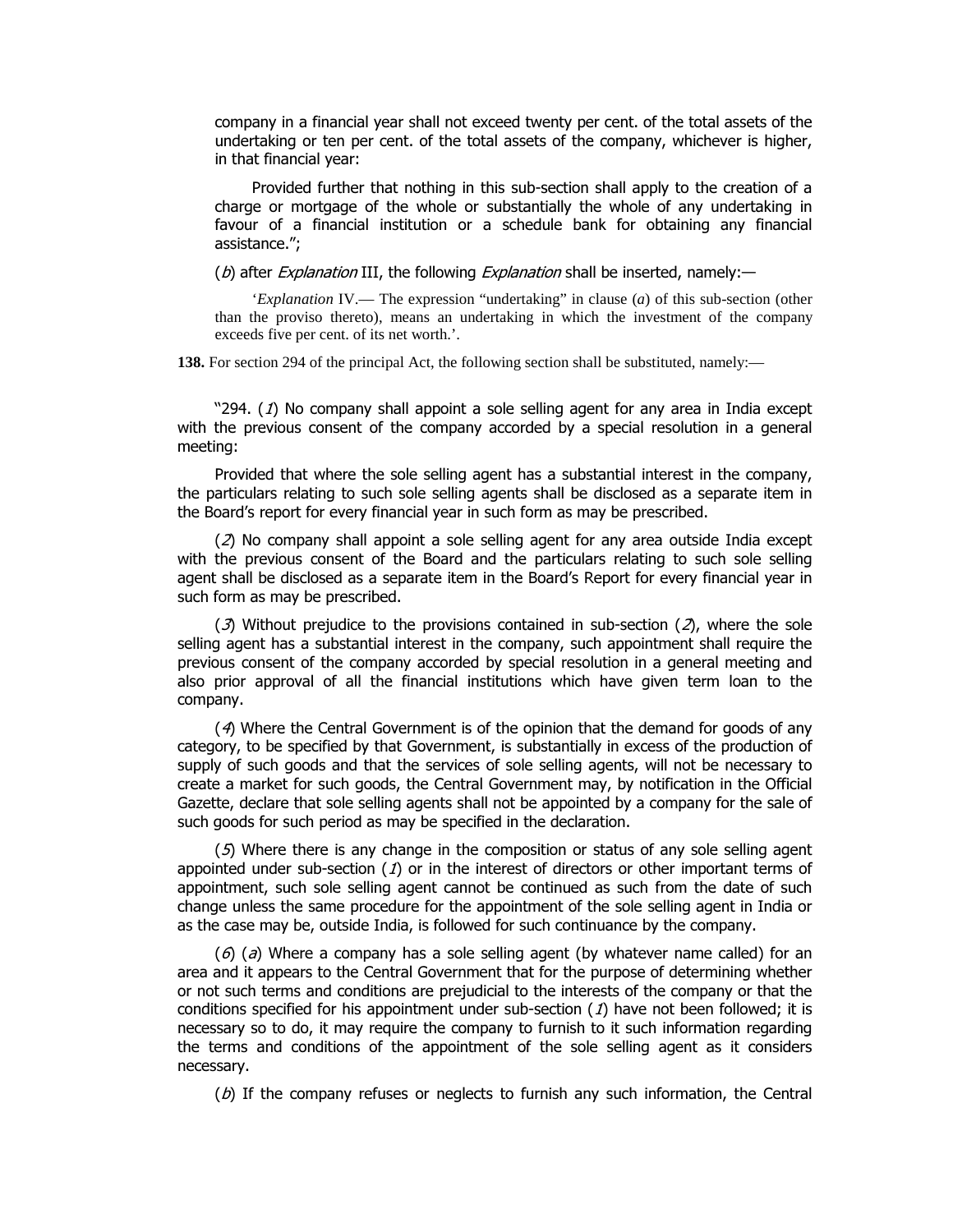Government may appoint a suitable person to investigate and report on the terms and conditions of appointment of the sole selling agent.

 $\Gamma(\mathcal{C})$  If, after perusal of the information furnished by the company or, as the case may be, the report submitted by the person appointed under clause  $(b)$ , the Central Government is of the opinion that the terms and conditions of appointment of the sole selling agent are prejudicial to the interests of the company or that the conditions specified for his appointment under sub-section  $(1)$  have not been followed, the Central Government may, by order, in the Official Gazette, make such variations in those terms and conditions as would in its opinion make them no longer prejudicial to the interests of the company.

 $(d)$  As from such date as may be specified by the Central Government in the order aforesaid, the appointment of the sole selling agent shall be regulated by the terms and conditions as varied by the Central Government.

 $\langle \lambda \rangle$  (a) Where a company has more selling agents than one (by whatever name called) in any area or areas and it appears to the Central Government that for the purpose of determining whether any of those selling agents should be declared to be the sole selling agent for such area or any of such areas; it is necessary so to do, it may require the company to furnish to it such information regarding the terms and conditions of appointment of all the selling agents as it considers necessary.

 $(b)$  If the company refuses or neglects to furnish any such information, the Central Government may appoint a suitable person to investigate and report on the terms and conditions of appointment of all the selling agents.

 $\Gamma(\mathcal{C})$  If, after perusal of the information furnished by the company or, as the case may be, the report submitted by the person appointed under clause ( $b$ ), the Central Government is of the opinion that having regard to the terms and conditions of appointment of any of the selling agents and to any other relevant factors, that selling agent is to all intents and purposes the sole selling agent for such area, although there may be one or more other selling agents of the company operating in that area, the Central Government may, by order, in the Official Gazette, declare that selling agent to be the sole selling agent of the company for that area with effect from such date as may be specified in the order and may make suitable variations in such of the terms and conditions of appointment of that selling agent as are in the opinion of the Central Government prejudicial to the interests of the company.

 $(d)$  As from the date specified in clause  $(d)$ , the appointment of the selling agent declared to be the sole selling agent shall be regulated by the terms and conditions as varied by the Central Government.

 $(8)$  The compensation which may be paid by a company to its sole selling agent for loss of office shall not exceed the remuneration which he would have earned if he had been in office for the unexpired residue of his term, or for three years whichever is shorter, calculated on the basis of the average remuneration actually earned by him during a period of three years immediately preceding the date on which his office ceased or was terminated, or where he held his office for a lesser period than three years, during such period.

 $(9)$  A company shall not pay or be liable to pay to its sole selling agent any compensation for the loss of his office in the following cases, $-$ 

 $\alpha$ ) where the sole selling agent resigns his office in view of the reconstruction of the company or of its amalgamation with any other body corporate or bodies corporate and is appointed as the sole selling agent of the reconstructed company or of the body corporate resulting from the amalgamation: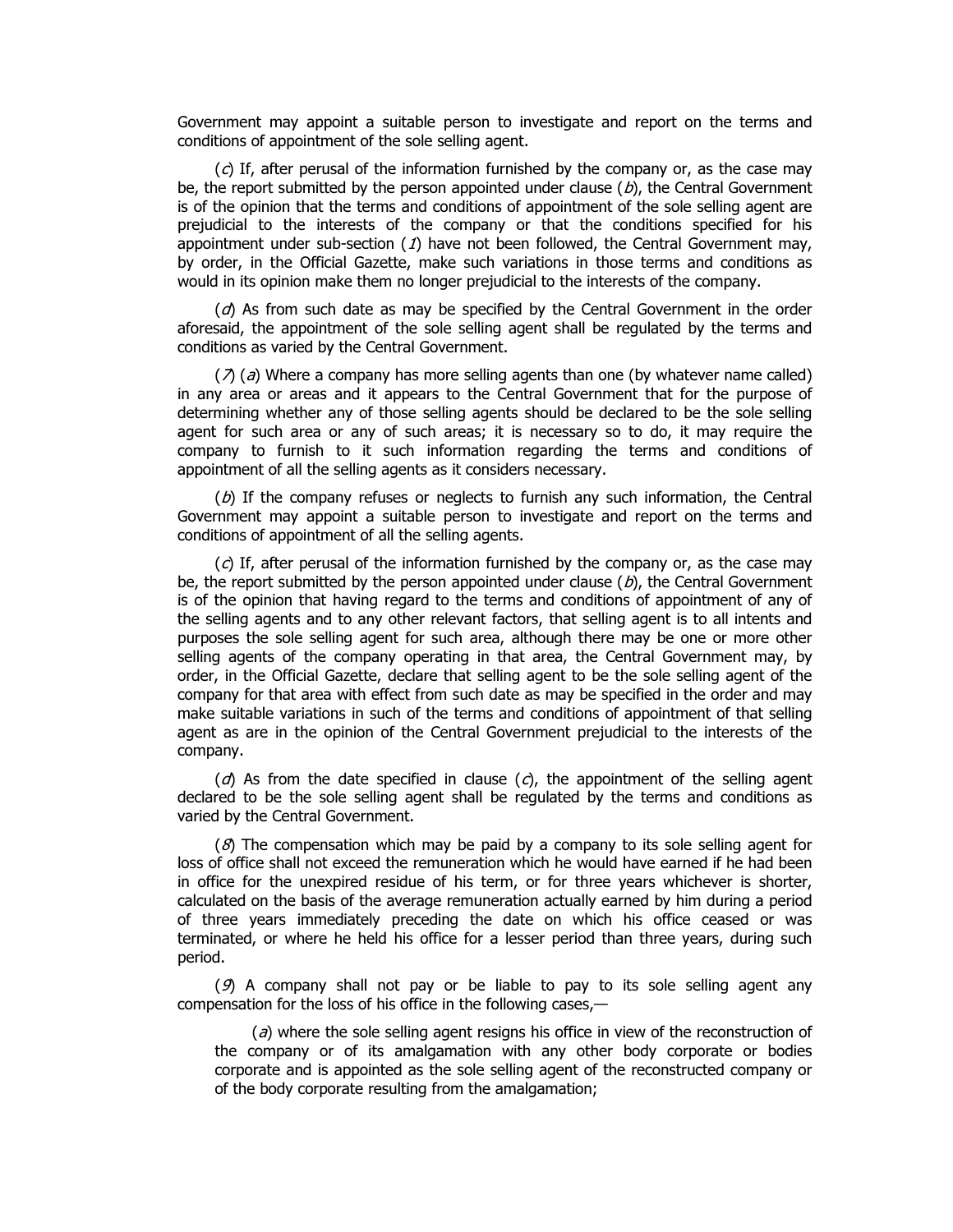$(b)$  where the sole selling agent resigns his office, otherwise than on the reconstruction of the company or its amalgamation as aforesaid;

 $\sigma$  where the sole selling agent has been quilty of fraud or breach of trust in relation to, or of gross negligence in, the conduct of his duty as the sole selling agent;

 $\alpha$  where the sole selling agent has instigated, or has taken part directly or indirectly in bringing about, the termination of the sole selling agency.

(10) It shall be the duty of the company,—

(a) to produce to the person appointed under clause (b) of sub-section (6) or clause (b) of sub-section ( $\lambda$ ), all books and papers of, or relating to, the company which are in its custody or power; and

 $(b)$  otherwise to give to that person all assistance in connection with the investigation which the company is reasonably able to give.

 $(11)$  If a company makes a default in complying with the provisions of this section, the company and every officer of the company who is in default shall be punishable with fine which may extend to five thousand rupees and with a further fine of not less than five hundred rupees for every day after the first during which such refusal or neglect continues.

 $(12)$  The provisions of this section shall, so far as may be, apply to the sole selling, or the sole purchasing or buying agents of a company.

Explanation.  $-$  In this section,  $-$ 

 $(a)$  "appointment" includes re-appointment;

 $(b)$  "substantial interest",  $-$ 

 $(\Lambda)$  in relation to an individual means the beneficial interest held by such individual or any of his relatives, whether singly or taken together, in the shares of the company, the aggregate amount paid-up which exceeds five lakh rupees or five per cent. of the paid-up share capital of the company, whichever is less;

 $\langle h \rangle$  in relation to a firm, means the beneficial interest held by one or more partners of the firm or any relative of such partner, whether singly or taken together, in the shares of the company, the aggregate amount paid-up on which exceeds five lakh rupees or five per cent. of the paid-up share capital of the company whichever is less;

 $\langle iii \rangle$  in relation to a body corporate, means the beneficial interest held by such body corporate or one or more of its directors or any relative of such director, whether singly or taken together, in the shares of the company, the aggregate amount paid-up on which exceeds five lakhs of rupees or five per cent. of the paid-up share capital of the company, whichever is less.'.

**139.** Section 294A of the principal Act shall be omitted.

**140.** Section 294AA of the principal Act shall be omitted.

**141.** In section 295 of the principal Act,—

(a) for sub-sections (1), (2) and (3), the following sub-sections shall be substituted, namely:-

 $'(1)$  No company (hereafter in this section referred to as "the lending company") shall, except with the previous consent of the company accorded by a special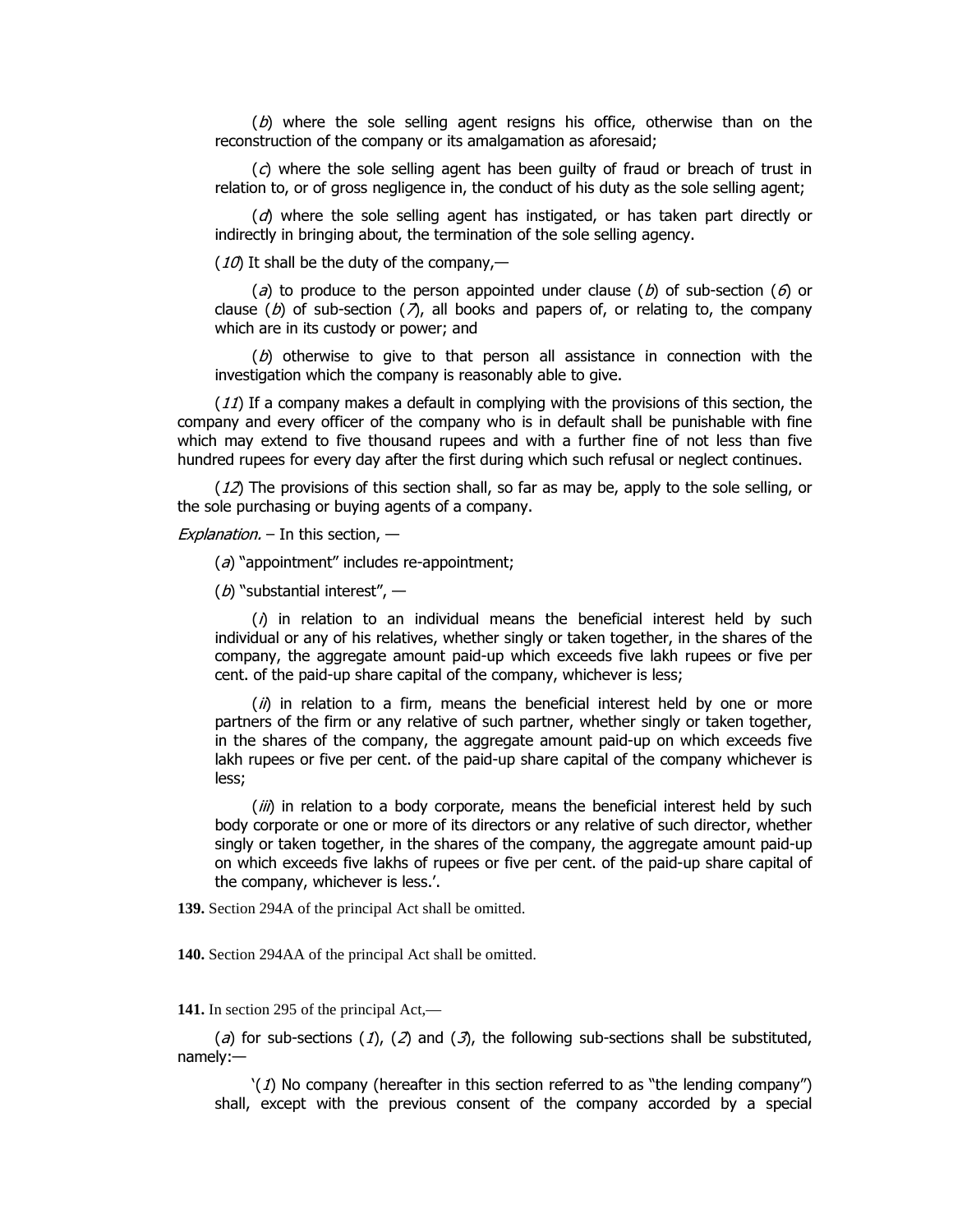resolution in a general meeting, directly or indirectly, make any loan to, or give any quarantee or provide any security in connection with a loan made by any other person to, or to any other person by-

 $\partial(\vec{\theta})$  the managing director or any director of the lending company, or of a company which is its holding company, or any partner or relative of any such director:

 $(b)$  any firm in which any such director or relative is a partner; and

 $f(c)$  any private company of which any such director is a director or member:

Provided that no loan shall be given to managing director or any director except for the purposes of meeting expenses on medical treatment, purchase or construction of residential house for the residence of such director or education of his children and the amount of loan given to managing director or any director in any financial year shall not exceed five times the amount of remuneration to which he is entitled in that financial year and such loan shall be subject to such conditions as may be prescribed:

Provided further that where a loan is given to a managing director or any director for any of the grounds under the first proviso is outstanding, no further loan for such ground specified under that proviso, shall be given:

Provided also that in case a loan is proposed to be given to a relative of any director or a person having more than three per cent. of the equity of the company (either directly or through spouse, dependent or children), or to a company in which a director or a person having more than three per cent. of the equity of the company (either directly or through spouse or dependent children) has controlling interest by way of voting power being more than twenty five per cent. individually or jointly, by a resolution of the Board passed by all the directors present, and with the prior approval of all financial institutions which have given term loan to the company.

 $(2)$  No company shall make any loan to, or given any guarantee or provide any security in connection with a loan made by any other person to, or to any other person by, any director of the company who is not a managing director or any director.

(*3*) Where any loan made, guarantee given or security provided by a lending company and outstanding at the commencement of this Act could not have been made, given or provided, without the previous consent of the company accorded by a special resolution, if this section had been in force, at the time when the loan was made, guarantee was given or security provided, the lending company shall, within six months from such commencement or such further time not exceeding six months as may be allowed by the Registrar on application, either obtain such consent to the transaction, or enforce the repayment of the loan made, or in connection with which the guarantee was given or the security was provided, notwithstanding any agreement to the contrary.';

(*b*) in sub-section (*4*),—

(*i*) for the words, brackets and figures "sub-section  $(1)$  or sub-section  $(3)$ ", the words, brackets and figures "sub-section (*1*) or sub-section (*2*) or sub-section (*3*)"shall be substituted;

(*ii*) after the words 'six months', the words 'or with both' shall be inserted;

(*c*) in sub-section (*5*), for the words, brackets and figures 'sub-section (*1*) or (*3*)', the words, brackets and figures 'sub-section (*1*) or sub-section (*2*) or sub-section (*3*)' shall be substituted;

(*d*) for sub-section (*6*), the following sub-section shall be substituted, namely:—

"(*6*) The provisions of this section shall not apply to a banking company or a private company unless it is subsidiary of a public company.".

**142.** In section 297 of the principal Act,—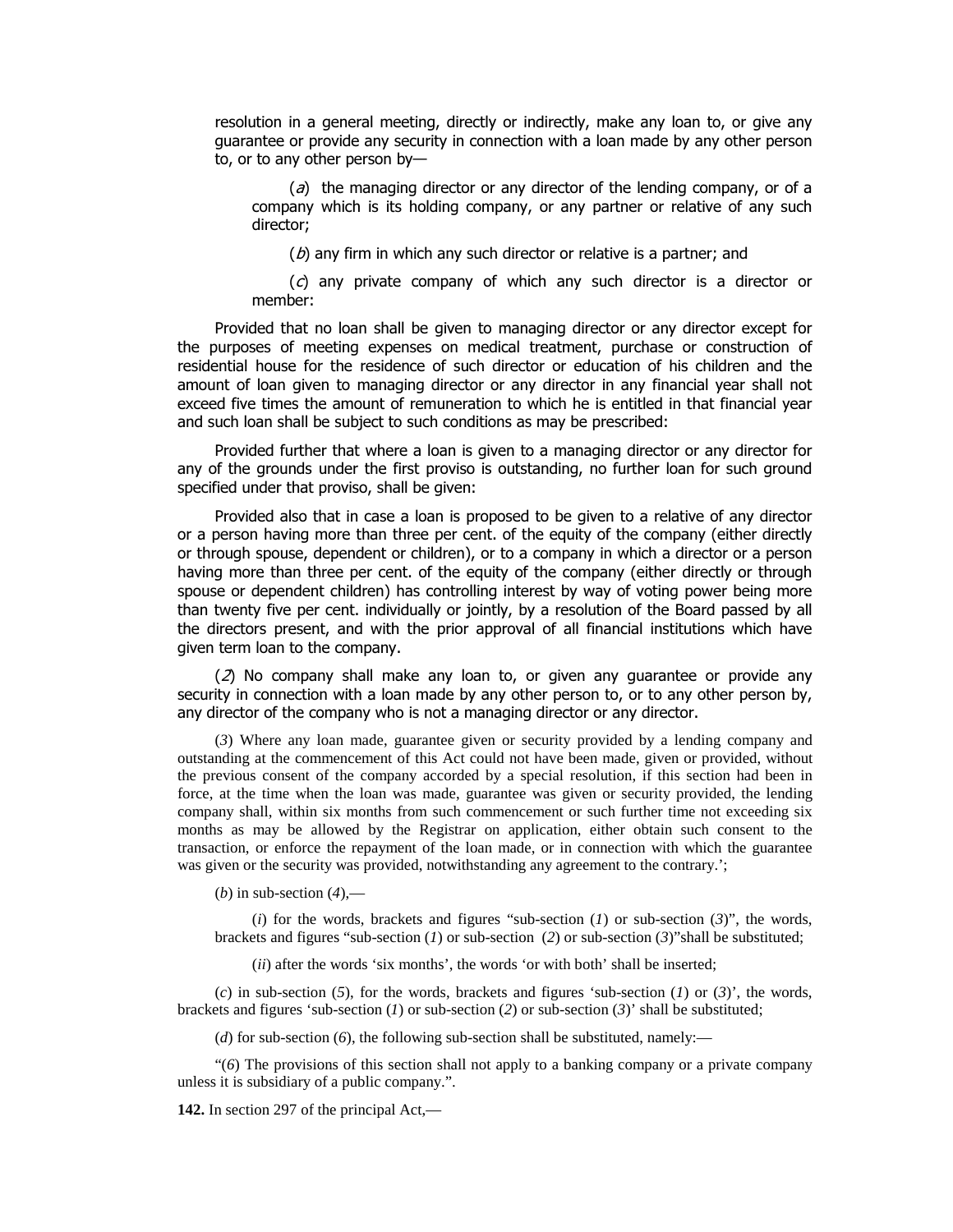(a) in sub-section (1), after clause (a), the following clause shall be inserted,  $namely:$ 

"( $aa$ ) for the sale, purchase or lease of any property; or";

(b) in sub-section (2), in sub-clause (b), in the proviso for the words "five thousand rupees", the words "such amount as may be prescribed" shall be substituted;

 $(c)$  in sub-section  $(3)$ , for the words "exceeds five thousand rupees", substitute the words "such amount as may be prescribed" shall be substituted.

**143.** In section 299 of the principal Act,—

(a) in sub-section (6), after the words "share capital in the other company", the words "unless anv such director is concerned or interested in the other company in any other manner" shall be inserted:

(b) after sub-section (6), the following sub-section shall be inserted, namely:—

"(*7*) For the purposes of this section, a director of a subsidiary company who is an employee of the holding company and who is nominated by the holding company on the Board of the subsidiary company, shall not be deemed to be concerned or interested in any contract or arrangement between the holding company and the subsidiary company.".

**144.** In section 300 of the principal Act, in sub-section (*4*), the word 'knowingly' shall be omitted.

**145.** In section 301 of the principal Act, in sub-section (*3A*), in clause (*a*) for the words "one thousand rupees", the words "such amount as may be prescribed" shall be substituted.

**146.** In section 303 of the principal Act, —

 $(a)$  in sub-section  $(1)$ ,—

(*i*) in the opening portion, for the words, "directors, managing director, manager and secretary", the words "director, managing director, chief accounts officer, manager and secretary" shall be substituted;

(*ii*) clauses (*b*) and (*c*) shall be omitted;

(*b*) in sub-section (*2*), for the words "directors, managing directors, managers or secretaries", the words "directors, managing directors, chief accounts officers, managers or secretaries" shall be substituted.

(*c*) in sub-section (*3*), for the words "five hundred rupees", the words "five thousand rupees" shall be substituted.

**147.** In section 304 of the principal Act, in sub-section (*1*), for the words "one rupee", the words "such fee as may be prescribed" shall be substituted.

**148.** In section 305 of the principal Act, in sub-section (*1*), for the words "director, managing director, manager or secretary" at both the places where they occur, the words "director, managing director, whole-time director, chief accounts officer, manager or secretary" shall be substituted.

**149.** In section 309 of the principal Act,—

( $a$ ) in sub-section ( $1$ ), proviso shall be omitted;

 $(b)$  sub-section  $(2)$  shall be omitted;

 $(c)$  in sub-section (4), for the words "the approval of the Central Government" at both the places where they occur, the words "the prior approval of the Central Government" shall be substituted;

 $\alpha$  after sub-section (5A), the following sub-section shall be inserted, namely:

"(5AA) Where remuneration or commission has been paid to any director,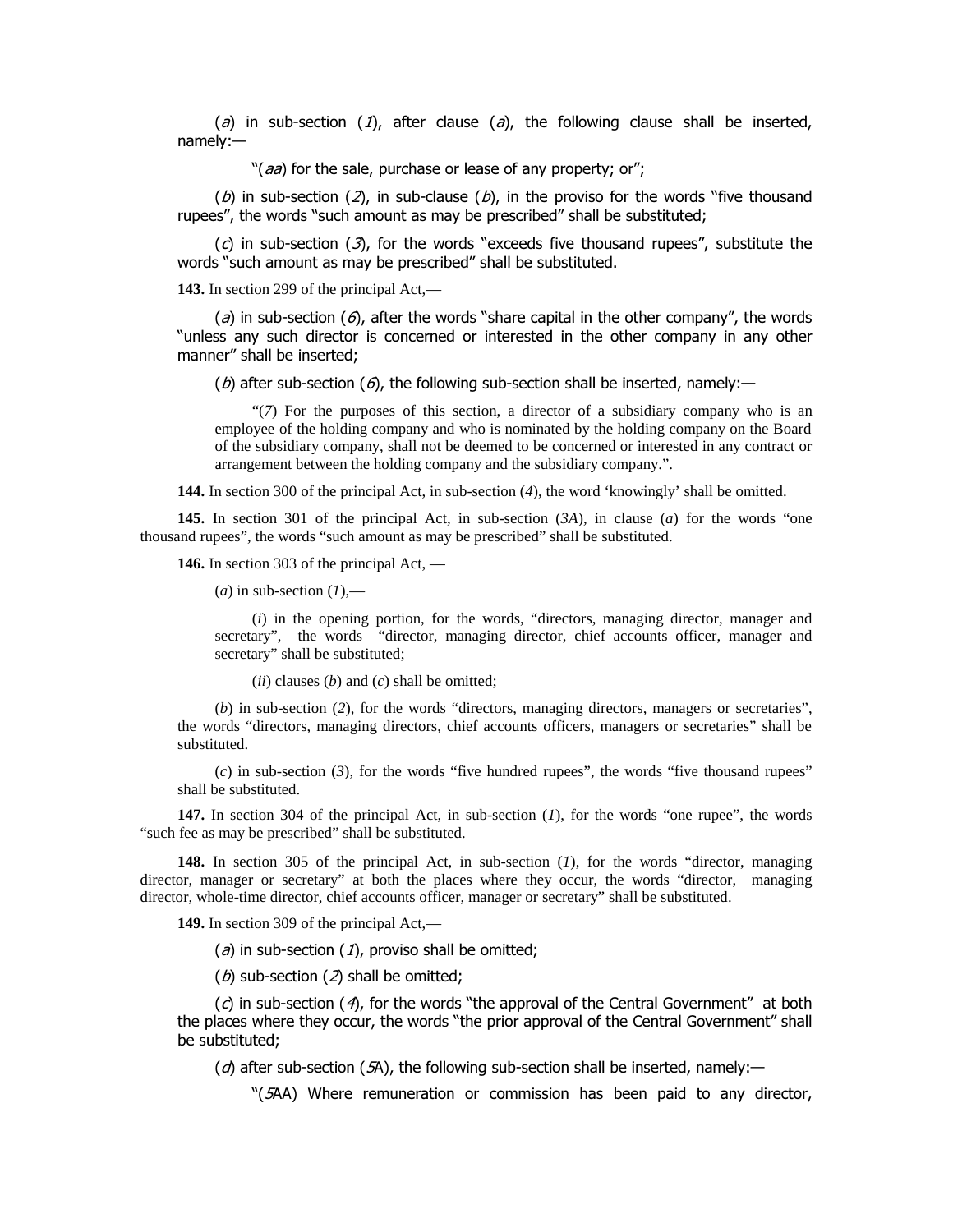manager or employee on the basis of incorrect accounts (regardless of subsequent revision made) or if any director, manager or employee has made illegal or unlawful gains on the basis of such accounts, then, such payments or unlawful gains made shall be recovered from the director, manager or employee, or from his assets, or from the assets of his spouse, or dependent children if such assets were acquired after the director, manager or employee assumed his position as such.";

(e) in sub-section ( $\lambda$ ), for the words "five years", at both the places where they occur, the words "three years" shall be substituted;

 $(\Lambda)$  sub-section  $(\mathcal{S})$  shall be omitted.

**150.** In section 313 of the principal Act,—

(a) in sub-section (1), for the words "the State in which meetings of the Board are ordinarily held", the word "India" shall be substituted;

(b) in sub-section (2), for the words "the State in which meetings of the Board are ordinarily held" the word "India" shall be substituted;

 $(c)$  in sub-section  $(\mathcal{I})$ , for the words "the State aforesaid" the word "India" shall be substituted.

**151.** In section 314 of the principal Act,—

(a) for sub-section (1), the following sub-section shall be substituted, namely:—

"(*1*) Except with the consent of the company accorded by a special resolution,—

(*a*) no director of a company shall hold any office or place of profit, and

(*b*) no partner or relative of a director or manager, no firm in which, a director, manager or a relative of a manager, director, is a partner, no private company of which a director, a manager is a director or member, and no director or manager of such a private company, shall hold any office or place of profit carrying a total monthly remuneration of such sum as may be prescribed , except that of managing director or manager, banker or trustee for the holders of debentures of the company,—

(*i*) under the company; or

(*ii*) under any subsidiary of the company,

unless the remuneration received from such subsidiary in respect of such office or place of profit is paid over to the company:

Provided that it shall be sufficient if the special resolution according the consent of the company is passed at a general meeting of the company held for the first time after the holding of such office or place of profit:

Provided further that the appointment of a relative of a person holding more than two per cent. of the equity of the company or the relative of any director of the company, shall require the approval of the Central Government if the remuneration exceeds such sums or such percentage of profits or turnover as may be prescribed.

Explanation. - For the purposes of this sub-section, a special resolution according consent shall be necessary for every appointment in the first instance to an office or place of profit and to every subsequent appointment to such office or place of profit on a higher remuneration not covered by the special resolution, except where an appointment on a time scale has already been approved by the special resolution.

 $(b)$  sub-section ( $1B$ ) shall be omitted;

(c) sub-sections (2A), (2B), (2C) and (2D) shall be omitted;

 $\partial$  after sub-section  $\partial$ , the following sub-section shall be inserted, namely:—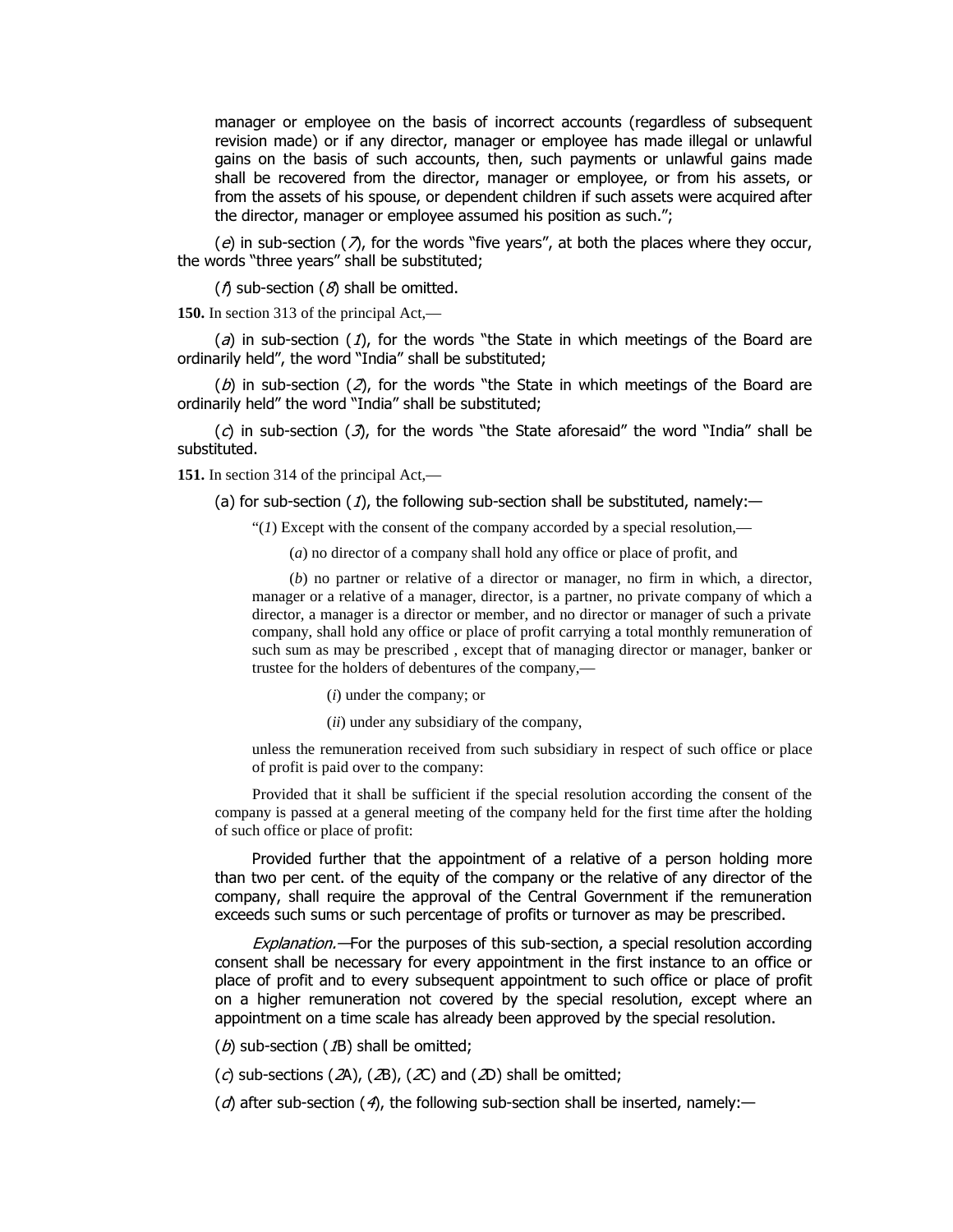" $(5)$  This section shall not apply to a private company unless it is a subsidiary of public company.".

**152.** For section 316 of the principal Act, the following section shall be substituted, namely:—

"316. (*1*) No public company shall appoint or employ any person as managing director, wholetime director or the manager of the company except as provided in sub-section (*2*).

(*2*) A public company may appoint or employ a person as its managing director or whole-time director, if he is the managing director, whole-time director or manager of one, and of not more than one, other company:

Provided that such appointment or re-appointment is made or approved by a resolution passed at a meeting of the Board with the consent of all the directors present at the meeting and of which meeting, and of the resolution to be moved thereat, specific notice has been given to all the directors then in India:

Provided further that the Central Government may allow appointment of a managing director in more than two companies.".

**153.** For section 317 of the principal Act, the following section shall be substituted, namely:—

"317.  $(1)$  No company shall, appoint or employ any individual as its managing director or whole-time director for a term exceeding five years at a time.

 $(2)$  Nothing contained in sub-section (1) shall be deemed to prohibit the reappointment, re-employment, or the extension of the terms of office, of any person by further periods not exceeding five years on each occasion:

Provided that any such re-appointment, re-employment or extension shall not be sanctioned earlier than two years from the date on which it is to come into force.

 $(3)$  This section shall not apply to a private company unless it is a subsidiary of a public company.".

**154.** In section 349 of the principal Act, after sub-section (*5*), the following sub-section shall be inserted, namely:—

"(*6*) Notwithstanding anything contained in this section, the Central Government may prescribe different methods for determining profits for a class or classes of companies.".

**155.** In section 372A of the principal Act,—

(a) after sub-section (4), the following sub-section shall be inserted, namely:—

 $\degree$ (4A) The Central Government may prescribe, for a class or classes of companies registered as stock broker or any other intermediary under section 12 of the Securities and Exchange Board of India Act, 1992, the limits upto which such companies may receive inter corporate loans or deposits and the extent to which any company may make loan or inter corporate deposits or inter corporate investments.";

(b) in sub-section (9), for the words "two years or with fine", the words "two years and with fine" shall be substituted;

 $\Gamma(\mathcal{C})$  after sub-section (9), the following sub-section shall be inserted, namely:—

 $\mathcal{L}(\mathcal{A})$  Without prejudice to the provisions contained in this Act, every company shall make investment only through one investment company.".

*Explanation.—* For purposes of this section investment company means a company whose principal business is the acquisition of shares, debenture or other securities.

**156.** For section 383A of the principal Act, the following section shall be substituted, namely,—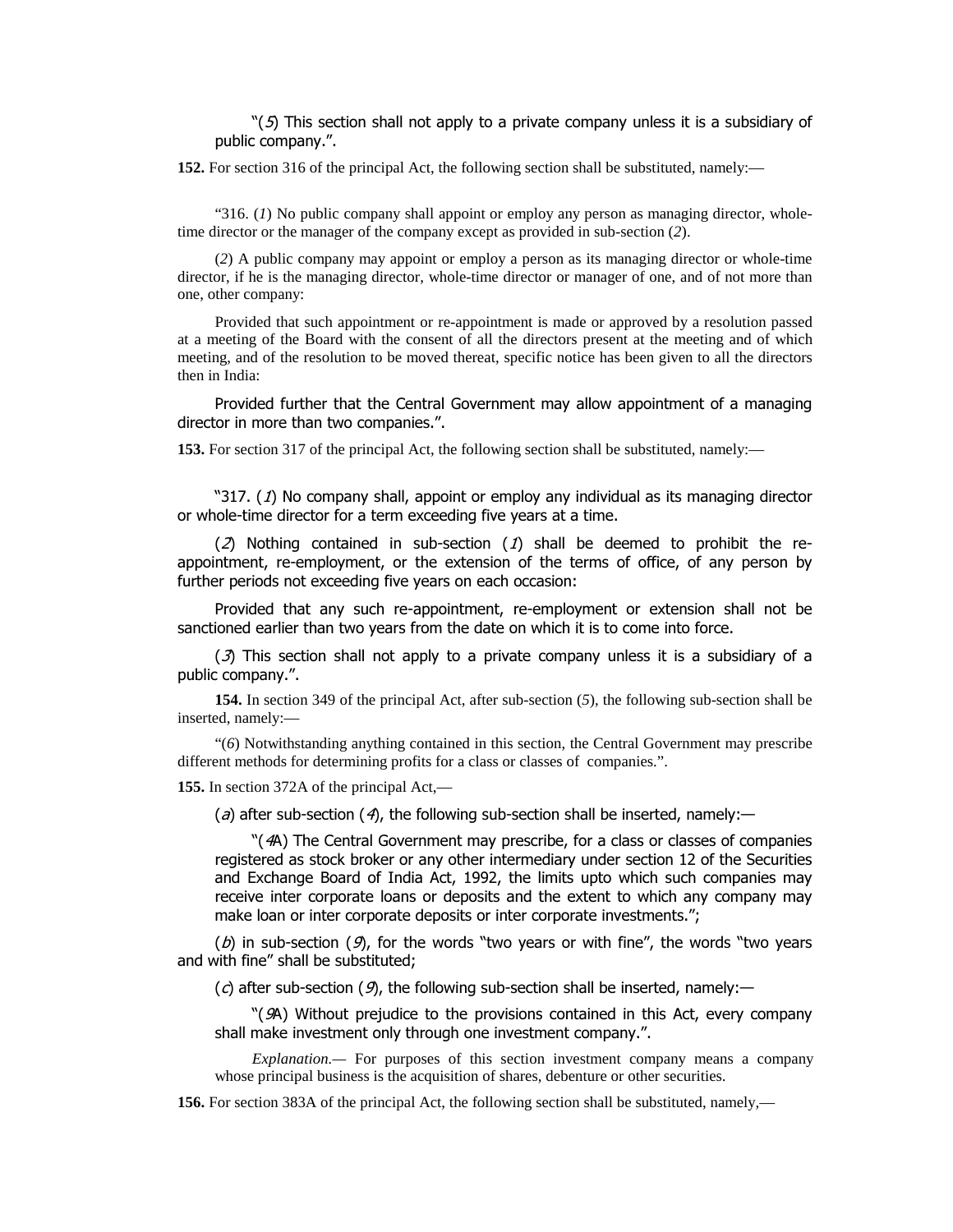"383A.  $(1)$  Every company having such paid up share capital, as may be prescribed, shall employ a whole time secretary, who shall be a Company Secretary within the meaning of the Company Secretaries Act, 1980.

 $(2)$  A company secretary in whole-time employment shall, *inter alia*, perform the following functions, namely: $-$ 

 $\alpha$ ) to convene Board and general meetings as per the directions of the chairman of the Board or any director as provided in the articles of association or as directed by the Tribunal;

 $(b)$  to maintain the record of the minutes of the meetings of the Board or shareholders and to ensure that the minutes book is duly dated and signed by the chairman of the meeting:

 $(c)$  to issue certificates relating to securities and attend to applications for transfers or splitting of scrips or issue of duplicate shares;

 $\langle d \rangle$  to keep in his custody the company seal and all deeds and documents relating to property and other documents vesting in the company any valuable rights;

 $(e)$  to obtain approvals from the Board, general meetings, the Government and such other authorities as required under the provisions of this Act;

 $\int$  to attend to any other duty he may be assigned by the Board or any director or general body of shareholders.

 $(3)$  For the removal of doubts, it is hereby declared that no managing director or whole-time director or manager shall, by virtue of provisions of sub-section  $(2)$ , be deemed to be free of any liability under any other provisions of this Act.

(4) Every company having such paid up share capital, as may be prescribed, shall attach with the Board's Report referred to in section 217, a certificate from a Secretary in whole-time practice in such form and subject to such conditions, as may be prescribed, as to whether the company has complied with all the provisions of this Act or not:

Provided that a company, which is not required to employ a company secretary but having employed the Company secretary, may file a certificate from him.

 $(5)$  If a company fails to comply with the provisions of this section, the company, and every officer of the company who is in default, shall be punishable with fine which may extend to five hundred rupees for every day during which the default continues.".

**157.** After section 383A of the principal Act, the following sections shall be inserted, namely:—

"383B.  $(1)$  Where the Central Government is of the opinion that the affairs of any company are not being conducted in accordance with the provisions of this Act, the Central Government may, at any time, by order direct that the secretarial compliance audit of the company for such period or periods as may be specified, in the order, shall be conducted and may, by order, appoint a company secretary as defined in this Act to conduct such audit.

(2) A company secretary appointed under sub-section (1) shall have the same powers and duties in relation to the secretarial compliance audit as a company secretary of a company has under section 383A:

Provided that the company secretary shall, submit the report of the secretarial compliance audit to the Central Government.

(3) the company secretary appointed under sub-section (1) shall report on all the matters specified in the order and shall also include a statement on any other matter which may be referred to him by the Central Government.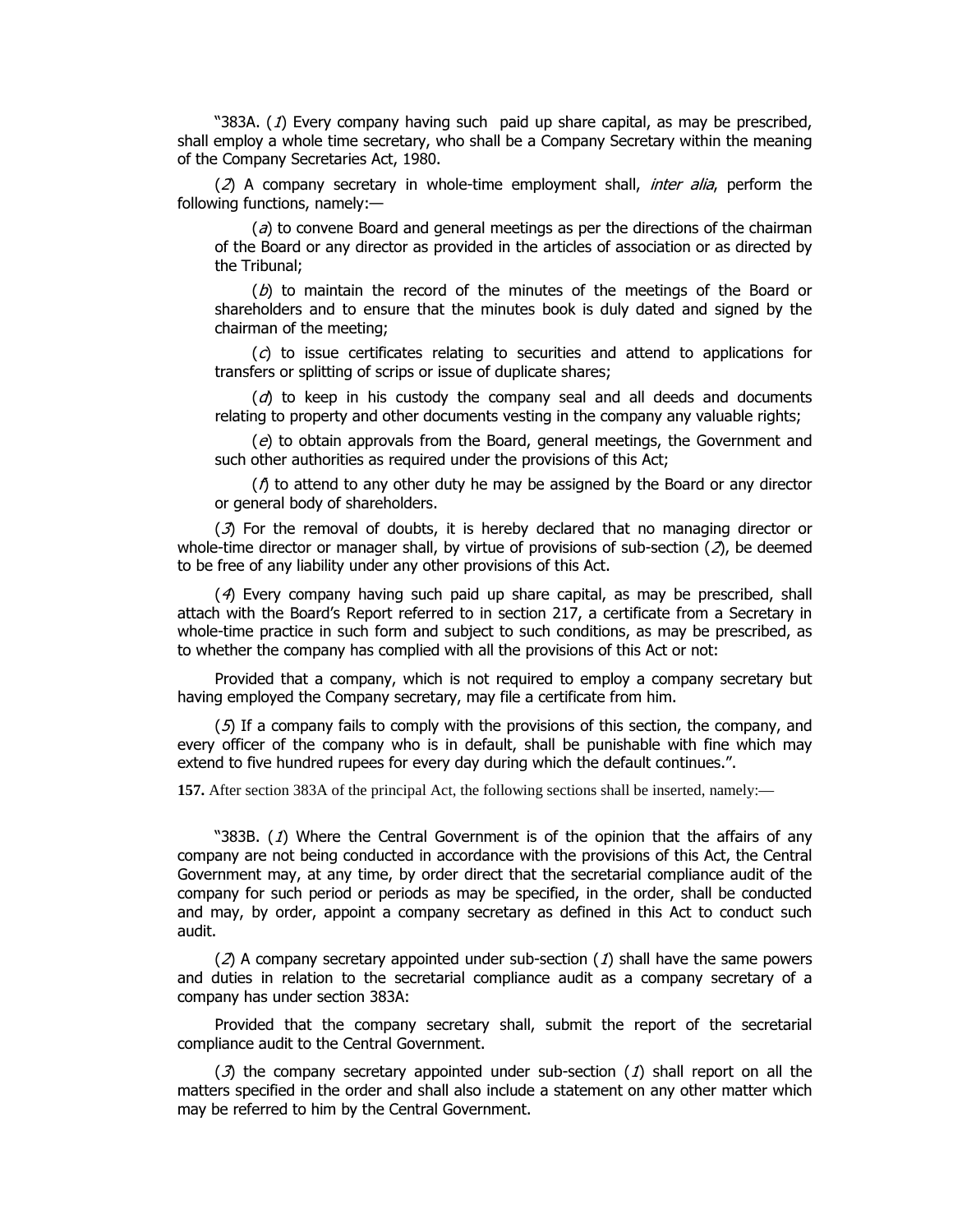(4) The Central Government may, by order, direct any person specified in the order to furnish to the company secretary, within such time as may be specified therein, such information or additional information as may be required by the company secretary in connection with secretarial compliance audit; and on failure to comply with such order, such person shall be punishable with fine which may extend to five thousand rupees.

 $(5)$  On receipt of the report of secretarial compliance audit, the Central Government may take such action on the report as it considers necessary in accordance with the provisions of this Act or any other law for the time being in force.

 $(6)$  The expenses of, and incidental to secretarial compliance audit, (including the remuneration of the company secretary) shall be determined by the Central Government (such determination shall be final) and paid by the company and in case of default, such payment shall be recoverable from the company as an arrear of land revenue.

Explanation. For the purposes of this section "secretarial compliance audit" means verification and audit of compliance requirements under various provisions of this Act and identification of non compliances having a bearing on the conduct of affairs of the company.

383C. All documents, returns, forms required to be filed with the Registrar or any statutory authority shall be pre-certified by a company secretary in whole-time practice in such form and manner, as may be prescribed, by the Central Government.

Explanation.—For the purposes of this section, "certification by a company secretary in whole-time practice" means and includes a pre-certification of any of the documents required to be filed with the Registrar or any statutory authority under this Act and all certificates issued by the company secretary in whole-time practice in evidence of compliance with the provisions of this Act.".

**158.** In section 386 of the principal Act,—

(a) in sub-section (1), for the words "either the manager or the managing director", the words "manager or managing director or whole-time director" shall be substituted;

(b) in sub-section (2), for the words "manager or managing director" the words "manager or managing director or whole-time director" shall be substituted.

**159.** In section 388 of the principal Act, the words and figures "and those of section 312 shall apply in relation to the manager of a company, as they apply to a director thereof" shall be omitted.

**160.** In section 388B of the principal Act, in sub-section (*2*), the words "or such officers thereof as it may appoint in this behalf" shall be omitted.

**161.** In section 388C of the principal Act, in sub-section (*1*), after clause (*b*), the following clause shall be inserted, namely:—

 $\degree$ (c) grant any other relief which the Tribunal may consider just and appropriate so to do.".

**162.** In section 390 of the principal Act, in clause (*b*), for the words "both those methods; and", the words brackets, letters and figures "both those methods or by adopting any of the method or reduction of the share capital referred to in clauses  $(a)$ ,  $(b)$  and  $(c)$  of section 94;" shall be substituted.

**163.** In section 391 of the principal Act, —

(a) after sub-section (1), the following provisos shall be inserted, namely :-

"Provided that the Tribunal may dispense with the meeting of creditors of any class or members or any class of them or all the creditors or all the creditors of any class or all the members holding not less than one per cent. of the voting power or members of any class holding one per cent. of the total voting power, as the case may be, by an affidavit, confirm their consent to the compromise or arrangement: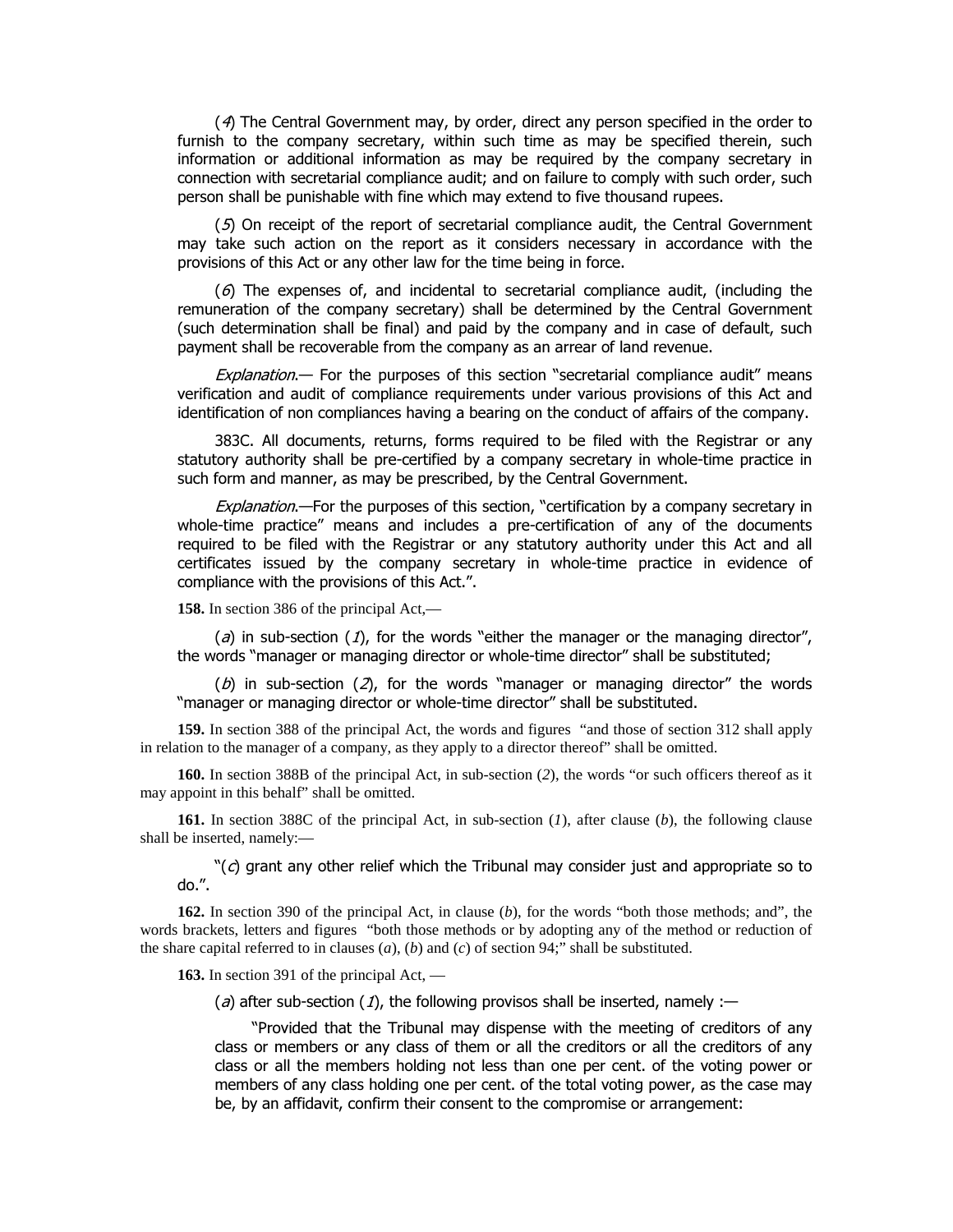Provided further that the Tribunal may, at its discretion, waive the requirement of notices to be issued to the creditors or any class of them for such meeting so long as specific notices are sent to all the creditors and a general notice is issued by a publication in one English and one vernacular news paper, circulating at the place where the company's registered office is located";

(b) for sub-section (4), the following sub-section shall be substituted, namely:—

" $(4)$  Every copy of the memorandum of the company, issued after the certified copy of the order has been filed as aforesaid or in a case of a company not having the memorandum, every copy so issued of the instrument constituting or defining the constitution of the company, shall disclose brief particulars of the order made by the Tribunal and contained in statement to the effect that full text of the order would be available to every member or creditor requiring the same.".

(c) in sub-section  $(5)$ , for the words "one hundred rupees" the words "one thousand rupees" shall be substituted; .

(*d*) after sub-section (*6*), the following sub-section shall be inserted, namely:—

" $\langle \overline{Z} \rangle$  Notwithstanding anything contained in this section, the compromise or arrangement under this section shall not include buy back of securities other than under section 77A.".

**164.** After section 391 of the principal Act, the following section shall be inserted, namely:—

"391A.  $(1)$  The Tribunal shall, while exercising the powers conferred by this Chapter, if it is considered necessary, to obtain expert opinion on any matter, for the determination of any question arising under this Chapter, issue Commissions consisting of such experts in the field of law, accountancy, economics, management or other subjects and refer that question to that Commission in the prescribed manner to give its expert opinion on the matter.

 $(2)$  The Tribunal shall, while determining any question arising under this Chapter consider the opinion of the Commission appointed under sub-section  $(1)$ ."

**165.** In section 393 of the principal Act, in sub-section (*1*), in clause (a), after the words "shall be sent also", the words "a scheme of compromise or arrangement and" shall be inserted.

**166.** In section 394 of the principal Act, in sub-section (*1*), —

(a) in the opening portion, after the words "between a company", the words "whether or not such a company is scheduled undertaking within the meaning of the Industries (Development and Regulation) Act, 1951" shall be inserted;

 $(b)$  in clause (ii), for the words "other like interests", the words "other like interest or any other consideration" shall be substituted;

 $(c)$  in sub-section  $(\mathcal{I})$ , for the words, "five hundred rupees", the words "one thousand rupees" shall be substituted.

**167.** After section 395 of the principal Act, the following shall be inserted, namely:—

" $395A$ . (1) In the event of an acquirer or person acting in concert with such acquirer becoming registered holders of ninety-five per cent. or more of the issued equity share capital of a company (including any hybrids or derivatives or shares carrying different voting rights) or, in the event of any person or group of persons becoming ninety-five per cent. majority or such percentage of shares or holding ninety-five per cent of the issued equity share capital of a company by virtue of an amalgamation, share exchange conversion of securities or for any other reason, such acquirer, person or group of persons, as the case may be, shall notify the company in which ninety-five per cent. or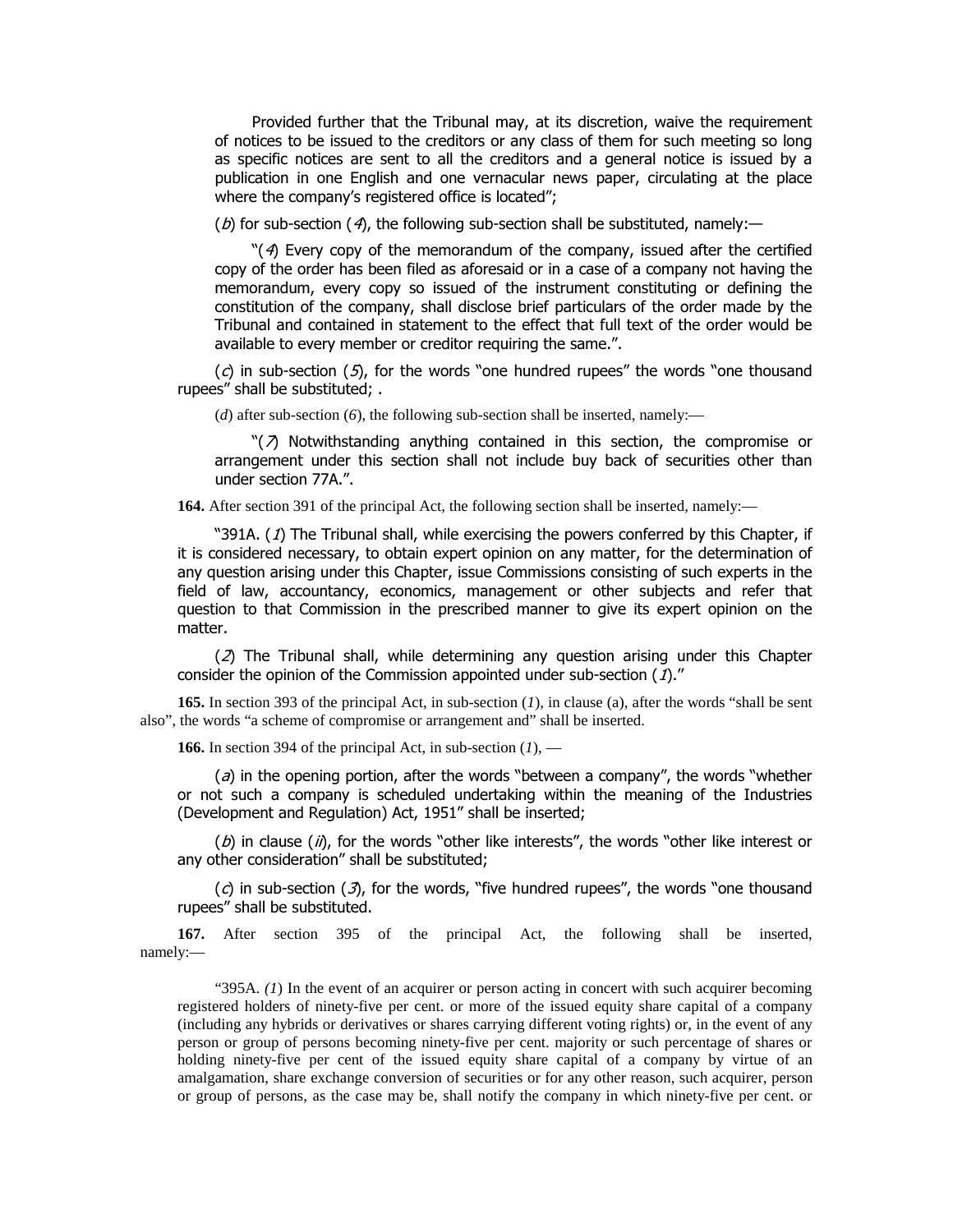more of the issued equity share capital is held of their intention to buy the remaining equity shares of the company.

(*2*) The acquirer, person or group of persons holding majority in accordance with sub-section (*1*) may make an offer to the minority shareholders of equity shares of the company for buying the equity shares held by such shareholders at a price determined in accordance with the rules made by the Central Government.

(*3*) Without prejudice to the foregoing provisions of this section, the minority shareholders of the company may also require the majority shareholders to purchase the minority equity shareholding of the company at the price determined in accordance with the rules made by the Central Government.

(*4*) The right of requiring a purchase out either by the majority or by the minority constituted in accordance with sub-section (*1*), in accordance with the provisions of sub-sections (*2*) and (*3*) shall apply to all companies.

(*5*) In the event of a purchase under this section, whether wholly or partially, the company shall be constituted as a transfer agent for receiving and paying the price to the shareholder delivering the shares, and as agent for taking delivery of the shares and delivering such shares to the majority, as the case may be.

(*6*) In the absence of a physical delivery of shares, in the event of a purchase at the instance of the majority, the share certificates may be cancelled and the company shall be authorised to issue duplicate share certificates and completing the transfer in accordance with law and make payment of the price out of any deposit by the majority in advance to the minority by despatch of such payment under registered post acknowledgement due to their last known address.

(*7*) In the event of a majority shareholder requiring a full purchase and making payment of price, by deposit with the company, for any shareholder or shareholders who have died or ceased to exist, or whose heirs, successors, administrators or assignees have not been brought on record by transmission, the right of such shareholder to make an offer for sale to minority equity shareholding, shall continue and be available for a period of three years from the date of majority acquisition or majority shareholding.".

**168.** In section 402 of the principal Act, after clause (*f*), the following clause shall be inserted, namely:—

 $\mathcal{I}(ff)$  the appointment of a receiver;".

**169.** In section 408 of the principal Act, for sub-section (*4*), the following sub-section shall be substituted, namely:—

" $(4)$  A person appointed under sub-section (1) to hold office as a director or a person directed under sub-section ( $2$ ) to hold office as an additional director, shall not be liable to determination by retirement of directors by rotation; but such director or additional director may be removed by the Central Government from his office at any time and another person may be appointed by that Government in his place to hold office as a director or, as the case may be, an additional director.".

**170.** For section 560 of the principal Act, the following section shall be substituted, namely:—

"560. Where the Registrar has reasonable cause to believe that a company is not carrying on business or in operation, in accordance with the provisions of this Act, the name of a company may be struck off the register of the companies as per such procedure as may be prescribed.".

**171.** After section 609 of the principal Act, the following section shall be inserted, namely:—

"609A. (1) The Central Government may, by notification in the Official Gazette, appoint a Director-General of Inspection and Investigation (hereinafter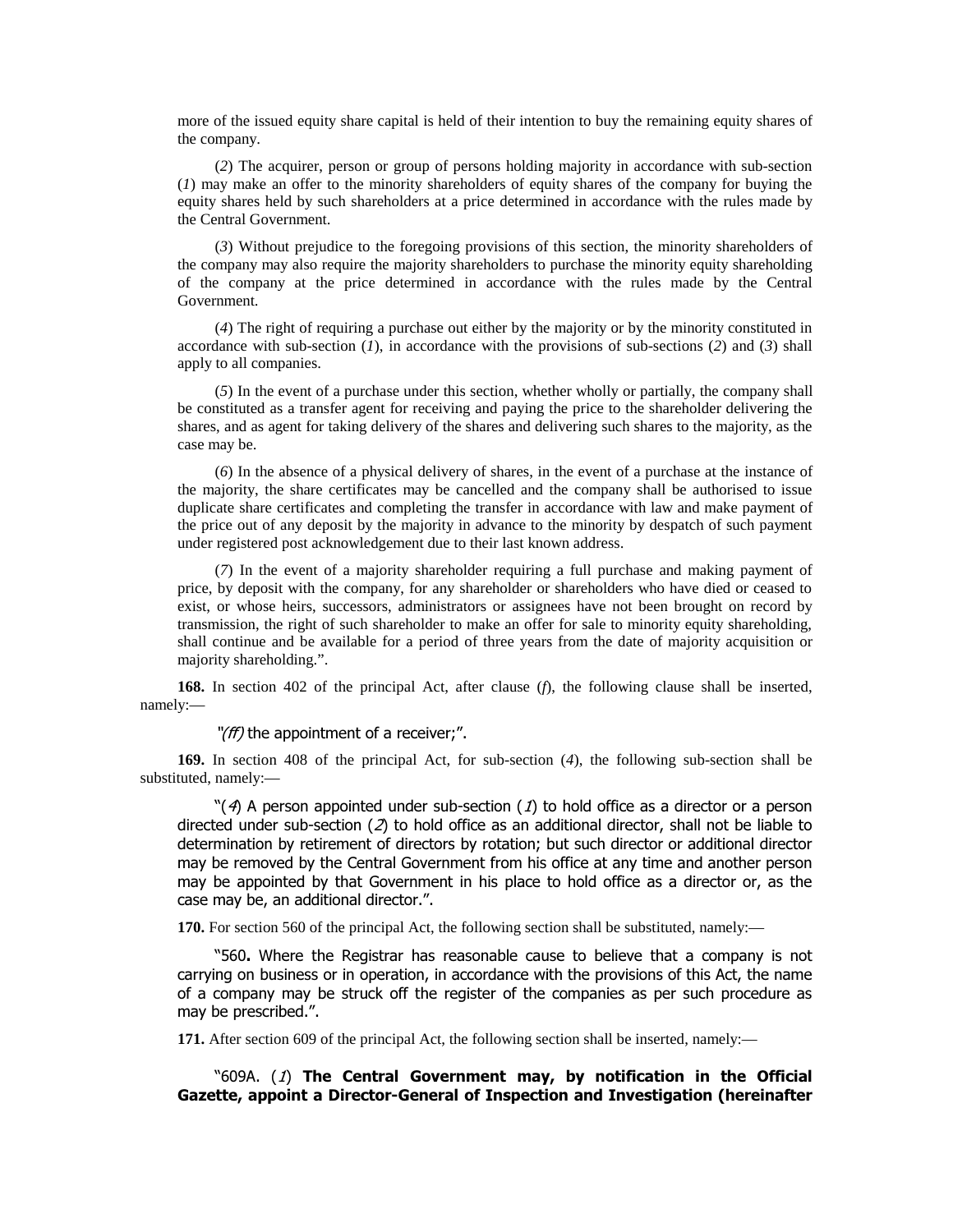referred to as "Director General") and as many Additional, Joint, Deputy or Assistant Director General of Inspection and Investigation, as it may think, to assist the Director General for exercising powers of inspection and investigation as contained in this Act.

(2) The Director General shall be responsible for the conduct of all **Inspections and investigations under this Act and shall exercise such supervision** and control over all the inspections or investigations made under this Act and to perform such functions and discharge such duties as may be given to him by the **Central Government.** 

**(3)** The Director General shall perform his functions under the general supervision of the Central Government and the other officers appointed under sub-section (1) shall work under the direction of the Director General and shall **be responsible to him.** 

(4) The Central Government may provide for such other officers and other employees to assist the Director General to carry out his functions under this **Act.".** 

**172.** For section 610 of the principal Act, the following section shall be substituted, namely:—

"610. (1) Save as otherwise provided elsewhere in this Act, any person may-

 $\Omega$ ) inspect any documents kept by the Registrar in accordance with the rules to be made from time to time being documents filed or registered by him in pursuance of this Act, or making a record of any fact required or authorised to be recorded or registered in pursuance of this Act, on payment for each inspection of such fees as may be prescribed;

 $(D)$  require a certificate of the incorporation of any company, or a copy or extract of any other document or any part of any other document to be certified by the Registrar, on payment in advance of such fees as may be prescribed.

( $2$ ) No process for compelling the production of any document kept by the Registrar shall issue from any Court or the Tribunal except with the leave of the Court or the Tribunal and any such process, if issued, shall bear thereon a statement that it is issued with the leave of the Court or the Tribunal.

 $(3)$  A copy of, or extract from, any document kept and registered at any of the offices for the registration of companies under this Act, certified to be a true copy under the hand of the Registrar (whose official position it shall not be necessary to prove), shall, in all legal proceedings, be admissible in evidence as of equal validity with the original document.

(4) Notwithstanding anything contained in any other law for the time being in force,  $-$ 

 $\sigma$  a micro film of a document or the reproduction of the image or images embodied in such micro film (whether enlarged or not); or

 $(b)$  a facsimile copy of a document; or

 $f(c)$  a statement contained in a document and included in a printed material produced by a computer (hereinafter referred to as "computer printout"), if the conditions mentioned in sub-section  $(5)$  are satisfied,

shall be deemed to be also a document for the purposes of this Act and the rules made thereunder and shall be admissible in any proceedings thereunder, without further proof or production of the original, as evidence of any contents of the original or of any fact stated therein of which direct evidence should be admissible.